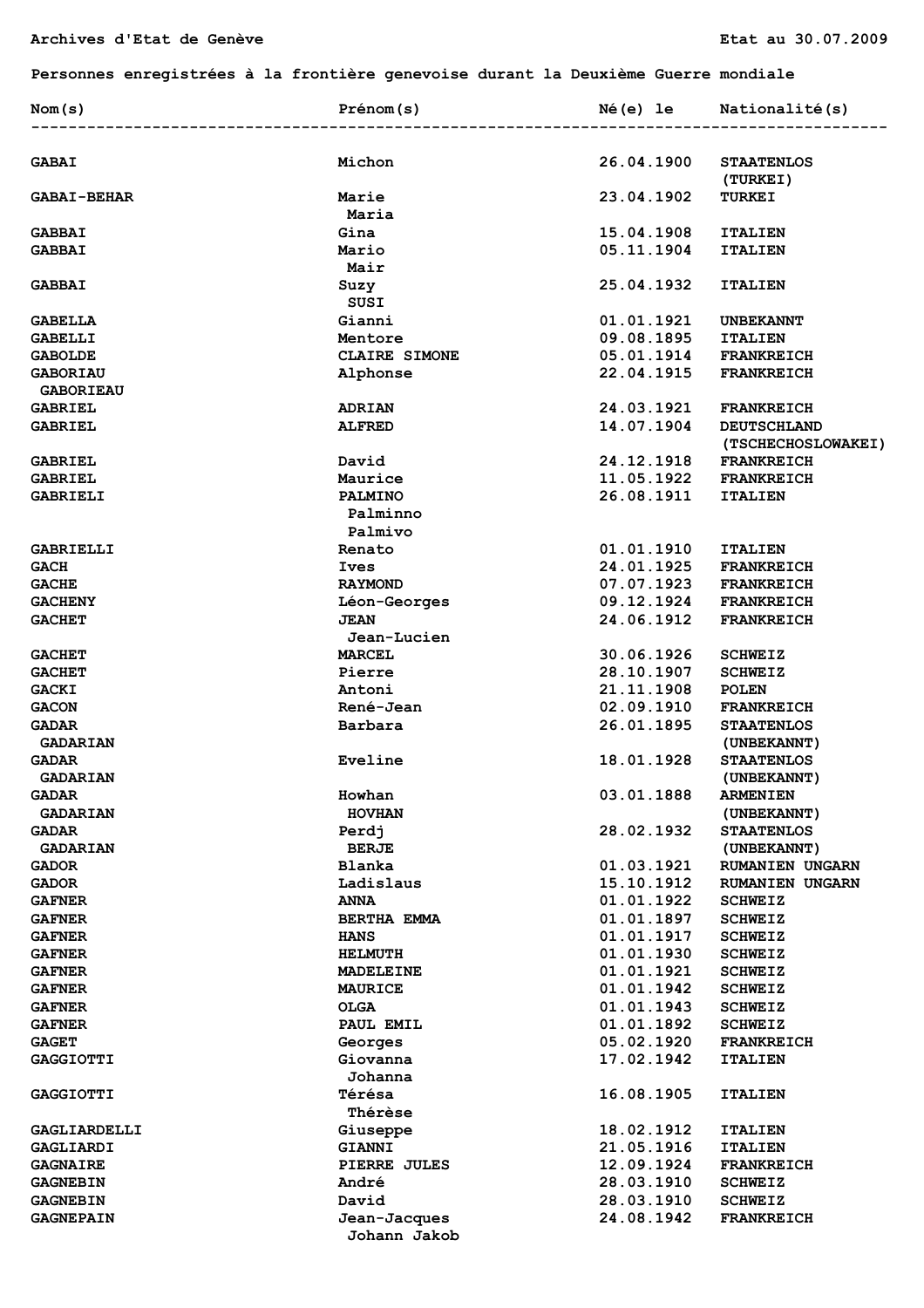| <b>GAGNOU</b>               | <b>ROGER HENRI</b>     | 18.07.1925 | <b>FRANKREICH</b>  |
|-----------------------------|------------------------|------------|--------------------|
| GAILLARD                    | <b>DENISE</b>          | 27.10.1935 | <b>FRANKREICH</b>  |
| GAILLARD                    | Dionise                | 19.12.1904 | <b>SCHWEIZ</b>     |
| GAILLARD                    | Louis Adolphe          | 18.05.1924 | <b>SCHWEIZ</b>     |
| GAILLARD                    | MARIE ELISABETH        | 19.11.1888 | <b>SCHWEIZ</b>     |
| GAILLARD                    | Roger                  |            | <b>UNBEKANNT</b>   |
| GAILLARD ALIAS CONTE        | Léon François          | 24.03.1911 | <b>FRANKREICH</b>  |
|                             | Ferdinand              |            |                    |
| <b>GAILLE</b>               |                        | 20.10.1923 | <b>SCHWEIZ</b>     |
| <b>GAILLE</b>               | René-Marcel            | 16.12.1913 | <b>SCHWEIZ</b>     |
| <b>GAILLET</b>              | <b>ARMAND</b>          | 09.08.1921 | <b>FRANKREICH</b>  |
| <b>GAJEWIEZ</b>             | Bohdan Joseph          | 07.07.1901 | <b>POLEN</b>       |
| <b>CAJEWIEZ</b>             |                        |            |                    |
| <b>GAJEWSKI</b>             | Stefan                 | 25.01.1924 | <b>POLEN</b>       |
| GAL                         | Fernand                | 09.04.1914 | <b>FRANKREICH</b>  |
| <b>GAL</b>                  | <b>JEAN EUGENE</b>     | 08.09.1922 | <b>FRANKREICH</b>  |
| <b>GALAN</b>                | <b>GEORGES AUGUSTE</b> | 30.01.1906 | <b>FRANKREICH</b>  |
| <b>GALANSKY</b>             | Gathan                 | 09.03.1921 | <b>STAATENLOS</b>  |
|                             |                        |            | (RUSSLAND)         |
| <b>GALANSKY</b>             | Samuel Max             | 18.08.1942 | <b>UNBEKANNT</b>   |
|                             |                        |            |                    |
|                             |                        |            | <b>STAATENLOS</b>  |
| <b>GALANSKY-FRANKFURTER</b> | Chawa                  | 06.08.1886 | STAATENLOS (POLEN) |
| <b>GALANSKY-GELBSTEIN</b>   | Rela                   | 23.02.1923 | <b>STAATENLOS</b>  |
| GUTFREUND-GALANSKY, NEE     |                        |            | (RUMANIEN)         |
| <b>GELBSTEIN</b>            |                        |            |                    |
| <b>GALANT</b>               | Jean-Jacques           | 07.03.1921 | <b>SCHWEIZ</b>     |
| <b>GALAVOTTI</b>            | Nella                  | 22.01.1924 | <b>ITALIEN</b>     |
| <b>GALAZKA</b>              | Ginette                | 27.12.1932 | <b>POLEN</b>       |
| <b>GALAZKA</b>              | Jacqueline             | 09.08.1942 | <b>POLEN</b>       |
| <b>GALAZKA</b>              | Maurice                | 19.06.1929 | POLEN FRANKREICH   |
| <b>GALAZKA</b>              | Pejsach                | 15.04.1909 | <b>POLEN</b>       |
|                             | Petsach                |            |                    |
|                             |                        | 27.01.1940 |                    |
| <b>GALAZKA</b>              | Suzanne                |            | <b>POLEN</b>       |
| <b>GALAZKA-GELERNTER</b>    | Rywka                  | 21.09.1907 | <b>POLEN</b>       |
| <b>GALBIATI</b>             | Bruno                  | 08.01.1913 | <b>ITALIEN</b>     |
| <b>GALBIATI</b>             | Italia                 | 03.08.1903 | <b>ITALIEN</b>     |
| <b>GALBIATI</b>             | Joseph                 | 01.07.1907 | <b>ITALIEN</b>     |
| <b>GALBIATI</b>             | <b>MARIANGELA</b>      | 11.05.1940 | <b>ITALIEN</b>     |
|                             | Mariamgela             |            |                    |
| <b>GALBIATI</b>             | Mario                  | 28.03.1942 | <b>ITALIEN</b>     |
| <b>GALETTI</b>              | Ermano                 | 07.04.1923 | <b>ITALIEN</b>     |
| <b>GALLETTI</b>             | Ermanno                |            |                    |
| <b>GALIA</b>                | <b>ALFRED</b>          | 26.04.1918 | <b>ITALIEN</b>     |
| GALINAT DE BEATO            | <b>RUTH</b>            | 13.05.1922 | <b>SPANIEN</b>     |
|                             | Heinrich               | 29.01.1928 | <b>POLEN</b>       |
| <b>GALINSKY</b>             |                        |            |                    |
|                             | Henri                  |            |                    |
| <b>GALINSKY</b>             | Johann                 | 15.02.1932 | <b>POLEN</b>       |
|                             | Jean                   |            |                    |
| <b>GALINSKY</b>             | Josef                  | 27.12.1933 | <b>POLEN</b>       |
|                             | Joseph                 |            |                    |
| <b>GALINSKY</b>             | Karl                   | 02.11.1937 | <b>POLEN</b>       |
|                             | Charles                |            |                    |
| <b>GALINSKY</b>             | Wolf                   | 27.05.1930 | <b>POLEN</b>       |
| <b>GALIOTTO</b>             | Paolo                  | 21.07.1910 | <b>ITALIEN</b>     |
| <b>GALLIOTTO</b>            |                        |            |                    |
| <b>GALIOTTI</b>             |                        |            |                    |
| <b>GALLACCI</b>             | Luigi                  | 15.03.1938 | <b>ITALIEN</b>     |
|                             |                        |            |                    |
|                             | Ludwig                 |            |                    |
| <b>GALLACCI</b>             | Rosa                   | 10.05.1901 | <b>ITALIEN</b>     |
| GALLACI                     | Giovanni               | 27.12.1892 | <b>ITALIEN</b>     |
| <b>GALLACCI</b>             |                        |            |                    |
| <b>GALLARATI-SCOTTI</b>     | Giancarlo              | 01.01.1920 | <b>ITALIEN</b>     |
|                             | Scotti Giancarlo       |            |                    |
| GALLARATI-SCOTTI            | Ludovico               | 03.09.1923 | <b>ITALIEN</b>     |
| <b>GALLARDO</b>             | Raimundo               | 15.08.1905 | <b>SPANIEN</b>     |
| GALLARDO AGUILAR            | Candido                | 01.04.1908 | <b>SPANIEN</b>     |
| <b>GALLAS</b>               | Theodor                | 11.11.1913 | <b>POLEN</b>       |
| <b>GALLEANI</b>             | Léoniero               | 10.12.1925 | <b>ITALIEN</b>     |
| <b>GALLEONI</b>             |                        |            |                    |
| <b>GALLEGE</b>              | Pedro                  | 04.12.1921 |                    |
|                             |                        |            | <b>SPANIEN</b>     |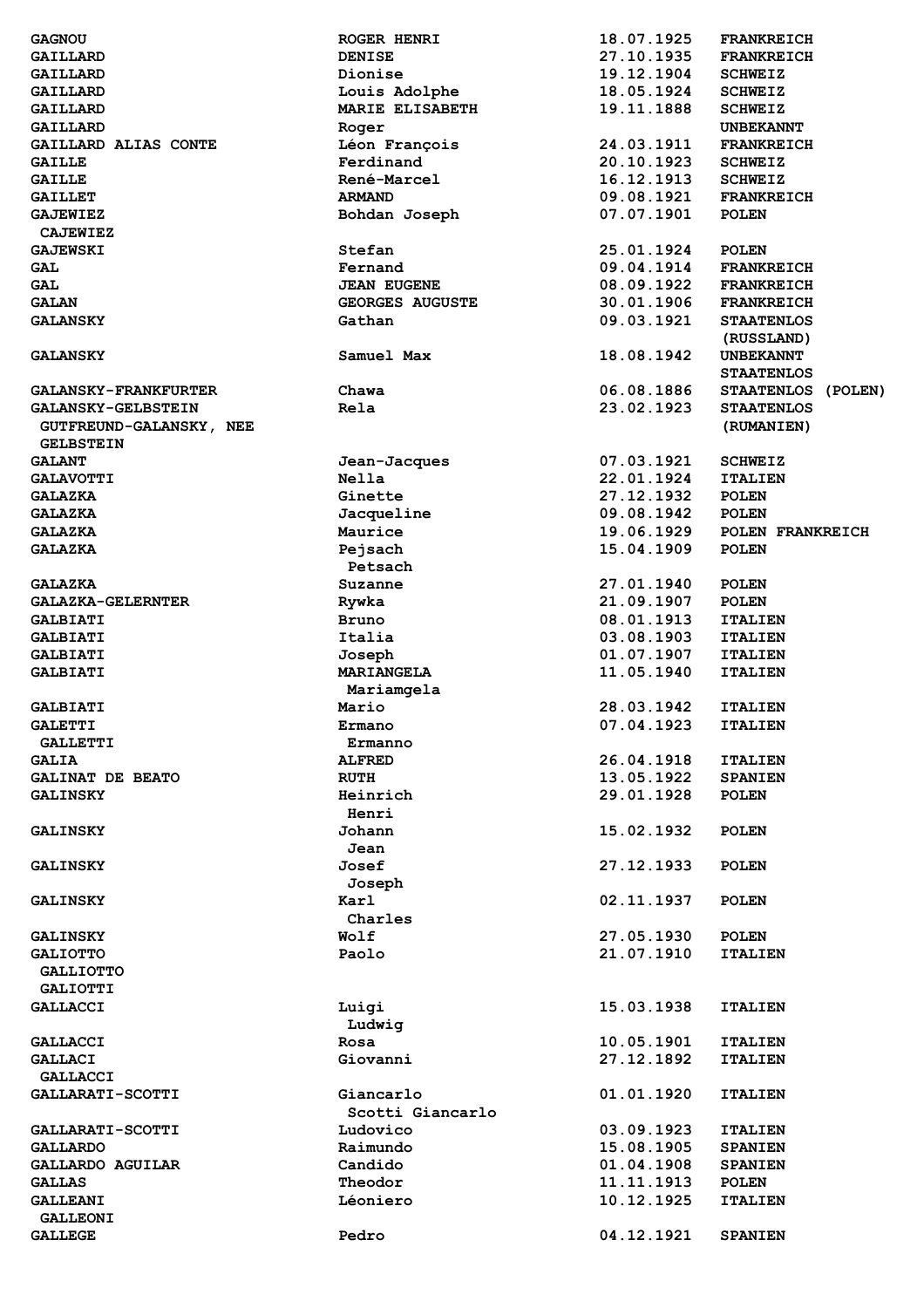| GALLEGO CANO           |                        |            |                         |
|------------------------|------------------------|------------|-------------------------|
| <b>GALLET</b>          | <b>RENE ALFRED</b>     | 03.01.1918 | <b>FRANKREICH</b>       |
| <b>GALLET</b>          | <b>YVETTE</b>          | 01.10.1941 | <b>FRANKREICH</b>       |
| GALLET-GSCHWIND        | <b>IDA</b>             | 01.06.1917 | <b>FRANKREICH</b>       |
| GALLI                  | Edouard                | 31.08.1922 | <b>ITALIEN</b>          |
| GALLIANI               | Ugo                    | 15.10.1923 | <b>ITALIEN</b>          |
| <b>GALLICO</b>         | Ariane                 | 07.07.1930 | <b>FRANKREICH</b>       |
|                        | Arianne                |            |                         |
| <b>GALLICO</b>         | Eva                    | 02.09.1931 | <b>FRANKREICH</b>       |
| <b>GALLIENNE</b>       | Paulette               | 14.11.1913 | <b>FRANKREICH</b>       |
|                        |                        |            |                         |
| <b>GALLINA</b>         | <b>GIORGIO</b>         | 01.01.1911 | <b>ITALIEN</b>          |
| <b>GALLINA</b>         | Mario                  | 15.04.1915 | <b>ITALIEN</b>          |
| <b>GALLION</b>         | <b>JEAN MATHIAS</b>    | 27.12.1913 | LUXEMBURG               |
|                        | Jean                   |            |                         |
| <b>GALLO</b>           | <b>LEONINO</b>         | 11.03.1920 | <b>ITALIEN</b>          |
| <b>GALLO</b>           | Sebastianno            | 01.01.1922 | <b>ITALIEN</b>          |
| <b>GALLONE</b>         | Segio                  | 01.01.1921 | <b>ITALIEN</b>          |
|                        | Sergio                 |            |                         |
| <b>GALLONI</b>         | Giacomo                | 12.11.1923 | <b>ITALIEN</b>          |
| <b>GALLOPIN</b>        | Jacques-Pierre         | 26.12.1919 | <b>FRANKREICH</b>       |
|                        |                        |            |                         |
| GALLIPIN               | <b>JACQUES</b>         |            |                         |
| <b>GALLUCHET</b>       | <b>ROSETTE</b>         | 04.04.1940 | <b>FRANKREICH</b>       |
| <b>GALLICHET</b>       | Rose                   |            |                         |
| <b>ADLER</b>           |                        |            |                         |
| <b>GALOFARO</b>        | Maria                  | 14.03.1922 | <b>ITALIEN</b>          |
|                        |                        |            | (UNBEKANNT)             |
| <b>GALON</b>           | Félix                  | 27.06.1914 | <b>POLEN</b>            |
|                        | Feliks                 |            |                         |
| <b>GALTIER</b>         | Huguette               | 22.03.1925 | <b>FRANKREICH</b>       |
| <b>GALTIER</b>         | Jean                   | 05.12.1922 | <b>FRANKREICH</b>       |
|                        | <b>JOHANN</b>          |            |                         |
|                        |                        |            |                         |
| <b>GALUTSCHENKO</b>    | Sidnaida               | 01.05.1925 | <b>RUSSLAND</b>         |
|                        | Zinaide                |            | (SOWJETUNION)           |
| <b>GALUZ</b>           | Motel                  | 25.02.1918 | <b>POLEN</b>            |
| <b>GALVAN MIELGO</b>   | Vincente               | 10.09.1924 | <b>SPANIEN</b>          |
| <b>GALVAN NIELGO</b>   | Vicente                |            |                         |
| GAMBINI                | Emile                  | 23.02.1921 | <b>FRANKREICH</b>       |
| <b>GAMZON</b>          | Daniel Lazare          | 19.09.1932 | <b>FRANKREICH</b>       |
| <b>GAMZON</b>          | Elie Marc Alfred       | 04.06.1943 | <b>FRANKREICH</b>       |
| <b>GAMZON</b>          | Hélène Léa Adèle       | 23.07.1931 | <b>FRANKREICH</b>       |
|                        |                        |            |                         |
| <b>GAMZON-LEVY</b>     | Denise                 | 26.04.1909 | <b>FRANKREICH</b>       |
| <b>GANADO VICENTE</b>  | Ramiro                 | 14.07.1905 | <b>SPANIEN</b>          |
| <b>GANAHL</b>          | Brenno-Alcide          | 06.04.1918 | <b>SCHWEIZ</b>          |
| <b>GANDET</b>          | René                   | 29.03.1908 | <b>FRANKREICH</b>       |
| <b>GANDILLON</b>       | Marcel                 | 23.01.1904 | <b>SCHWEIZ</b>          |
| <b>GANDOLFI</b>        | <b>CHARLES-LAURENT</b> | 09.08.1911 | <b>ITALIEN</b>          |
|                        | <b>CARLO</b>           |            |                         |
| <b>GANDUR</b>          | Robert                 | 19.02.1931 | <b>FRANKREICH</b>       |
| <b>GANDY</b>           | Félicien               | 19.10.1894 | <b>FRANKREICH</b>       |
| <b>GANGA HUERTA</b>    | MARIA DEL CARMEN       | 05.06.1923 | <b>SPANIEN</b>          |
| DE GANGA               | Maria Carmen           |            |                         |
|                        |                        |            |                         |
| <b>GANGA HUERTO</b>    |                        |            |                         |
| <b>GANGER</b>          | Florence               | 22.10.1934 | POLEN BELGIEN           |
|                        | Laurence               |            |                         |
| <b>GANGER</b>          | Pinkas                 | 10.09.1903 | <b>POLEN</b>            |
| <b>GANGER</b>          | Renée                  | 03.01.1941 | POLEN BELGIEN           |
| <b>GANGER-RABSTEIN</b> | <b>Hélène</b>          | 20.06.1908 | POLEN BELGIEN           |
| <b>GANIVET</b>         | <b>CHARLES RENE</b>    | 26.10.1906 | <b>FRANKREICH</b>       |
| <b>GANOR-SCHALL</b>    | <b>MAGDA</b>           | 21.10.1928 | <b>STAATENLOS</b>       |
| <b>GANOR-BERGER</b>    |                        |            | (OESTERREICH)           |
|                        |                        |            |                         |
| <b>BERGER</b>          |                        |            |                         |
| <b>GANS</b>            | Arthur Antoine         | 05.05.1887 | <b>TSCHECHOSLOWAKEI</b> |
| <b>GANS-PREMSELA</b>   | <b>JENNY</b>           | 25.01.1919 | <b>NIEDERLANDE</b>      |
| <b>GANS-PREMSELA</b>   | Moses-Heiman           | 12.05.1917 | <b>NIEDERLANDE</b>      |
|                        | Mozes Heimann          |            |                         |
| <b>GANTIN</b>          | Emile-Edouard          | 01.02.1922 | <b>FRANKREICH</b>       |
| <b>GANTIN</b>          | <b>EUGENE JEAN</b>     | 16.02.1924 | <b>FRANKREICH</b>       |
| <b>GANTIN</b>          | MARCEL ALPHONSE        | 04.12.1922 | <b>FRANKREICH</b>       |
| <b>GANTIN</b>          | <b>RENE</b>            | 04.03.1924 | <b>FRANKREICH</b>       |
|                        |                        |            |                         |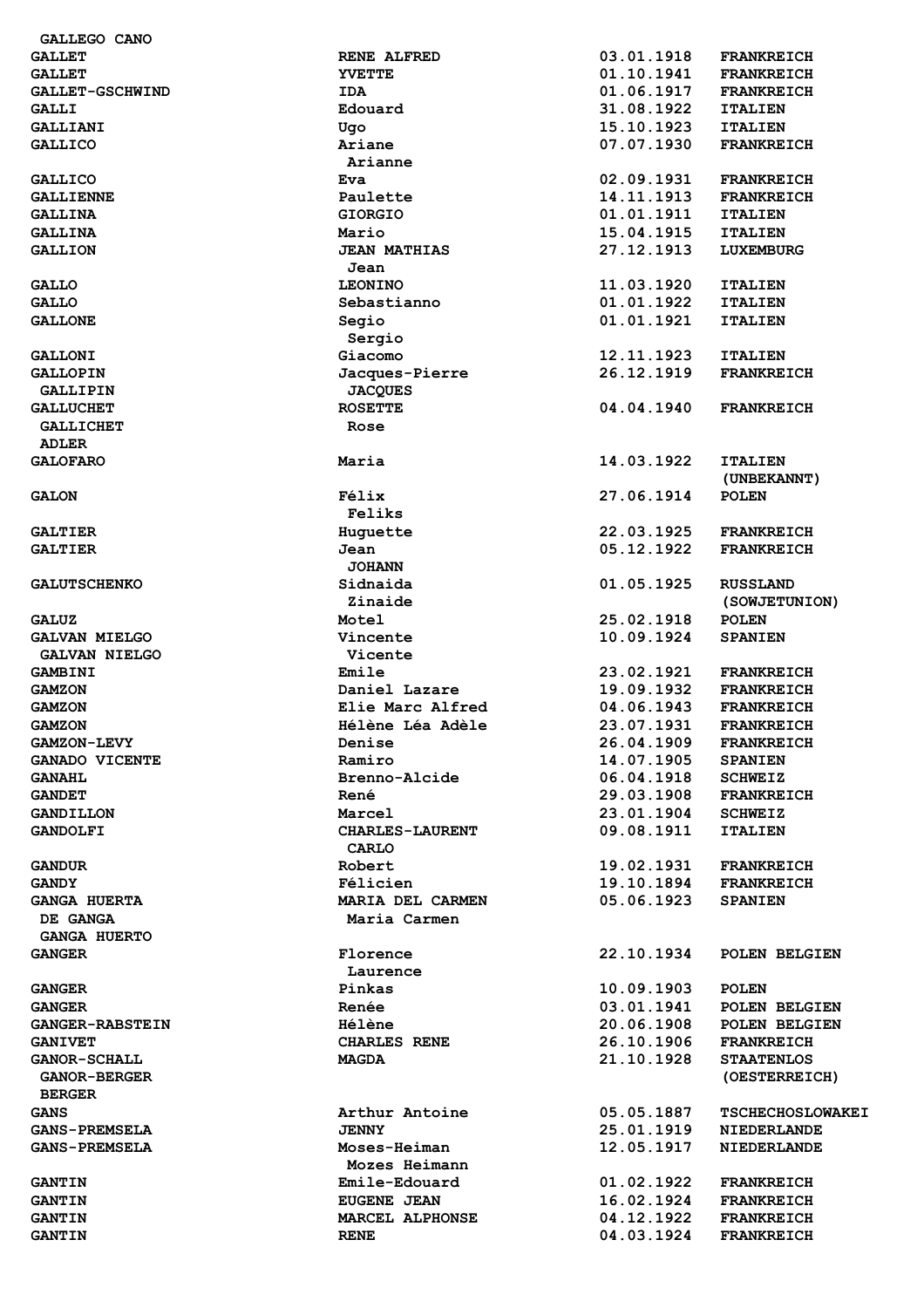| <b>GANZ</b>                   | <b>CLAUS DIETER</b> | 05.08.1931 | <b>STAATENLOS</b>       |
|-------------------------------|---------------------|------------|-------------------------|
| <b>GANZ</b>                   | <b>HELLMUT PAUL</b> | 26.02.1922 | <b>TSCHECHOSLOWAKEI</b> |
|                               | Helmut              |            |                         |
| <b>GANZ</b>                   | Kurt                | 28.03.1911 | <b>NIEDERLANDE</b>      |
| <b>GANS-COLIMAN</b>           |                     |            |                         |
| <b>GANZ</b>                   | RUDOLF ALEXANDER    | 21.01.1898 | <b>STAATENLOS</b>       |
| <b>GANZ</b>                   | <b>URSULA</b>       | 08.12.1928 | <b>UNBEKANNT</b>        |
| <b>GANZ-TAUSSIG</b>           |                     |            | (STAATENLOS)            |
| <b>GANZ</b>                   | <b>YVONNE</b>       | 09.05.1936 | <b>STAATENLOS</b>       |
|                               |                     |            | (FRANKREICH)            |
| <b>GANZ-BRUMLIK</b>           | <b>ARTHUR</b>       | 27.05.1894 | <b>STAATENLOS</b>       |
| <b>GANZ-BRUMLIK</b>           | IRMGARD HENRIETTE   | 01.02.1910 | <b>STAATENLOS</b>       |
| GANZ-TAUSSIG                  | <b>ANTONIE</b>      | 19.12.1899 | <b>STAATENLOS</b>       |
| <b>GANZARSKI</b>              | <b>ELISABETH</b>    | 22.02.1930 | <b>POLEN</b>            |
| <b>GANZARSKI</b>              | <b>STELLA</b>       | 27.09.1928 | <b>POLEN</b>            |
| <b>GANZARSKI-BLITZ</b>        | <b>MARIANNE</b>     | 26.06.1894 | <b>POLEN</b>            |
|                               | Mariane             |            |                         |
| <b>GAOUL</b>                  | Michel Fernand      | 30.01.1922 | <b>FRANKREICH</b>       |
| <b>GARBARZ</b>                | Anszel              | 15.12.1910 | <b>POLEN</b>            |
| <b>GARBARZ</b>                | <b>ARON</b>         | 14.04.1907 | POLEN                   |
| <b>GARBARZ</b>                | Jacqueline          | 18.09.1938 | <b>FRANKREICH</b>       |
| <b>GARBARZ</b>                | Michel              | 24.06.1944 | <b>POLEN</b>            |
| <b>GARBARZ ALIAS STUMPLER</b> | Michel              | 23.01.1943 | <b>STAATENLOS</b>       |
|                               |                     |            | <b>FRANKREICH</b>       |
|                               | Michael             |            |                         |
|                               |                     |            | (TSCHECHOSLOWAKEI)      |
| <b>GARBARZ-BROKOWICZ</b>      | Chaja               | 25.05.1908 | <b>POLEN</b>            |
| <b>GARBARZ-GRANEK</b>         | <b>FRYMETA</b>      | 30.06.1911 | <b>POLEN</b>            |
|                               | Fremetta            |            |                         |
| <b>GARBER</b>                 | Maurice             | 07.11.1926 | <b>POLEN</b>            |
| <b>GARBER-FEINKUCHEN</b>      | Sarah               | 01.06.1895 | <b>POLEN</b>            |
| GARBINI                       | Roberto             | 17.06.1903 | <b>ITALIEN</b>          |
| <b>GARBINSKY</b>              | <b>SAMUEL</b>       | 02.03.1897 | <b>POLEN</b>            |
| GARBINSKI                     |                     |            |                         |
| <b>GARBOWNIK</b>              | Anna                | 08.07.1937 | <b>POLEN</b>            |
| <b>GARBOWNIK</b>              | Charles             | 03.05.1940 | <b>POLEN</b>            |
| <b>GARBOWNIK</b>              | David               | 21.02.1906 | <b>POLEN</b>            |
| <b>GARBOWNIK-FREILICH</b>     | Bina                | 17.09.1905 | <b>POLEN</b>            |
| <b>GARCIA</b>                 | Gratien             | 01.02.1912 | <b>FRANKREICH</b>       |
| <b>GARCIA</b>                 | Jesus               | 22.02.1918 | <b>SPANIEN</b>          |
| <b>GARCIA RUEDA</b>           |                     |            |                         |
| <b>GARCIA ALIAS FERNANDEZ</b> | José Salazar        | 01.01.1915 | <b>SPANIEN</b>          |
| <b>GARCIA ALMOVAR</b>         | Casimiro            | 31.10.1911 | <b>SPANIEN</b>          |
| <b>GARCIA ALMODOVAR</b>       |                     |            |                         |
| <b>GARCIA ATARES</b>          | <b>Vicente</b>      | 10.09.1912 | <b>SPANIEN</b>          |
| <b>GARCIA CAMACHO</b>         | Manuel              | 21.04.1919 | <b>SPANIEN</b>          |
| <b>GARCIA COBO</b>            | Nemesio             | 20.07.1920 | <b>SPANIEN</b>          |
| GARCIA DO O'                  | Manuel              | 27.09.1913 | <b>PORTUGAL</b>         |
| GARCIA GARCIA                 | Segundo             | 02.05.1924 | <b>SPANIEN</b>          |
| <b>GARCIA</b>                 |                     |            |                         |
| <b>GARCIA MARTIN</b>          | Luis                | 06.10.1913 | <b>SPANIEN</b>          |
| <b>GARCIA MARTAN</b>          |                     |            |                         |
| <b>GARCIA MARTOS</b>          | Francisco           | 24.10.1909 | <b>SPANIEN</b>          |
| <b>GARCIA POLO</b>            | <b>JOAQUIM</b>      | 07.11.1910 | <b>SPANIEN</b>          |
|                               | Joaquin             |            |                         |
| <b>GARCIA RODRIGUEZ</b>       | Antonio             | 13.07.1916 | <b>SPANIEN</b>          |
| <b>GARCIA SANCHEZ</b>         | Félix               | 05.05.1925 | <b>SPANIEN</b>          |
|                               | Felice              |            |                         |
| <b>GARCIA SANCHEZ</b>         | Manuel              | 06.11.1913 | <b>SPANIEN</b>          |
| <b>GARCIA SANCHEZ</b>         | Mariano             | 26.12.1907 | <b>SPANIEN</b>          |
| <b>GARCIA SIERRA</b>          | Pedro               | 10.11.1921 | <b>SPANIEN</b>          |
| <b>GARCIA VALDERRAMA</b>      | Alphonso            | 30.03.1913 | <b>SPANIEN</b>          |
|                               | Alfons              |            |                         |
| <b>GARCON</b>                 | Joseph-Louis        | 02.10.1921 | <b>FRANKREICH</b>       |
| <b>GARCON</b>                 | Pierre              | 26.02.1919 | <b>SCHWEIZ</b>          |
| <b>GARDET</b>                 | <b>ALFRED</b>       | 30.09.1917 | <b>FRANKREICH</b>       |
| <b>GARDET</b>                 | Jacques-Emile       | 30.04.1924 | <b>FRANKREICH</b>       |
| <b>GARET</b>                  | CHARLES EUGENE      | 12.11.1917 | <b>FRANKREICH</b>       |
| <b>GARFUNKEL</b>              | HANS WOLFGANG       | 21.04.1924 | <b>STAATENLOS</b>       |
| <b>GARFUNKEN</b>              |                     |            | (DEUTSCHLAND)           |
|                               |                     |            |                         |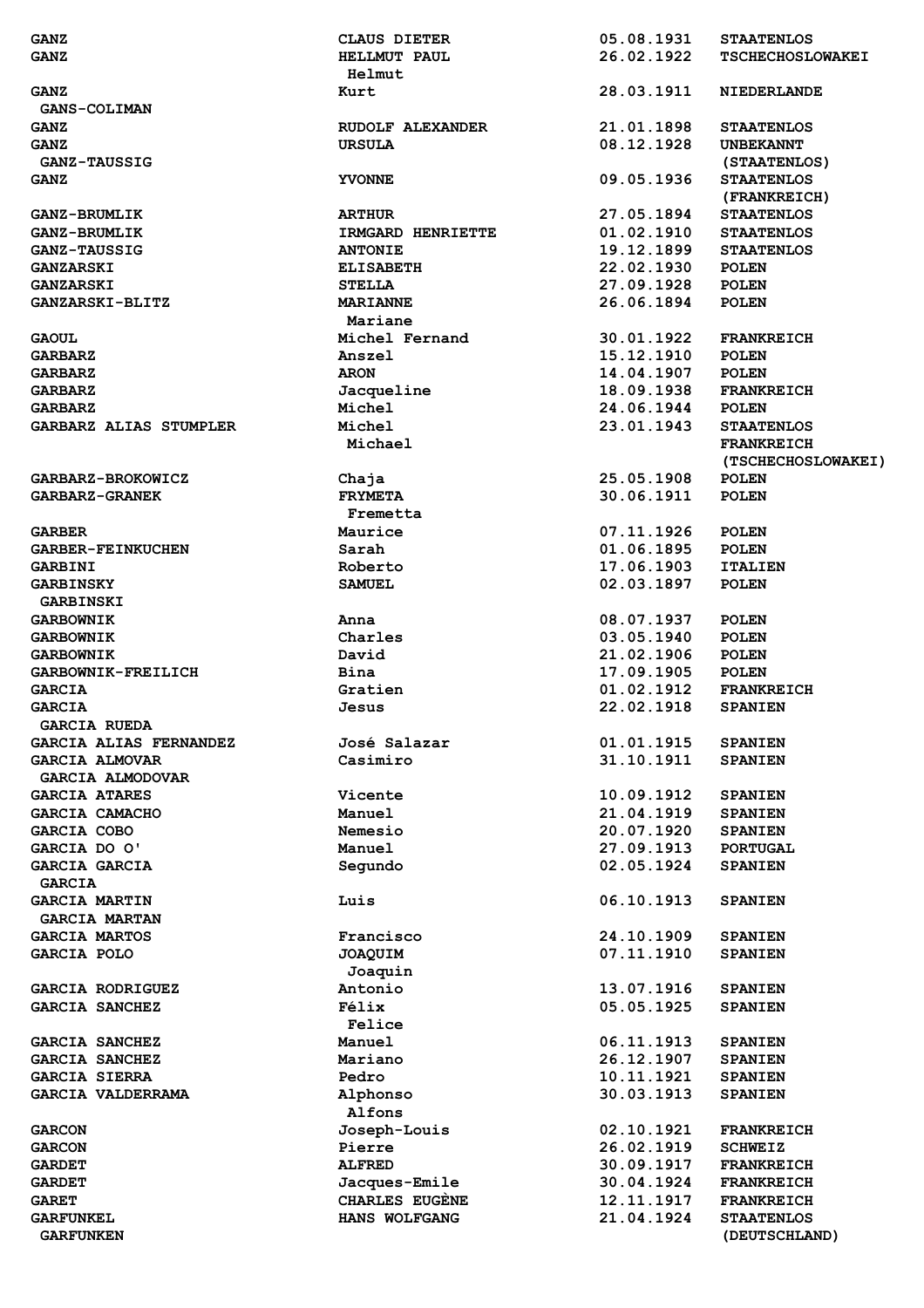| <b>GARGALLO</b>            | Robert                          | 13.06.1939 | FRANKREICH SPANIEN       |
|----------------------------|---------------------------------|------------|--------------------------|
| <b>GARGALLO-ROMERO</b>     | Jeanne                          | 14.07.1913 | <b>SPANIEN</b>           |
| GARIBALDI                  | Giuseppe                        | 15.04.1923 | <b>ITALIEN</b>           |
|                            | Joseph                          |            |                          |
| <b>GARIGLIO</b>            | Fiorenzo                        | 27.10.1922 | <b>ITALIEN</b>           |
| <b>GARIN</b>               | Albert                          | 17.04.1921 | <b>FRANKREICH</b>        |
| <b>GARIN</b>               | Eugène Charles                  | 18.01.1925 | <b>SCHWEIZ</b>           |
| <b>GARIN</b>               | Roger                           | 08.10.1919 | <b>FRANKREICH</b>        |
| <b>GARNIER</b>             | Jeanne-Louise                   | 12.05.1915 |                          |
|                            |                                 |            | <b>FRANKREICH</b>        |
|                            | Janette                         |            |                          |
| <b>GARNIER</b>             | <b>ROGER-LOUIS</b>              |            | <b>FRANKREICH</b>        |
| <b>GARNIER-COIGNET</b>     | ANNE CHANTAL                    | 04.03.1928 | <b>FRANKREICH</b>        |
| <b>GAROFOLO</b>            | <b>CIRO</b>                     | 03.10.1923 | <b>ITALIEN</b>           |
| <b>GAROFALO</b>            |                                 |            |                          |
| <b>GAROT</b>               | Lucien Albert                   | 07.02.1923 | <b>FRANKREICH</b>        |
| <b>GARRAVE</b>             | André                           | 06.04.1920 | <b>FRANKREICH</b>        |
| GARRIC                     | <b>ROGER</b>                    | 26.04.1913 | <b>FRANKREICH</b>        |
| GARRIDO RODRIGUEZ          | Diego                           | 09.03.1900 | <b>SPANIEN</b>           |
| <b>GARSIN</b>              | <b>ANDRE</b>                    | 13.03.1927 | <b>FRANKREICH</b>        |
| <b>GARSIN ALIAS EPPNER</b> | <b>JEAN-PIERRE</b>              | 24.08.1934 | <b>FRANKREICH</b>        |
| <b>GARSONNIN</b>           | <b>ERICH</b>                    | 18.06.1943 | <b>FRANKREICH</b>        |
|                            | Eric                            |            |                          |
| <b>GARSONNIN</b>           | Pierre-Eugène                   | 04.11.1918 | <b>FRANKREICH</b>        |
|                            | Maurice                         |            |                          |
|                            |                                 |            |                          |
|                            | Charles                         |            |                          |
| <b>GARSONNIN-COLOZIER</b>  | <b>JACQUELINE-MARIE-LOUISE-</b> | 04.03.1921 | <b>FRANKREICH</b>        |
|                            | <b>MARGUERITE</b>               |            |                          |
| <b>GARTNER</b>             | <b>ABRAHAM</b>                  | 03.11.1910 | <b>POLEN</b>             |
| <b>GARTNER</b>             | Adèle                           | 02.11.1918 | <b>POLEN</b>             |
| <b>GAERTNER-LASSER</b>     |                                 |            |                          |
| <b>GARTNER</b>             | <b>CECILE</b>                   | 18.09.1944 | <b>POLEN</b>             |
| <b>GARTNER</b>             | Ruth-Diane                      | 23.05.1943 | <b>POLEN</b>             |
| <b>GAERTNER</b>            |                                 |            |                          |
| <b>GARTNER-WIESEN</b>      | <b>HANNA</b>                    | 26.05.1922 | <b>POLEN</b>             |
| <b>GARZANTI</b>            | Livio                           | 01.07.1921 | <b>ITALIEN</b>           |
| <b>GARZIA</b>              | Guido                           | 24.09.1921 | <b>ITALIEN</b>           |
| <b>GASCHEN</b>             | James                           | 06.03.1901 | <b>SCHWEIZ</b>           |
| <b>GASMAN</b>              | Frederika                       | 19.09.1924 | <b>POLEN</b>             |
| <b>GASSMANN</b>            | Frederica                       |            |                          |
| <b>GASNIER</b>             | <b>CHRISTIANE</b>               | 09.05.1940 | <b>FRANKREICH</b>        |
| <b>GASNIER-BERTRAM</b>     |                                 | 12.07.1913 | <b>FRANKREICH</b>        |
|                            | <b>HILDEGARD</b>                |            |                          |
|                            | Ildegald                        |            |                          |
| <b>GASNIER-BERTRAM</b>     | WILLIAM HENRI                   | 09.02.1910 | <b>FRANKREICH</b>        |
| <b>GASPARD</b>             | Georges Louis                   | 24.04.1924 | <b>UNBEKANNT</b>         |
|                            | <b>GEORG</b>                    |            | (FRANKREICH)             |
| <b>GASPARD</b>             | HENRI ANTOINE                   | 11.03.1916 | <b>FRANKREICH</b>        |
| <b>GASSER</b>              | Albert-Alfred                   | 10.09.1922 | <b>FRANKREICH</b>        |
| <b>GASSER</b>              | <b>GERTRUD</b>                  | 13.06.1907 | <b>SCHWEIZ</b>           |
| <b>GASSER</b>              | <b>HANS</b>                     | 16.03.1941 | <b>SCHWEIZ</b>           |
| <b>GASSER</b>              | <b>HENRY</b>                    | 18.06.1936 | <b>SCHWEIZ</b>           |
| <b>GASSER</b>              | Ingeborg                        | 20.07.1944 | <b>SCHWEIZ</b>           |
| <b>GASSER</b>              | Joseph                          | 27.06.1913 | <b>SCHWEIZ</b>           |
| <b>GASSER</b>              | <b>WALTER</b>                   | 15.02.1940 | <b>SCHWEIZ</b>           |
| <b>GASSER</b>              | <b>WALTER</b>                   | 29.03.1914 | <b>SCHWEIZ</b>           |
| <b>GASSER-VENTUR</b>       | <b>Hélène</b>                   | 05.04.1917 | <b>SCHWEIZ</b>           |
| <b>GASSIER</b>             | <b>ANNIE</b>                    | 25.04.1943 | <b>FRANKREICH</b>        |
| <b>GASSIER</b>             | <b>MIREILLE</b>                 | 26.01.1927 | <b>FRANKREICH</b>        |
| <b>GASSIER</b>             | <b>NANCY</b>                    | 22.07.1941 | <b>FRANKREICH</b>        |
| <b>GASSIER-MIGG</b>        | HELENE MARGUERITE               | 04.12.1905 | <b>FRANKREICH</b>        |
|                            | <b>AIME</b>                     | 03.06.1905 |                          |
| <b>GASSMANN</b>            | Emile                           |            | <b>FRANKREICH ELSASS</b> |
| <b>GASSMANN</b>            |                                 | 02.04.1922 | <b>FRANKREICH</b>        |
| <b>GASTALDI</b>            | <b>RICCARDO</b>                 | 20.03.1920 | <b>ITALIEN</b>           |
| <b>GASTON</b>              | Alfred                          | 15.11.1916 | <b>FRANKREICH</b>        |
| <b>GASTON-DREYFUS</b>      | <b>ALAIN</b>                    | 13.02.1928 | <b>FRANKREICH</b>        |
| <b>GASTON-DREYFUS</b>      | <b>ANNIE</b>                    | 18.01.1936 | <b>FRANKREICH</b>        |
|                            | Anny                            |            |                          |
| <b>GASTON-DREYFUS</b>      | <b>RENE</b>                     | 27.01.1886 | <b>FRANKREICH</b>        |
| <b>GASTON-DREYFUS-WAHL</b> | MARCELLE HORTENSE               | 19.12.1900 | <b>FRANKREICH</b>        |
|                            |                                 |            |                          |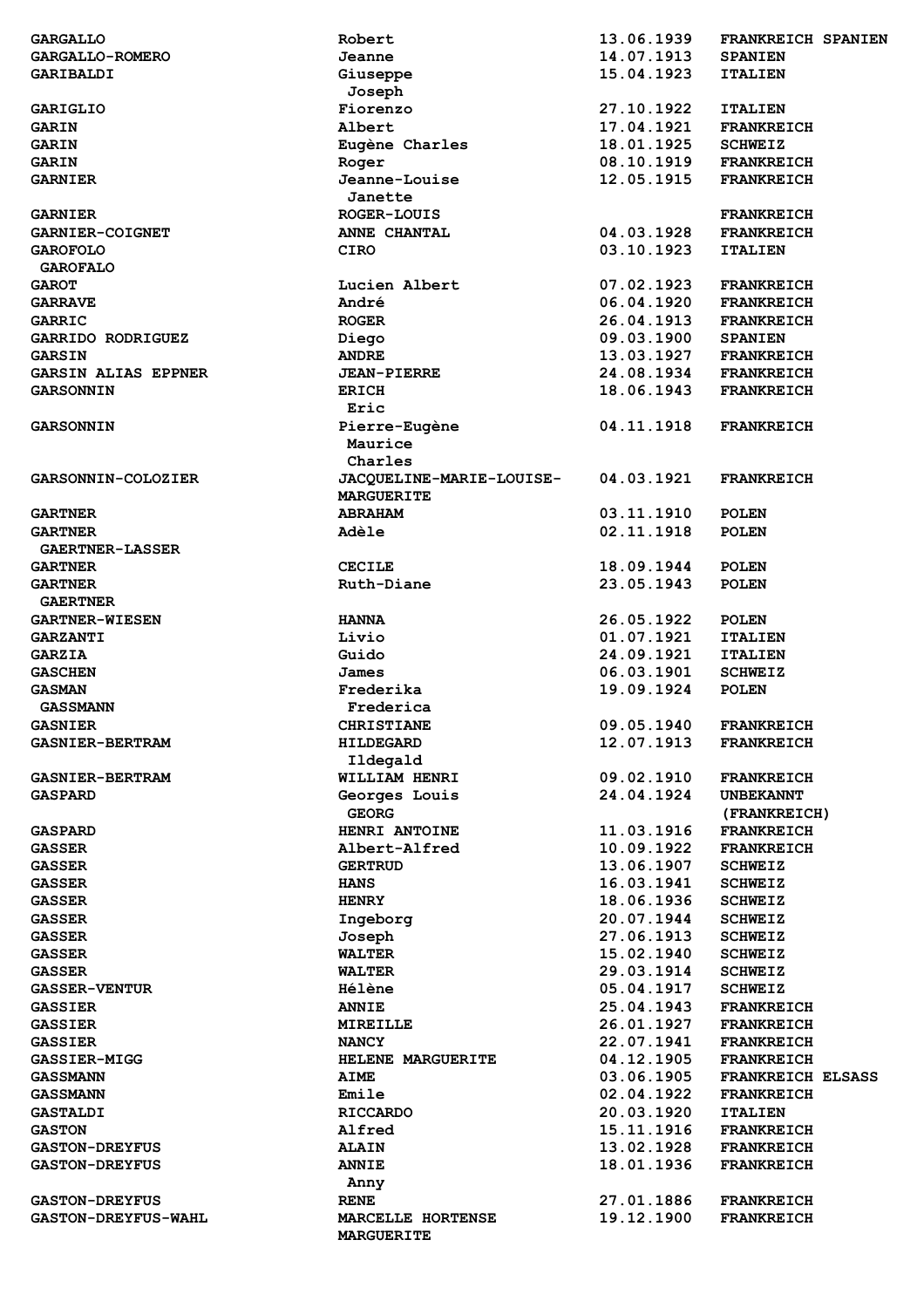| <b>GASZTOWICZ</b>        | Luzian              | 07.08.1928 | <b>POLEN</b>             |
|--------------------------|---------------------|------------|--------------------------|
|                          | Lucjan              |            |                          |
| <b>GATES</b>             | Normand             | 25.09.1911 | <b>ENGLAND</b>           |
| <b>GATHERON</b>          | Bernard             | 25.01.1922 | <b>FRANKREICH</b>        |
|                          | <b>BERNHARD</b>     |            |                          |
| <b>GATTEGNOFF</b>        | Isaak               | 20.08.1904 | <b>BULGARIEN</b>         |
|                          | Isaak Jossifoff     |            |                          |
|                          |                     |            |                          |
| <b>GATTERER</b>          | Eléonore            | 21.08.1932 | <b>FRANKREICH</b>        |
| <b>GATTERER</b>          | Léon                | 11.09.1929 | <b>FRANKREICH</b>        |
| <b>GATTI</b>             | Alexis              | 04.02.1898 | <b>ITALIEN UNBEKANNT</b> |
| <b>GATTI</b>             | Cornélio            | 01.01.1914 | <b>ITALIEN</b>           |
| <b>GATTI</b>             | Giuseppe            | 19.11.1910 | <b>ITALIEN</b>           |
| <b>GATTI</b>             | Guillio             | 25.05.1912 | <b>ITALIEN</b>           |
| <b>GATTI</b>             | Orlando             | 09.02.1914 | <b>ITALIEN</b>           |
| <b>GATTINARA</b>         | Vittorio            | 10.07.1916 | <b>ITALIEN</b>           |
| <b>GATTONE</b>           | <b>FRANCOIS</b>     | 28.11.1921 | <b>FRANKREICH</b>        |
|                          |                     |            |                          |
| <b>GATTONI</b>           | Louis               | 05.01.1928 | <b>ITALIEN</b>           |
| <b>GAUBERT</b>           | Alice Fernande      | 30.05.1925 | <b>FRANKREICH</b>        |
| <b>GAUCK</b>             | Willy-Kurt-Ernst    | 25.04.1909 | <b>STAATENLOS</b>        |
|                          | Wilhelm             |            | (DEUTSCHLAND)            |
| <b>GAUCK-PRINZ</b>       | Dorothée            | 09.10.1912 | <b>STAATENLOS</b>        |
|                          | Dorothea            |            | (DEUTSCHLAND)            |
| <b>GAUD</b>              | Albert              | 31.08.1923 | <b>FRANKREICH</b>        |
| <b>GAUD</b>              | Raymond             | 09.08.1916 | <b>FRANKREICH</b>        |
| <b>GAUDARD</b>           | Jean                | 26.06.1944 | <b>FRANKREICH</b>        |
|                          | Johann              |            |                          |
|                          |                     |            |                          |
| <b>GAUDARD-FRANCHI</b>   | Marcelle Françoise  | 27.02.1922 | <b>FRANKREICH</b>        |
|                          | Joséphine           |            |                          |
| <b>GAUDENACK</b>         | Finn                | 28.11.1900 | <b>NORWEGEN</b>          |
| <b>GAUDERNACK</b>        |                     |            | (UNBEKANNT)              |
| <b>GAUDIN</b>            | Jean                | 23.11.1918 | <b>FRANKREICH</b>        |
| <b>GAUDIN</b>            | Maurice             | 25.09.1920 | <b>FRANKREICH</b>        |
| <b>GAUDIOT</b>           | Charles             | 20.08.1905 | <b>FRANKREICH</b>        |
| <b>GAUGER</b>            | Robert              | 20.07.1926 | <b>DEUTSCHLAND</b>       |
| <b>GAULIN</b>            | <b>JEAN-MARIE</b>   | 26.10.1925 | <b>FRANKREICH</b>        |
| <b>GAULT</b>             |                     | 01.01.1920 | USA                      |
|                          | Raymond             |            |                          |
| <b>GAUME</b>             | Justin              | 21.06.1912 | <b>FRANKREICH</b>        |
| <b>GAUNIN ALIAS VAGO</b> | ALFRED alias ERNEST | 20.05.1928 | <b>FRANKREICH</b>        |
| <b>GAUROY</b>            | Gaston              | 05.05.1927 | <b>FRANKREICH</b>        |
| <b>GAUSSIN</b>           | Pierre              | 16.08.1913 | <b>BELGIEN</b>           |
|                          | Paul                |            |                          |
| <b>GAUTHERON</b>         | <b>BERTRAND</b>     | 20.08.1940 | <b>FRANKREICH</b>        |
|                          | Bertrand-Georges    |            |                          |
| <b>GAUTHIER</b>          | André Charles       | 24.04.1910 | <b>FRANKREICH</b>        |
| <b>GAUTHIER</b>          | <b>BERNARD</b>      | 17.10.1928 | <b>FRANKREICH</b>        |
| <b>GAUTHIER</b>          | Camille             | 14.08.1922 | <b>FRANKREICH</b>        |
|                          |                     |            |                          |
| <b>GAUTHIER</b>          | YOLANDE             | 24.04.1903 | <b>UNBEKANNT</b>         |
|                          |                     |            | (FRANKREICH)             |
| <b>GAUTIER</b>           | <b>ANDRE JEAN</b>   | 17.01.1922 | <b>FRANKREICH</b>        |
|                          | Jean André          |            |                          |
| <b>GAUTIER</b>           | Georges-Florent     | 11.05.1891 | <b>GROSSBRITANNIEN</b>   |
|                          |                     |            | (UNBEKANNT)              |
| <b>GAUTIER</b>           | <b>JEAN ANDRE</b>   | 25.07.1912 | <b>FRANKREICH</b>        |
| <b>GAUTIER</b>           | Jean Robert         | 07.04.1924 | <b>FRANKREICH</b>        |
| <b>GAUTIER-MOLLARD</b>   | Jeanne Henriette    | 13.10.1888 | <b>FRANKREICH</b>        |
|                          |                     |            |                          |
|                          | Françoise           |            |                          |
| <b>GAUTRON</b>           | Gaston              | 25.01.1916 | <b>FRANKREICH</b>        |
| <b>GAVAGE</b>            | Léon                | 26.09.1910 | <b>BELGIEN</b>           |
| <b>GAVAGGIO</b>          | René                | 28.07.1925 | <b>FRANKREICH</b>        |
| <b>GAVARD</b>            | <b>ANDRE GEORG</b>  | 04.01.1920 | <b>FRANKREICH</b>        |
|                          | André Georges       |            |                          |
| <b>GAVARD</b>            | CLEMENTINE LOUISE   | 16.06.1903 | <b>FRANKREICH</b>        |
| <b>GAVARD</b>            | Jean-Marcel         | 11.12.1895 | <b>FRANKREICH</b>        |
|                          | <b>JEAN</b>         |            |                          |
| <b>GAVE</b>              | Joseph              | 30.01.1923 | <b>FRANKREICH</b>        |
|                          |                     |            |                          |
| <b>GAVSE</b>             | Lazare              | 15.08.1905 | <b>RUSSLAND</b>          |
|                          | Lazar               |            |                          |
| <b>GAY</b>               | Anna                | 01.01.1898 | <b>SCHWEIZ</b>           |
| <b>GAY</b>               | Clément             | 24.08.1930 | <b>SCHWEIZ</b>           |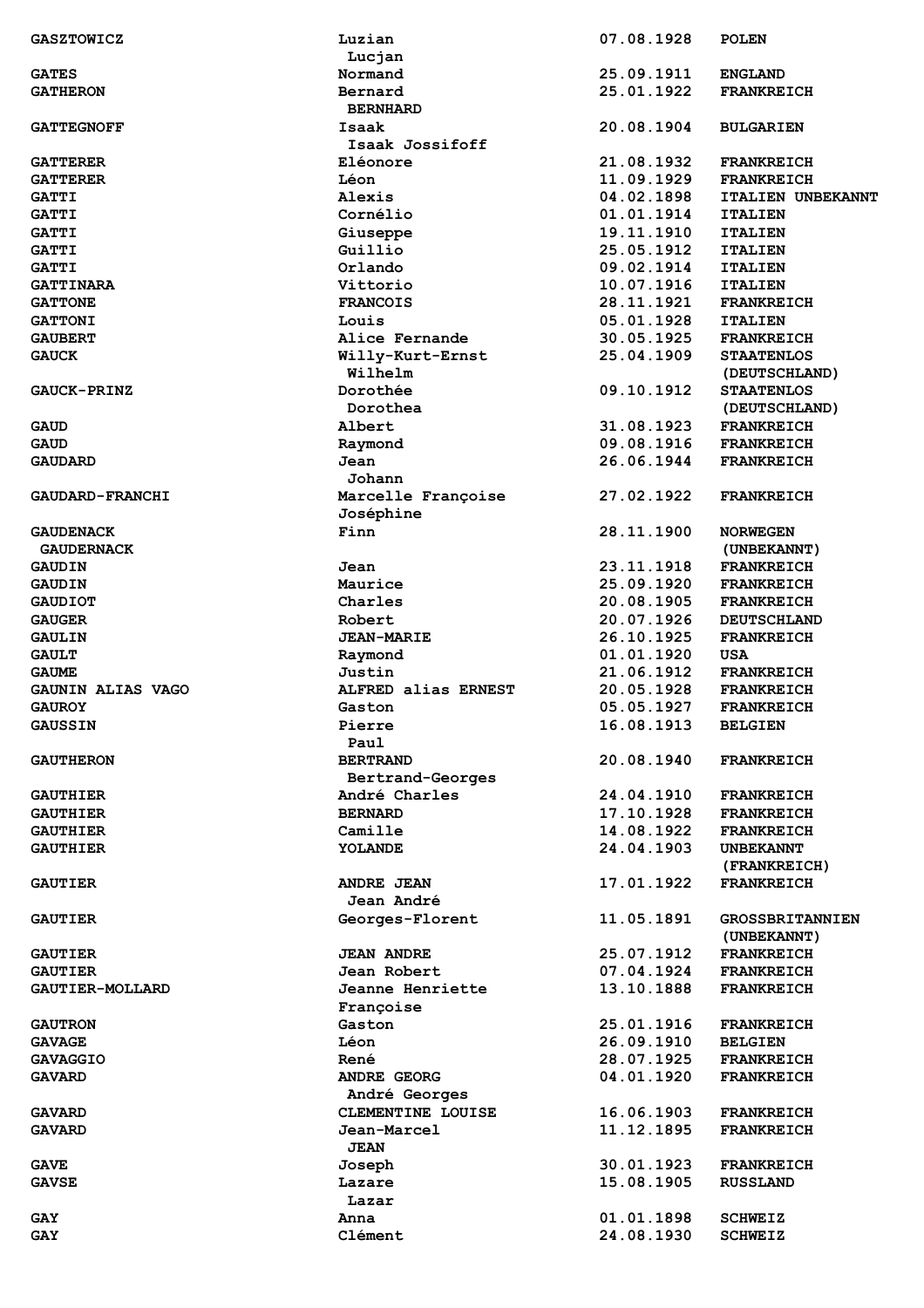| GAY                        | Edmond              | 11.11.1925 | <b>SCHWEIZ</b>            |
|----------------------------|---------------------|------------|---------------------------|
| <b>GAY</b>                 | Georges François    | 04.12.1922 | <b>FRANKREICH</b>         |
|                            | <b>GEORG</b>        |            |                           |
|                            | Hector              | 21.12.1904 |                           |
| <b>GAY</b>                 |                     |            | <b>SCHWEIZ</b>            |
| <b>GAY</b>                 | Jeanne              | 05.11.1863 | <b>FRANKREICH</b>         |
| GAY                        | Joseph André        | 24.05.1923 | <b>FRANKREICH</b>         |
| GAY                        | Louis Alfred        | 30.12.1899 | <b>SCHWEIZ</b>            |
| GAY                        | Raymond             | 12.09.1921 | <b>SCHWEIZ FRANKREICH</b> |
| <b>GAY</b>                 | <b>ROGER</b>        | 24.05.1926 | <b>SCHWEIZ</b>            |
| <b>GAY-FERRAZ</b>          | Céline              | 26.11.1880 | <b>SCHWEIZ</b>            |
| <b>GAYARD</b>              | René                | 01.01.1921 | <b>FRANKREICH</b>         |
|                            |                     |            |                           |
| GAYER-HONIG ALIAS SLOMOVIC | Gabriel             | 13.09.1942 | <b>POLEN</b>              |
| GAYER-HONIG ALIAS SLOMOVIC | Régine alias Ita    | 15.05.1920 | <b>POLEN</b>              |
| SLOMOWITZ-GOLDSTEIN (OVA)  |                     |            | <b>TSCHECHOSLOWAKEI</b>   |
| <b>GAZAN</b>               | Henri               | 18.06.1918 | <b>NIEDERLANDE</b>        |
|                            | Heinrich            |            |                           |
| <b>GAZAN</b>               | Nico                | 29.10.1905 | <b>NIEDERLANDE</b>        |
| <b>GAZAN-STIBBE</b>        | Nicco               |            |                           |
|                            |                     |            |                           |
| <b>GAZAN-STIBBE</b>        | Marianne            | 19.08.1906 | <b>NIEDERLANDE</b>        |
| <b>GANZAN-STIBBE</b>       | Marianna            |            |                           |
| <b>GAZEL</b>               | Armand              | 29.10.1896 | <b>FRANKREICH</b>         |
|                            | Félix               |            |                           |
| <b>GAZEL-DELHUMEAU</b>     | Elisabeth           | 21.07.1892 | <b>FRANKREICH</b>         |
| <b>GEBISSI</b>             | Guilio              | 12.03.1923 | <b>ITALIEN</b>            |
| <b>GEDAGLOVITS</b>         |                     | 02.02.1924 | <b>TSCHECHOSLOWAKEI</b>   |
|                            | <b>FANNY</b>        |            |                           |
| <b>GEDAGLOVITZ</b>         |                     |            |                           |
| <b>GEDALJOVITZ</b>         | Gedalja             | 31.12.1931 | <b>TSCHECHOSLOWAKEI</b>   |
| <b>GEDLJOVITZ</b>          |                     |            | (UNGARN)                  |
| <b>GEES</b>                | Herbert             | 27.07.1925 | <b>DEUTSCHLAND</b>        |
| <b>GEHRIG</b>              | <b>RAYMOND</b>      | 01.09.1920 | FRANKREICH SCHWEIZ        |
| <b>GEIGENMULLER</b>        | Christian           | 06.07.1901 | <b>DEUTSCHLAND</b>        |
|                            | Armand              | 02.07.1928 | <b>FRANKREICH</b>         |
| <b>GEIGER</b>              |                     |            |                           |
| <b>GEIGER</b>              | Chaim-Jakob         | 07.02.1922 | <b>POLEN</b>              |
|                            | Chain               |            |                           |
| <b>GEIGER</b>              | David               | 20.06.1923 | <b>POLEN</b>              |
| <b>GEIGER</b>              | Eidel Chana         | 10.05.1920 | <b>POLEN</b>              |
| LAMBERT-GEIGER             | Annette             |            |                           |
| <b>ALIAS BONNARD</b>       | alias Anne-Marie    |            |                           |
| <b>GEIGER</b>              | <b>ISRAEL</b>       | 05.07.1893 | <b>POLEN</b>              |
|                            | Reine               | 30.03.1930 |                           |
| <b>GEIGER</b>              |                     |            | <b>FRANKREICH</b>         |
| <b>GEIGER</b>              | <b>SAMUEL</b>       | 16.02.1930 | <b>POLEN</b>              |
| <b>GEIGER</b>              | <b>SIMON</b>        | 28.10.1928 | <b>POLEN</b>              |
| <b>GEISMANN</b>            | <b>EDUARD</b>       | 09.10.1932 | <b>FRANKREICH</b>         |
|                            | Edouard Marco       |            |                           |
| <b>GEISMANN-BLUM</b>       | <b>ANDREE</b>       | 04.01.1912 | <b>ELSASS FRANKREICH</b>  |
| <b>GEISSMANN</b>           | Andrée Marthe       |            |                           |
| <b>GEISMAR</b>             | <b>ADRIEN</b>       | 23.06.1895 | <b>FRANKREICH</b>         |
|                            |                     | 31.01.1920 | <b>FRANKREICH ELSASS</b>  |
| <b>GEISMAR</b>             | <b>ERWIN</b>        |            |                           |
| <b>GEISMAR</b>             | <b>LEON</b>         | 17.07.1897 | <b>FRANKREICH ELSASS</b>  |
| <b>GEISSLER</b>            | <b>Hélène</b>       | 12.08.1913 | <b>DEUTSCHLAND</b>        |
|                            | Helena              |            |                           |
| <b>GEISSLER</b>            | Klaus               | 30.10.1933 | <b>DEUTSCHLAND</b>        |
| <b>GEISSLER</b>            | Stefan              | 12.10.1934 | <b>DEUTSCHLAND</b>        |
|                            | Stephen             |            |                           |
| <b>GEISSMANN</b>           | Fernand             | 02.06.1897 | <b>SCHWEIZ</b>            |
| <b>GEISSMANN</b>           | <b>HENRI</b>        | 15.12.1882 | <b>FRANKREICH</b>         |
|                            |                     |            |                           |
| <b>GEISSMANN</b>           | <b>JOSEPH MOISE</b> | 23.09.1886 | <b>FRANKREICH</b>         |
| <b>GEISSMANN</b>           | LEOPOLD             | 03.05.1934 | <b>FRANKREICH</b>         |
| <b>GEISMANN</b>            | Léopold Pierre      |            |                           |
| <b>GEISSMANN</b>           | Marcel-André        | 16.07.1921 | <b>FRANKREICH ELSASS</b>  |
|                            | André Marcel        |            |                           |
| <b>GEISSMANN</b>           | Roger               | 04.03.1926 | <b>FRANKREICH ELSASS</b>  |
| <b>GEISSMANN-LEVY</b>      | <b>ALICE</b>        | 10.11.1888 | <b>UNBEKANNT</b>          |
|                            |                     |            | (FRANKREICH)              |
|                            |                     |            |                           |
| <b>GEISTLICH</b>           | Charles             | 13.09.1907 | <b>DEUTSCHLAND</b>        |
| <b>GELASSEN</b>            | Anny                | 06.09.1937 | <b>POLEN</b>              |
| <b>GELASSEN</b>            | Henri               | 12.07.1930 | <b>POLEN</b>              |
| <b>GELASSEN</b>            | Rosette             | 31.03.1928 | <b>POLEN</b>              |
| <b>GELB</b>                | Hermann             | 18.08.1903 | <b>STAATENLOS</b>         |
|                            |                     |            |                           |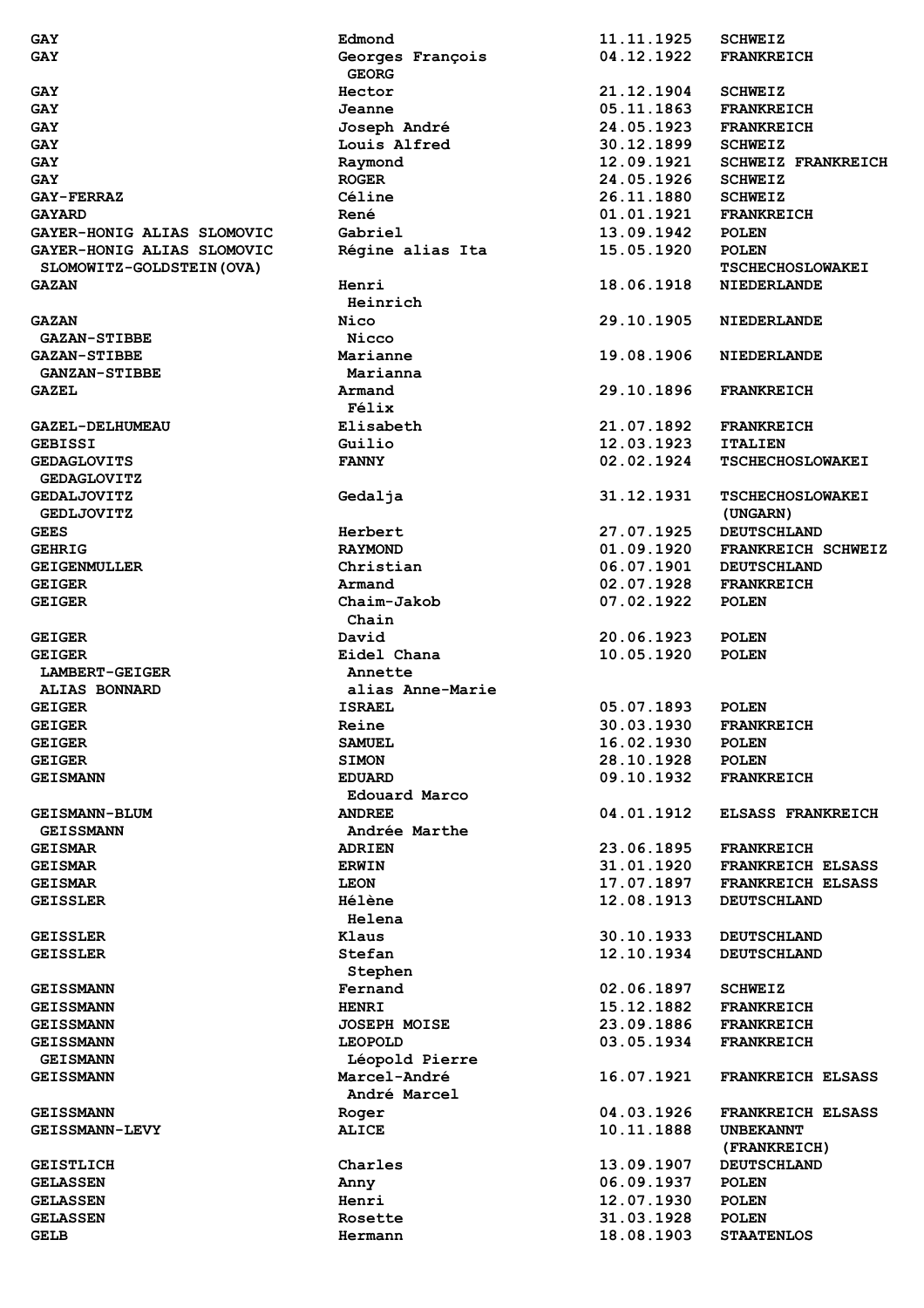|                              |                         |            | (OESTERREICH)      |
|------------------------------|-------------------------|------------|--------------------|
| <b>GELB</b>                  | Joseph                  | 12.11.1902 | <b>FRANKREICH</b>  |
| <b>GELB</b>                  | <b>RUDOLF</b>           | 17.01.1909 | <b>STAATENLOS</b>  |
|                              | Rodolphe                |            | (OESTERREICH)      |
|                              | Henri                   | 02.04.1935 | <b>FRANKREICH</b>  |
| <b>GELBARD</b>               |                         |            |                    |
| <b>GELBART</b>               |                         |            |                    |
| <b>KRWAWNIK</b>              |                         |            |                    |
| <b>GELBARD</b>               | <b>JACQUELINE</b>       | 24.03.1929 | <b>FRANKREICH</b>  |
| <b>GELBART</b>               | <b>EDUARD</b>           | 26.05.1938 | <b>FRANKREICH</b>  |
|                              | Edouard                 |            |                    |
| <b>GELBART</b>               | Jacob                   | 21.11.1904 | <b>POLEN</b>       |
|                              | Jakob                   |            |                    |
|                              | John                    | 06.03.1938 | <b>FRANKREICH</b>  |
| <b>GELBART</b>               |                         |            |                    |
|                              | Jean                    |            |                    |
| <b>GELBART</b>               | <b>SAMUEL</b>           | 29.07.1908 | <b>POLEN</b>       |
| <b>GELBART-ECKHAUS</b>       | <b>EVA</b>              | 10.03.1911 | <b>FRANKREICH</b>  |
| <b>GELBART-GELBART</b>       | Fradla                  | 28.02.1911 | <b>POLEN</b>       |
|                              | Fadla                   |            |                    |
| <b>GELBER</b>                | <b>CHARLOTTE</b>        | 17.08.1925 | <b>POLEN</b>       |
| <b>GELBER</b>                | <b>JAKOB</b>            | 29.01.1898 | <b>POLEN</b>       |
|                              |                         |            |                    |
|                              | Jacob                   |            |                    |
| <b>GELBER</b>                | <b>STELLA</b>           | 14.06.1924 | <b>POLEN</b>       |
| <b>GELBER-UEBERSFELD</b>     | <b>ROSA</b>             | 10.06.1896 | <b>POLEN</b>       |
| GELBER-WEINBACH              | Dora                    | 01.04.1862 | <b>POLEN</b>       |
| <b>GALBE</b>                 | Deborah                 |            |                    |
| <b>GELBERGER</b>             | Clémens                 | 10.01.1905 | <b>OESTERREICH</b> |
|                              | Klemenz                 |            | (STAATENLOS)       |
|                              |                         |            |                    |
| <b>GELCMAN</b>               | Machla                  | 04.08.1928 | <b>POLEN</b>       |
| <b>GELDENS</b>               | Jean-Jacques Marie      | 06.09.1915 | <b>NIEDERLANDE</b> |
|                              | Johann                  |            |                    |
| <b>GELDZAEHLER</b>           | Charles                 | 20.05.1899 | <b>POLEN</b>       |
| <b>GELDZAHLER</b>            | Schye gen. Oskar        |            |                    |
| <b>GELDZAEHLER</b>           | Maurice David           | 31.07.1930 | <b>POLEN</b>       |
| <b>GELDZAHLER</b>            |                         |            |                    |
|                              |                         |            |                    |
| <b>GELDZAEHLER</b>           | <b>MICHEL</b>           | 10.06.1944 | <b>POLEN</b>       |
| <b>GELDZAEHLER</b>           | <b>SARA</b>             | 11.09.1939 | <b>POLEN</b>       |
| <b>GELDZAEHLER-FEIBUSCH</b>  | <b>ABRAHAM</b>          | 27.07.1905 | <b>POLEN</b>       |
| <b>GELDZAEHLER-FEIBUSCH</b>  | PERL                    | 09.01.1909 | <b>POLEN</b>       |
| <b>GELDZAHLER-FEIBUSCH</b>   |                         |            |                    |
| <b>GELDZAEHLER-KORN</b>      | Marjem Yenta            | 22.07.1909 | <b>POLEN</b>       |
|                              | Marie                   |            |                    |
| <b>GELDZAHLER</b>            |                         |            |                    |
| <b>GELEERD</b>               | Benedictus-Leon         | 03.08.1914 | <b>NIEDERLANDE</b> |
| <b>GELERNTER</b>             | Chaim Baruch            | 30.04.1911 | <b>POLEN</b>       |
| <b>GELERNTER</b>             | Eva                     | 04.06.1938 | <b>POLEN</b>       |
| <b>GELERNTER-MORGENSTERN</b> | Estera                  | 10.05.1914 | <b>POLEN</b>       |
| <b>GELESNIAKOFF</b>          | <b>Barnet</b>           | 13.12.1924 | <b>STAATENLOS</b>  |
| <b>GELFGED</b>               | Maurice                 | 07.09.1915 | <b>BELGIEN</b>     |
|                              |                         | 20.06.1943 |                    |
| <b>GELFGED</b>               | William Louis Joseph    |            | <b>BELGIEN</b>     |
| <b>GELFGED-WARSZAWSKI</b>    | Alice                   | 30.04.1921 | <b>BELGIEN</b>     |
| <b>GELSOMINO</b>             | Angelo                  | 19.04.1897 | <b>ITALIEN</b>     |
| <b>GELSOMINO</b>             | Grazia                  | 19.08.1941 | <b>ITALIEN</b>     |
|                              | Grazina                 |            |                    |
| <b>GELSOMINO</b>             | Marianna                | 16.11.1898 | <b>ITALIEN</b>     |
| <b>GEMES</b>                 | Zoltan                  | 19.02.1910 | <b>STAATENLOS</b>  |
|                              |                         |            |                    |
|                              |                         |            | (DEUTSCHLAND)      |
| GENDARME DIT DHUGUET         | Raoul                   | 13.03.1899 | <b>FRANKREICH</b>  |
| GENDER ALIAS FERRIAND        | Louis Soelme Olaf alias | 01.07.1910 | <b>SOWJETUNION</b> |
| <b>FERRER</b>                | Louis                   |            |                    |
| PACTER ALIAS GUNDLACK        | Jean François Julius    |            |                    |
| <b>GENDRAS</b>               | <b>GEORGES</b>          | 29.09.1911 | <b>FRANKREICH</b>  |
| <b>GENDRE</b>                | André                   | 01.01.1898 | <b>FRANKREICH</b>  |
|                              |                         |            |                    |
| <b>GENDRE-BOQUE</b>          | Basilio                 | 20.05.1918 | <b>SPANIEN</b>     |
| <b>GENDREL</b>               | Paul                    | 28.08.1912 | <b>FRANKREICH</b>  |
| <b>GENDRON</b>               | Maurice                 | 01.01.1920 | <b>FRANKREICH</b>  |
| <b>GENDROT-DE VESTEL</b>     | <b>HELENE</b>           | 15.08.1898 | <b>FRANKREICH</b>  |
| <b>GENESTIER</b>             | Lucien                  | 01.01.1906 | <b>FRANKREICH</b>  |
| <b>GENET</b>                 | <b>ROBERT-HENRI</b>     | 26.04.1917 | <b>FRANKREICH</b>  |
|                              | Berthe                  | 08.01.1928 |                    |
| <b>GENEUX</b>                |                         |            | <b>SCHWEIZ</b>     |
| <b>GENEY</b>                 | Danielle                | 07.07.1944 | <b>FRANKREICH</b>  |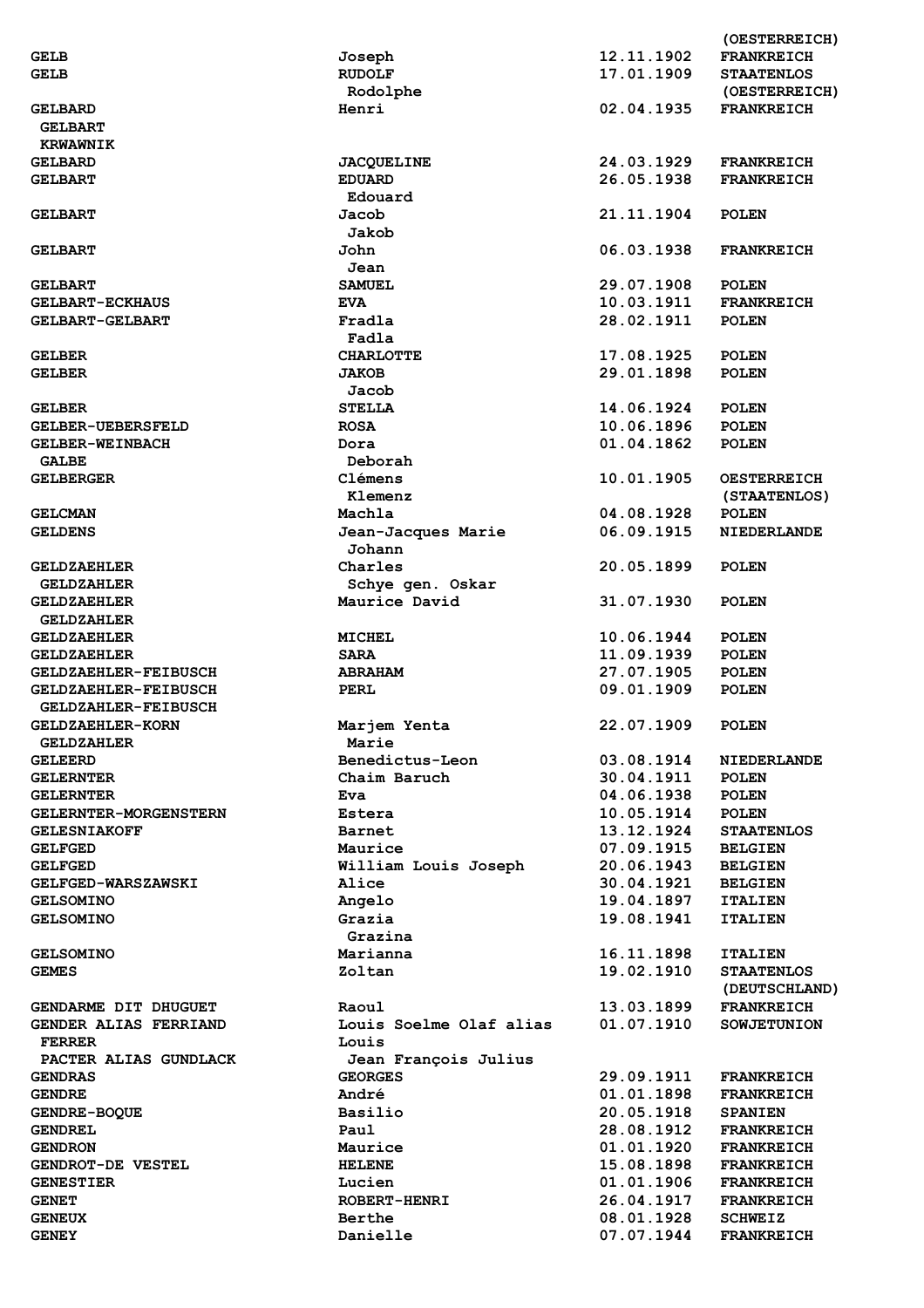| <b>GENEY</b>          | Jean                     | 24.01.1929 | <b>FRANKREICH</b>      |
|-----------------------|--------------------------|------------|------------------------|
|                       | Johann                   |            |                        |
| <b>GENEY</b>          | Jean Samuel              | 03.11.1943 | <b>FRANKREICH</b>      |
| <b>GENEY</b>          | Lise Marguerite          | 11.04.1942 | <b>FRANKREICH</b>      |
|                       | Lyse                     |            |                        |
| <b>GENEY</b>          | Marc André               | 05.11.1940 | <b>FRANKREICH</b>      |
| <b>GENEY-PORTMANN</b> | Colette Marthe           | 24.06.1923 | <b>FRANKREICH</b>      |
| <b>GENEY-RAYOT</b>    | Marguerite Jeanne        | 28.01.1915 | <b>FRANKREICH</b>      |
| GENILLARD             | Louis                    | 28.06.1914 | <b>SCHWEIZ</b>         |
| <b>GENNARI</b>        | Anna-Lidia               | 02.01.1930 | <b>ITALIEN</b>         |
|                       |                          |            |                        |
| <b>GENNARI</b>        | Eleonora                 | 16.06.1905 | <b>ITALIEN</b>         |
|                       | Eléonore                 |            |                        |
| <b>GENNARI</b>        | Franco                   | 21.06.1936 | <b>ITALIEN</b>         |
| <b>GENNARI</b>        | Luciano                  | 26.01.1892 | <b>ITALIEN</b>         |
| <b>GENNARI</b>        | Paola                    | 31.01.1933 | <b>ITALIEN</b>         |
| <b>GENNARI</b>        | Paul                     | 18.07.1927 | <b>ITALIEN</b>         |
| <b>GENNARI</b>        | Stefano                  | 24.03.1935 | <b>ITALIEN</b>         |
|                       | Stephan                  |            |                        |
| <b>GENNARI-CURLO</b>  | Marie Thérèse            | 18.08.1901 | <b>ITALIEN</b>         |
|                       | EMILE JEAN JOSEPH        | 18.04.1898 | <b>BELGIEN</b>         |
| <b>GENON</b>          |                          |            |                        |
| <b>GENON</b>          | Jean-Pierre              | 06.05.1927 | <b>BELGIEN</b>         |
| <b>GENON</b>          | Marina                   | 22.10.1929 | <b>BELGIEN</b>         |
| <b>GENON-LAROCHE</b>  | Jeanine Stella Catherine | 18.11.1903 | <b>BELGIEN</b>         |
|                       | Jeannine                 |            |                        |
| <b>GENOUD</b>         | Armande                  | 06.09.1903 | <b>SCHWEIZ</b>         |
| <b>GENOUD</b>         | <b>CLAUDIUS</b>          | 03.05.1899 | <b>FRANKREICH</b>      |
| <b>GENOUD</b>         | Emile                    | 17.09.1914 | <b>SCHWEIZ</b>         |
| <b>GENOUD</b>         | Fernand-Aimé             | 15.07.1901 | <b>FRANKREICH</b>      |
| <b>GENOUD</b>         | FRANCOIS JULES           | 11.07.1911 | <b>FRANKREICH</b>      |
|                       |                          | 09.08.1912 |                        |
| <b>GENOUD</b>         | FRANCOIS LUCIEN          |            | <b>FRANKREICH</b>      |
| <b>GENOUD</b>         | GEORGES WILFRIED         | 18.01.1922 | <b>FRANKREICH</b>      |
|                       | Georges-Wilfrid          |            |                        |
| <b>GENOUD</b>         | Léon                     | 09.01.1921 | <b>SCHWEIZ</b>         |
| <b>GENOUD</b>         | Marcel                   | 16.08.1900 | <b>SCHWEIZ</b>         |
| <b>GENOUD</b>         | <b>MICHEL</b>            | 20.05.1920 | <b>FRANKREICH</b>      |
| <b>GENOUD</b>         | Raymond                  | 06.05.1923 | <b>FRANKREICH</b>      |
| <b>GENOUD</b>         | Stephanie                | 24.08.1896 | <b>SCHWEIZ</b>         |
| <b>GENOUD</b>         | Vital                    | 04.12.1910 | <b>FRANKREICH</b>      |
| GENOUD-DESSAILLOUD    | Inès                     | 09.12.1901 | <b>FRANKREICH</b>      |
|                       |                          |            |                        |
| <b>GENOUX</b>         | RENE ANTOINE             | 08.01.1917 | <b>FRANKREICH</b>      |
| GENOVES CAMANO        | Rafael                   | 07.07.1912 | <b>SPANIEN</b>         |
| <b>GENOVESE</b>       |                          |            |                        |
| <b>GENOVES-HAFS</b>   | Mathilde                 | 26.10.1912 | <b>SPANIEN</b>         |
| HASS DE GENOVES       |                          |            |                        |
| <b>GENOVESE</b>       | Alfredo                  | 27.04.1920 | <b>ITALIEN</b>         |
| <b>GENOVESE</b>       | <b>SALVATORE</b>         | 07.07.1917 | <b>ITALIEN</b>         |
| <b>GENTIL</b>         | FRANÇOIS MARIUS          | 17.08.1888 | <b>FRANKREICH</b>      |
| <b>GENTIL</b>         | Jules                    | 25.01.1887 | <b>FRANKREICH</b>      |
| <b>GENTIL</b>         | Maurice                  | 29.10.1922 | <b>FRANKREICH</b>      |
|                       |                          |            |                        |
| <b>GENTIL-BAUD</b>    | <b>ANTONIE</b>           | 25.07.1900 | <b>FRANKREICH</b>      |
| <b>GENTILE</b>        | Luigi                    | 12.08.1920 | <b>ITALIEN</b>         |
| <b>GENTILHOMME</b>    | Joseph                   | 10.04.1925 | <b>FRANKREICH</b>      |
| <b>GENTINA</b>        | <b>JOCELYN</b>           | 06.09.1924 | <b>FRANKREICH</b>      |
| <b>GENYS</b>          | Vincent-John             | 01.09.1914 | <b>ENGLAND</b>         |
| <b>GEOFFROY</b>       | Jean                     | 09.02.1925 | <b>FRANKREICH</b>      |
|                       | Johann                   |            |                        |
| <b>GEORGE</b>         | Emilienne                | 01.01.1919 | <b>FRANKREICH</b>      |
| <b>GEORGE</b>         | Eugène                   | 08.07.1918 | <b>FRANKREICH</b>      |
|                       |                          |            |                        |
|                       | Eugen                    |            |                        |
| <b>GEORGE</b>         | <b>JAKOB</b>             | 29.06.1924 | <b>SCHWEIZ</b>         |
|                       | Jacques-Gustave          |            | (FRANKREICH)           |
| <b>GEORGE</b>         | René                     | 22.05.1923 | <b>FRANKREICH</b>      |
| <b>GEORGES</b>        | René                     | 17.09.1903 | <b>SCHWEIZ</b>         |
| <b>GEORGES-STAHLI</b> | Edmée Louise             | 01.10.1907 | <b>SCHWEIZ</b>         |
| <b>GEORGIOU</b>       | Kyriacos                 | 15.03.1900 | <b>GROSSBRITANNIEN</b> |
|                       | Jacques                  |            |                        |
| <b>GERARD</b>         | Pierre                   | 17.05.1920 | <b>FRANKREICH</b>      |
| GERARD DIV. LION      | GABRIELLE ALIX MARIE     | 04.08.1905 | <b>FRANKREICH</b>      |
|                       | <b>THERESE</b>           |            |                        |
|                       |                          |            |                        |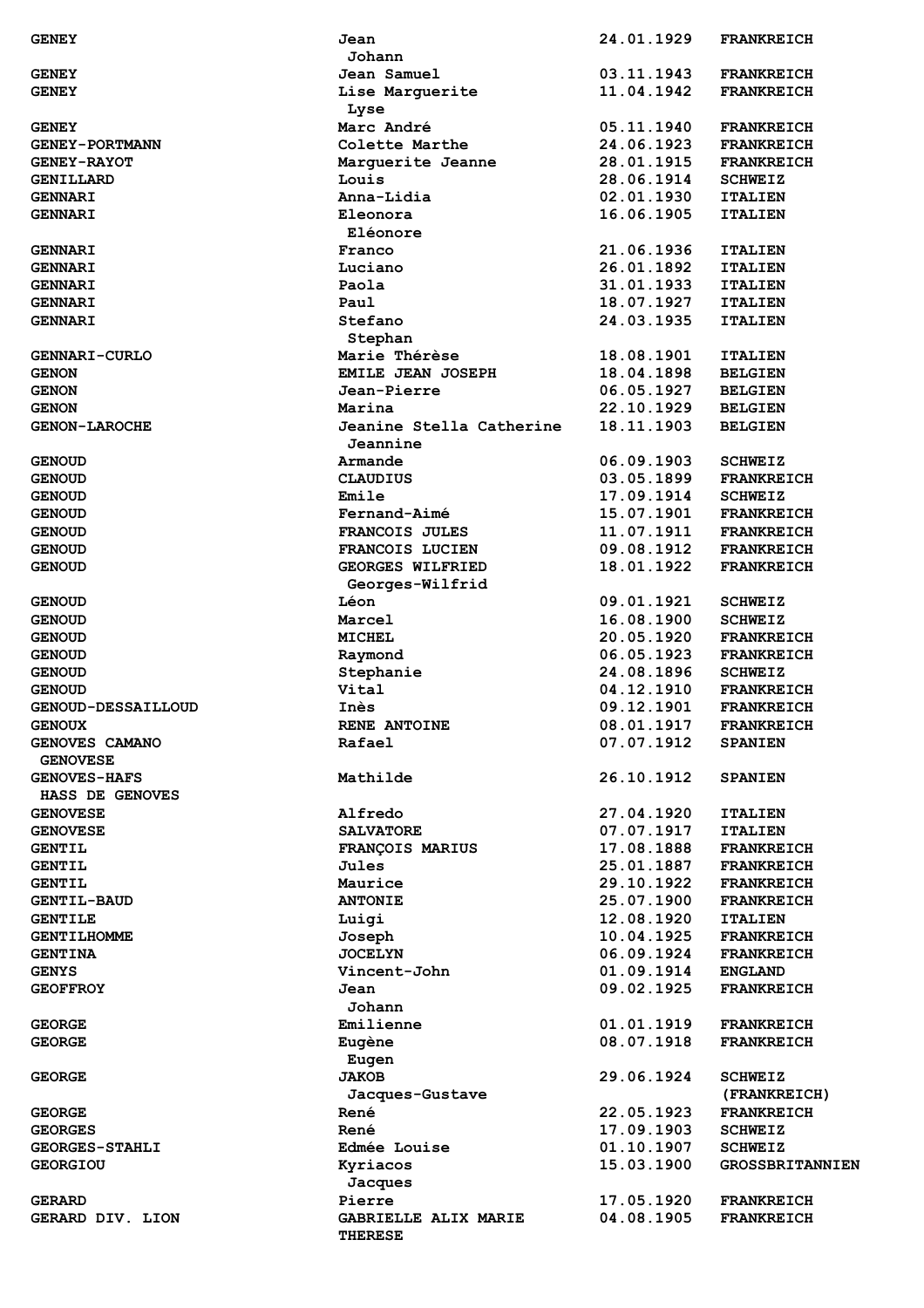| <b>GERBELOT</b>          | <b>CLAUDE</b>       | 29.09.1933 | <b>FRANKREICH</b>        |
|--------------------------|---------------------|------------|--------------------------|
| <b>GERBELOT</b>          | PIERRE              | 13.08.1930 | <b>FRANKREICH</b>        |
| <b>GERBER</b>            | <b>AUGUSTE-ANNA</b> | 23.12.1883 | <b>SCHWEIZ</b>           |
|                          |                     | 05.06.1935 |                          |
| <b>GERBER</b>            | <b>BERTHE</b>       |            | <b>FRANKREICH</b>        |
| <b>GERBER</b>            | <b>ERICH</b>        | 26.05.1927 | <b>SCHWEIZ</b>           |
| <b>GERBER</b>            | <b>EUGEN</b>        | 06.12.1939 | <b>FRANKREICH</b>        |
|                          | <b>EUGENE</b>       |            |                          |
| <b>GERBER</b>            | Florence            | 13.06.1943 | <b>FRANKREICH</b>        |
| <b>GERBER</b>            | <b>FRANCOIS</b>     | 15.10.1897 | <b>FRANKREICH ELSASS</b> |
|                          | <b>FRANZ</b>        |            |                          |
|                          |                     |            |                          |
| <b>GERBER</b>            | <b>FRANZ</b>        | 23.04.1942 | <b>FRANKREICH</b>        |
| <b>GERBER</b>            | <b>GOTTLIEB</b>     | 22.06.1872 | <b>SCHWEIZ</b>           |
| <b>GERBER</b>            | <b>GOTTLIEB</b>     | 25.08.1875 | <b>SCHWEIZ</b>           |
| <b>GERBER</b>            | Jean                | 08.08.1908 | <b>FRANKREICH ELSASS</b> |
|                          | <b>JOHANN</b>       |            |                          |
| <b>GERBER</b>            | <b>JOSEPH</b>       | 07.11.1936 | <b>FRANKREICH</b>        |
| <b>GERBER</b>            | KARL                | 25.12.1938 | <b>FRANKREICH</b>        |
|                          |                     |            |                          |
|                          | Charles             |            |                          |
| <b>GERBER</b>            | KAROLINA            | 21.07.1937 | <b>FRANKREICH</b>        |
|                          | Caroline            |            |                          |
| <b>GERBER</b>            | <b>LEO</b>          | 09.03.1940 | <b>FRANKREICH</b>        |
| <b>GERBER</b>            | LOUISE              | 19.02.1941 | <b>FRANKREICH</b>        |
| <b>GERBER</b>            | <b>MARIE</b>        | 03.03.1934 | <b>FRANKREICH</b>        |
|                          | MARIE               | 23.11.1943 | <b>FRANKREICH</b>        |
| <b>GERBER</b>            |                     |            |                          |
|                          | <b>MARIE-ROSE</b>   |            |                          |
| <b>GERBER</b>            | Oskar-Schyja        | 08.07.1923 | <b>POLEN</b>             |
|                          | Oscar               |            |                          |
|                          | Schyja              |            |                          |
| <b>GERBER</b>            | Paul                | 14.04.1937 | <b>FRANKREICH</b>        |
| <b>GERBER</b>            | PHILIP              | 04.06.1942 | <b>FRANKREICH</b>        |
|                          | Philippe            |            |                          |
| <b>GERBER</b>            | RENE ETIENNE        | 26.12.1920 | <b>FRANKREICH ELSASS</b> |
| <b>GERBER</b>            | <b>RENE LUCIEN</b>  | 19.12.1926 | <b>FRANKREICH</b>        |
|                          |                     |            |                          |
| <b>GERBER</b>            | <b>RUTH</b>         | 18.06.1923 | <b>STAATENLOS</b>        |
|                          |                     |            |                          |
|                          |                     |            | (OESTERREICH)            |
| GERBER NEE GOLDMER       | Léa                 | 19.04.1904 | <b>POLEN</b>             |
| <b>GERBER-OBERIETER</b>  | <b>BERTHE</b>       | 17.02.1904 | <b>FRANKREICH</b>        |
| <b>GERBER-RIET</b>       |                     |            |                          |
|                          | LOUISE              | 25.08.1913 | <b>FRANKREICH</b>        |
| <b>GERBER-ZUCKERBERG</b> | <b>GISELA</b>       | 03.10.1901 | <b>STAATENLOS</b>        |
|                          | <b>GISELE</b>       |            | (OESTERREICH)            |
| GERBER-ZUCKERBERG        | <b>NORBERT</b>      | 13.04.1895 | <b>STAATENLOS</b>        |
|                          |                     |            | (OESTERREICH)            |
| <b>GERBIER</b>           | Frédéric            | 16.03.1913 | <b>FRANKREICH</b>        |
| <b>GERECHT</b>           | Natan               | 18.11.1892 | <b>POLEN</b>             |
|                          |                     |            |                          |
| <b>GERECHT-POWCKA</b>    | Nathan              |            |                          |
| <b>GERECHT</b>           | Salomon             | 01.02.1921 | <b>POLEN</b>             |
| <b>GERECHT</b>           | Szaja               | 12.09.1922 | <b>POLEN</b>             |
|                          | Charles             |            |                          |
| <b>GERECHT-POWCKA</b>    | <b>Hélène</b>       | 16.08.1894 | <b>POLEN</b>             |
| <b>GERENDASSI-STERN</b>  | Frieda              | 11.01.1886 | <b>STAATENLOS</b>        |
| <b>GERANDASI-STERN</b>   | Frida               |            | (DEUTSCHLAND)            |
| VAN DEN BERG-ROSSMAN     |                     |            |                          |
| <b>GERENT</b>            | André Louis         | 24.08.1922 | <b>FRANKREICH</b>        |
|                          |                     |            |                          |
| <b>GERFAUT</b>           | Raymond             | 12.04.1922 | <b>FRANKREICH</b>        |
| <b>GERFANSE</b>          |                     |            |                          |
| <b>GERLICH</b>           | David               | 28.08.1928 | <b>FRANKREICH</b>        |
| <b>GERLICH</b>           | Konrad              |            | <b>DEUTSCHLAND</b>       |
| <b>GERMAIN</b>           | Georges             | 13.06.1922 | <b>FRANKREICH</b>        |
| <b>GERMAIN</b>           | <b>MARCEL</b>       | 01.10.1920 | <b>FRANKREICH</b>        |
| <b>GERMAN</b>            | Dmytro              | 06.11.1923 | <b>POLEN</b>             |
| <b>GERMINARIO</b>        |                     | 01.01.1907 | <b>ITALIEN</b>           |
|                          | Nicola              |            |                          |
| <b>GERO</b>              | Eugène              | 01.12.1888 | <b>RUMANIEN</b>          |
| <b>GERO</b>              | Jean                | 20.04.1902 | UNGARN                   |
| <b>GERO</b>              | Joseph              | 12.01.1912 | <b>RUMANIEN</b>          |
|                          |                     |            | <b>OESTERREICH</b>       |
| <b>GEROSA</b>            | Antonio             | 24.01.1906 | <b>ITALIEN</b>           |
| <b>GERRER-MEIER</b>      | Frieda              | 27.02.1900 | <b>UNBEKANNT</b>         |
|                          |                     |            | <b>FRANKREICH</b>        |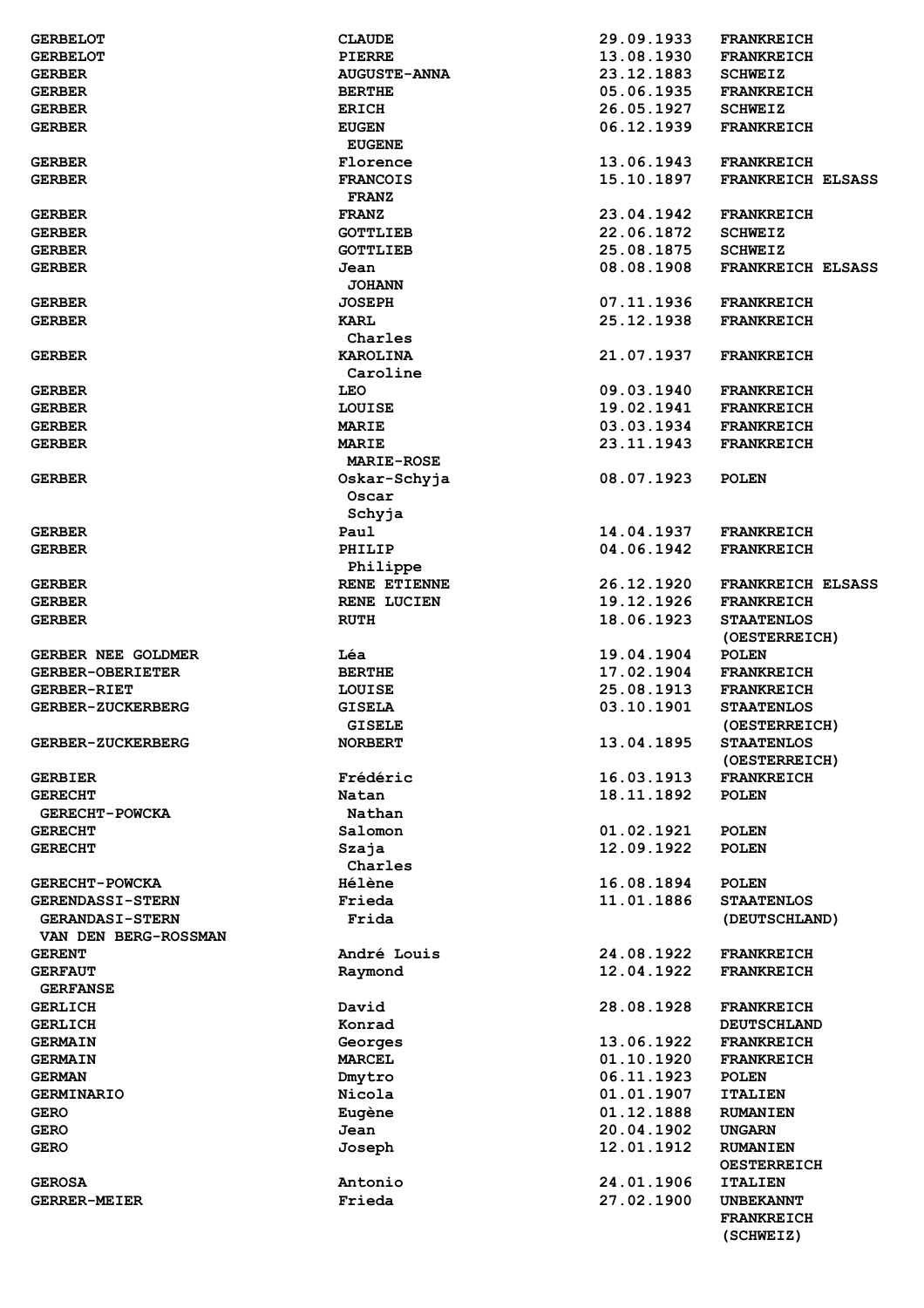|                               |                    | 13.09.1900 |                          |
|-------------------------------|--------------------|------------|--------------------------|
| <b>GERSON</b>                 | David              |            | <b>GRIECHENLAND</b>      |
| <b>GERSON</b>                 | Guédy              | 17.09.1909 | <b>GRIECHENLAND</b>      |
| <b>GERSON</b>                 | Hermann            | 30.07.1920 | <b>STAATENLOS</b>        |
|                               |                    |            | (OESTERREICH)            |
|                               | Leopold            | 28.02.1890 | <b>STAATENLOS</b>        |
| <b>GERSON</b>                 |                    |            |                          |
|                               |                    |            | <b>DEUTSCHLAND</b>       |
| <b>GERSON</b>                 | <b>MARCELLE</b>    | 08.06.1927 | <b>STAATENLOS</b>        |
|                               |                    |            | (DEUTSCHLAND)            |
| <b>GERSON</b>                 | Rachel             | 21.01.1921 | <b>GRIECHENLAND</b>      |
|                               |                    |            |                          |
| <b>GERSON</b>                 | <b>SALOMON</b>     | 14.02.1908 | <b>GRIECHENLAND</b>      |
| <b>GERDON</b>                 |                    |            |                          |
| <b>GERSON</b>                 | Viktor             | 28.09.1911 | DEUTSCHLAND (SAAR)       |
|                               | Victor             |            |                          |
| <b>GERSON-ARIEL</b>           | <b>RENEE</b>       | 22.10.1910 | <b>GRIECHENLAND</b>      |
|                               |                    |            |                          |
|                               | <b>RENEE-FANNY</b> |            |                          |
| <b>GERSON-MUELLER</b>         | <b>MARTHA</b>      | 27.08.1901 | <b>STAATENLOS</b>        |
|                               |                    |            | (DEUTSCHLAND)            |
| <b>GERSON-MUELLER</b>         | WILLY              | 10.09.1894 | <b>STAATENLOS</b>        |
|                               |                    |            | (DEUTSCHLAND)            |
|                               |                    |            |                          |
| <b>GERSONY</b>                | Daisy              | 11.05.1931 | STAATENLOS ITALIEN       |
|                               | <b>DAYSY</b>       |            |                          |
| <b>GERSONY</b>                | Guido              | 09.04.1928 | STAATENLOS ITALIEN       |
| <b>GERSONY</b>                | <b>Hélène</b>      | 15.01.1897 | STAATENLOS ITALIEN       |
|                               |                    |            |                          |
|                               | Elena              |            |                          |
| <b>GERST</b>                  | Manfred            | 31.12.1927 | <b>FRANKREICH</b>        |
| <b>GERSTEIN</b>               | <b>JAKOB</b>       | 17.09.1906 | <b>STAATENLOS</b>        |
|                               |                    |            | (RUSSLAND)               |
|                               | <b>ANNA</b>        | 17.11.1938 | <b>POLEN</b>             |
| <b>GERSTEN</b>                |                    |            |                          |
|                               | Sara               |            |                          |
| <b>GERSTEN-HOCHBERGER</b>     | Feigla Gitla       | 20.12.1905 | <b>POLEN</b>             |
| <b>GERSTERSTEN-HOCHBERGER</b> | Faigla             |            |                          |
| <b>GERSTENZANG</b>            | Jacob-Szlamar      | 30.12.1902 | <b>POLEN</b>             |
|                               |                    |            |                          |
| <b>GERSTENZANG</b>            | Sabina-Gustava     | 28.11.1906 | <b>POLEN</b>             |
| <b>GERSTLE</b>                | PIERRE ROBERT      | 22.10.1908 | <b>UNBEKANNT</b>         |
|                               |                    |            | (FRANKREICH)             |
| <b>GERSTLE-GOLDSCHMIDT</b>    | <b>DENISE</b>      | 22.10.1913 | <b>UNBEKANNT</b>         |
|                               |                    |            | (FRANKREICH)             |
|                               |                    |            |                          |
| <b>GERSZON</b>                | Frédéric           | 24.08.1900 | <b>FRANKREICH</b>        |
| <b>GERSZON</b>                | Georgette          | 17.11.1932 | <b>FRANKREICH</b>        |
| <b>GERSZON</b>                | Hélène             | 25.09.1929 | <b>FRANKREICH</b>        |
| <b>GERSZON-TENNENBAUM</b>     | Rose               | 06.03.1910 | <b>FRANKREICH</b>        |
|                               |                    |            |                          |
|                               | Rosi               |            |                          |
| <b>GERSZUNI</b>               | Victoria           | 27.12.1941 | <b>POLEN</b>             |
|                               | Viktoria           |            |                          |
|                               | Victorina          |            |                          |
| <b>GERSZUNI-SACHAREWICZ</b>   | Wanda              | 21.05.1906 | <b>POLEN</b>             |
|                               |                    |            |                          |
| <b>GERSZUNY</b>               | Jakob              | 02.09.1902 | FRANKREICH (POLEN)       |
| <b>GERSZUNI</b>               |                    |            |                          |
| <b>GERTNER</b>                | Alexandre          | 16.09.1926 | <b>RUMANIEN</b>          |
| <b>GERTSCHEN</b>              | Hubert             | 23.09.1921 | <b>FRANKREICH</b>        |
| <b>GERUM</b>                  | <b>JOSEF</b>       | 16.06.1919 | <b>FRANKREICH ELSASS</b> |
|                               |                    |            |                          |
|                               | Joseph             |            |                          |
| <b>GERUM</b>                  | <b>KARL</b>        | 02.08.1922 | <b>FRANKREICH</b>        |
| <b>GERUM</b>                  | Simone             | 08.02.1926 | <b>FRANKREICH</b>        |
| <b>GERUNDE</b>                | <b>JUTTA</b>       | 03.04.1936 | <b>DEUTSCHLAND</b>       |
|                               | René Emile         |            |                          |
| <b>GERVAIS</b>                |                    | 14.05.1922 | <b>SCHWEIZ</b>           |
| <b>GERVASI</b>                | Antonio            | 11.02.1911 | <b>ITALIEN</b>           |
| GERZABECK ALIAS GOERZABECK    | <b>WALTER</b>      | 24.12.1900 | <b>TSCHECHOSLOWAKEI</b>  |
|                               |                    |            | (DEUTSCHLAND)            |
| <b>GERZNER</b>                | <b>GABRILE</b>     | 10.01.1925 | <b>SCHWEIZ</b>           |
|                               |                    |            |                          |
| <b>GERZON</b>                 | Eduard-Jules       | 03.03.1919 | <b>NIEDERLANDE</b>       |
| <b>GERZON-POLAK</b>           |                    |            |                          |
| <b>GERSON</b>                 |                    |            |                          |
| <b>GESCO</b>                  | Cimavila Oswaldo   | 02.03.1910 | <b>ITALIEN</b>           |
|                               | <b>AUGUST</b>      | 05.05.1919 | <b>FRANKREICH ELSASS</b> |
| <b>GESSER</b>                 |                    |            |                          |
|                               | Auguste            |            |                          |
| <b>GESSER</b>                 | Léon               | 14.03.1911 | <b>FRANKREICH ELSASS</b> |
|                               | Léo                |            |                          |
| <b>GESZTESI</b>               | Jules              | 03.11.1887 | <b>UNGARN</b>            |
|                               |                    |            |                          |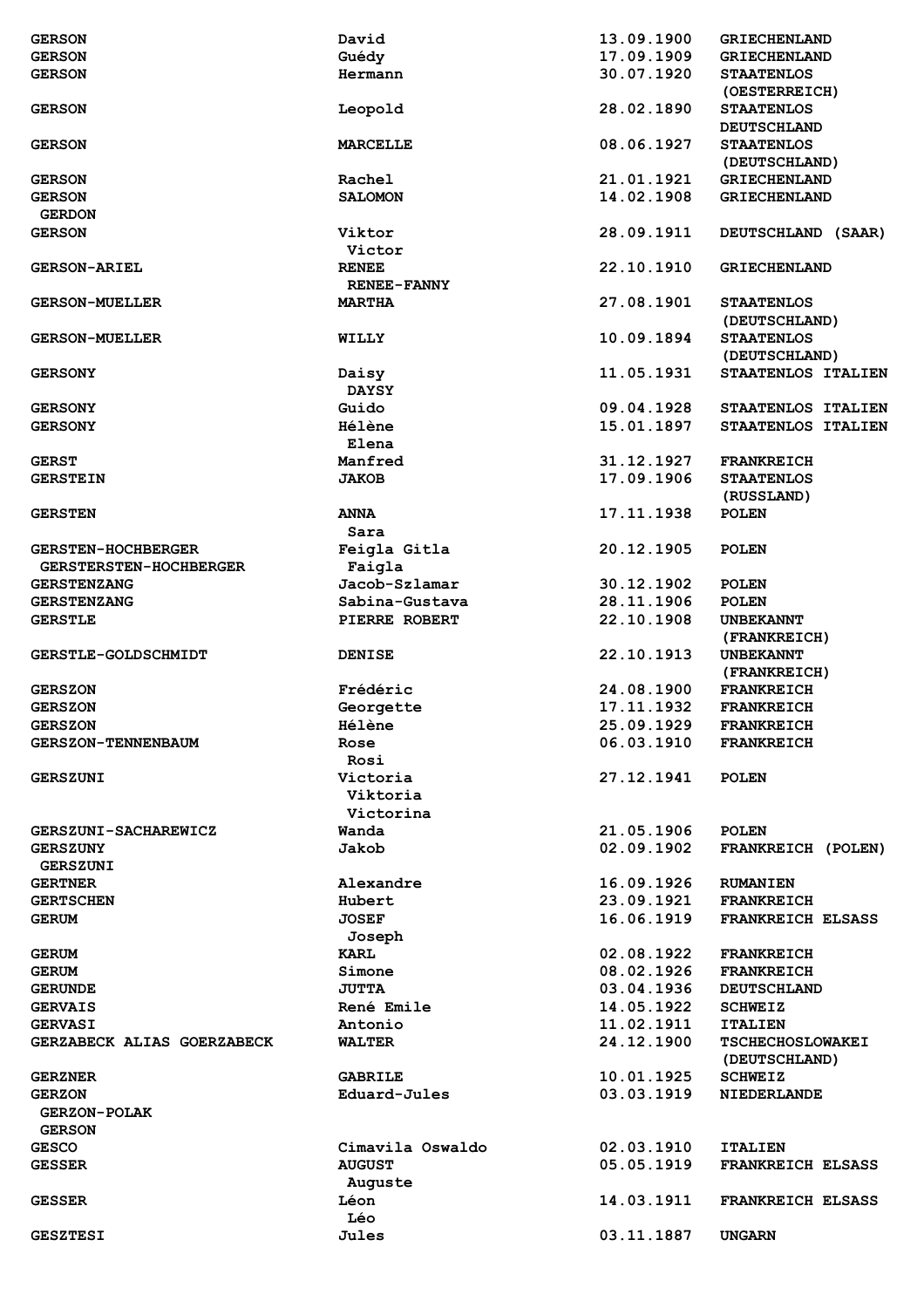|                              | JULIUS               |            |                    |
|------------------------------|----------------------|------------|--------------------|
| <b>GESZTESI-BOUCHET</b>      | <b>MARIE-BLANCHE</b> | 03.04.1901 | <b>UNGARN</b>      |
|                              | <b>MARIE</b>         |            |                    |
| <b>GETHUEY</b>               | Pierre               | 07.05.1917 | <b>SCHWEIZ</b>     |
|                              |                      |            |                    |
| <b>GETTLICH</b>              | Arlette              | 22.04.1923 | <b>POLEN</b>       |
| <b>GETTLICH</b>              | Jacques              | 02.07.1926 | <b>POLEN</b>       |
| <b>GETTLICH</b>              | Maurice              | 01.10.1896 | <b>POLEN</b>       |
| <b>GETTLICH</b>              | Suzanne              | 23.12.1896 | <b>POLEN</b>       |
| <b>GETZLER</b>               | Chiel                | 13.05.1891 | <b>POLEN</b>       |
| <b>GETZLER-LUSTIG</b>        |                      |            |                    |
| <b>GETZLER</b>               | Hanna Nechome        | 29.07.1923 | <b>POLEN</b>       |
|                              |                      |            |                    |
| <b>GETZLER</b>               | Mirjam               | 09.10.1920 | <b>POLEN</b>       |
|                              | Myriam               |            |                    |
| <b>GETZLER</b>               | Rachel               | 02.02.1928 | <b>POLEN</b>       |
| <b>GETZLER</b>               | Sara                 | 02.07.1922 | <b>POLEN</b>       |
| <b>GETZLER-LUSTIG</b>        | Perla                | 24.07.1894 | <b>POLEN</b>       |
| <b>GEURTS</b>                | <b>CORNELIUS</b>     | 09.05.1916 | <b>NIEDERLANDE</b> |
|                              |                      |            |                    |
| GEVAUDAN ALIAS JACQUINOT     | Heinrich             | 27.01.1913 | <b>FRANKREICH</b>  |
|                              | Henri-Pierre         |            |                    |
| <b>GEWERC</b>                | Chaim                | 15.10.1904 | <b>POLEN</b>       |
| <b>GEWERC</b>                | Edith                | 09.07.1935 | <b>POLEN</b>       |
| <b>GEWERC</b>                | Maurice              | 27.03.1939 | <b>POLEN</b>       |
| <b>GEWERC-GANAN</b>          | Zumbul               | 15.05.1914 | <b>POLEN</b>       |
|                              |                      |            |                    |
|                              | Zubun                |            |                    |
| GEX                          | Françoise            | 01.01.1898 | <b>FRANKREICH</b>  |
| <b>GEX</b>                   | <b>HENRI</b>         | 09.09.1897 | <b>SCHWEIZ</b>     |
| <b>GHELFENSTEIN</b>          | Marcel               | 25.09.1909 | <b>FRANKREICH</b>  |
| <b>HELFENSTEIN</b>           |                      |            |                    |
|                              |                      | 18.06.1939 |                    |
| <b>GHELFENSTEIN</b>          | Michel-Henri         |            | <b>FRANKREICH</b>  |
| <b>GHELFENSTEIN-PEIROSAS</b> | Ite-Chaja            | 10.10.1901 | <b>FRANKREICH</b>  |
| <b>GHELFI-ALEOLI</b>         | Delfina              | 29.06.1899 | <b>ITALIEN</b>     |
| <b>ALLEOLI</b>               |                      |            |                    |
| <b>GHERCHANOC</b>            | <b>BENOIT</b>        | 26.04.1934 | <b>FRANKREICH</b>  |
| <b>GHESCHLIDER</b>           | Abraham              | 22.02.1922 | <b>BELGIEN</b>     |
|                              |                      |            |                    |
| <b>GESCHLIDER</b>            |                      |            |                    |
| <b>GHEUR</b>                 | André Charles        | 12.04.1905 | <b>BELGIEN</b>     |
| <b>GHIELMETTI</b>            | LUIGI                | 10.04.1911 | <b>ITALIEN</b>     |
|                              | LUDWIG               |            |                    |
| <b>GHIGLION</b>              | CHARLES JOSEPH       | 22.09.1920 | <b>FRANKREICH</b>  |
| <b>GHION</b>                 | <b>EMIL</b>          | 05.09.1917 | <b>BELGIEN</b>     |
|                              |                      |            |                    |
|                              | Emile                |            |                    |
| GHION - VAN NEVEL            | Claudine             | 14.11.1943 | <b>BELGIEN</b>     |
| <b>GHISSO</b>                | Benvenuto            | 17.08.1909 | <b>ITALIEN</b>     |
| <b>GHITTI</b>                | Bruna                | 17.10.1931 | <b>ITALIEN</b>     |
| <b>GHITTI</b>                | Elena                | 13.11.1936 | <b>ITALIEN</b>     |
|                              | Giovanni             | 16.10.1943 |                    |
| <b>GHITTI</b>                |                      |            | <b>ITALIEN</b>     |
|                              | Johann               |            |                    |
| GHITTI-BONDIONI              | Maria                | 15.08.1906 | <b>ITALIEN</b>     |
| <b>GIACCHETTO</b>            | Giuseppina           | 12.01.1944 | <b>ITALIEN</b>     |
|                              | Josephine            |            |                    |
| <b>GIACCHETTO</b>            | Inès                 | 08.07.1909 | <b>ITALIEN</b>     |
| <b>GIACOMETTI</b>            | <b>CESARE</b>        | 01.09.1911 | <b>ITALIEN</b>     |
|                              |                      |            |                    |
|                              | Cécare               |            |                    |
|                              | César                |            |                    |
| GIAMMUGNANI                  | <b>HENRI-NOEL</b>    | 11.07.1916 | <b>FRANKREICH</b>  |
| GIAMNUGNANI                  |                      |            |                    |
| <b>GIANA</b>                 | Maria                | 16.10.1921 | <b>ITALIEN</b>     |
|                              |                      |            |                    |
| <b>GIANA</b>                 | Umbert               | 23.07.1919 | <b>ITALIEN</b>     |
|                              | <b>UMBERTO</b>       |            |                    |
| <b>GIANETTI</b>              | Dino                 | 01.01.1922 | <b>ITALIEN</b>     |
| <b>GIANI</b>                 | Ferno                | 14.11.1902 | <b>ITALIEN</b>     |
| <b>GIANI</b>                 | LUIGI                | 24.10.1928 | <b>ITALIEN</b>     |
|                              |                      |            |                    |
| <b>GIANI</b>                 | Zemira               | 30.12.1928 | <b>ITALIEN</b>     |
| <b>GIANA</b>                 | Zamira               |            |                    |
|                              | Zendra               |            |                    |
| <b>GIANMOENA</b>             | <b>LEO</b>           | 04.12.1923 | <b>ITALIEN</b>     |
| GIANNINI                     | Maria                | 28.10.1913 | <b>ITALIEN</b>     |
| GIANNINI                     | Vicenzo              | 13.06.1908 | <b>ITALIEN</b>     |
|                              |                      |            |                    |
| GIANNINI                     | Vincenzo             | 10.12.1904 | <b>ITALIEN</b>     |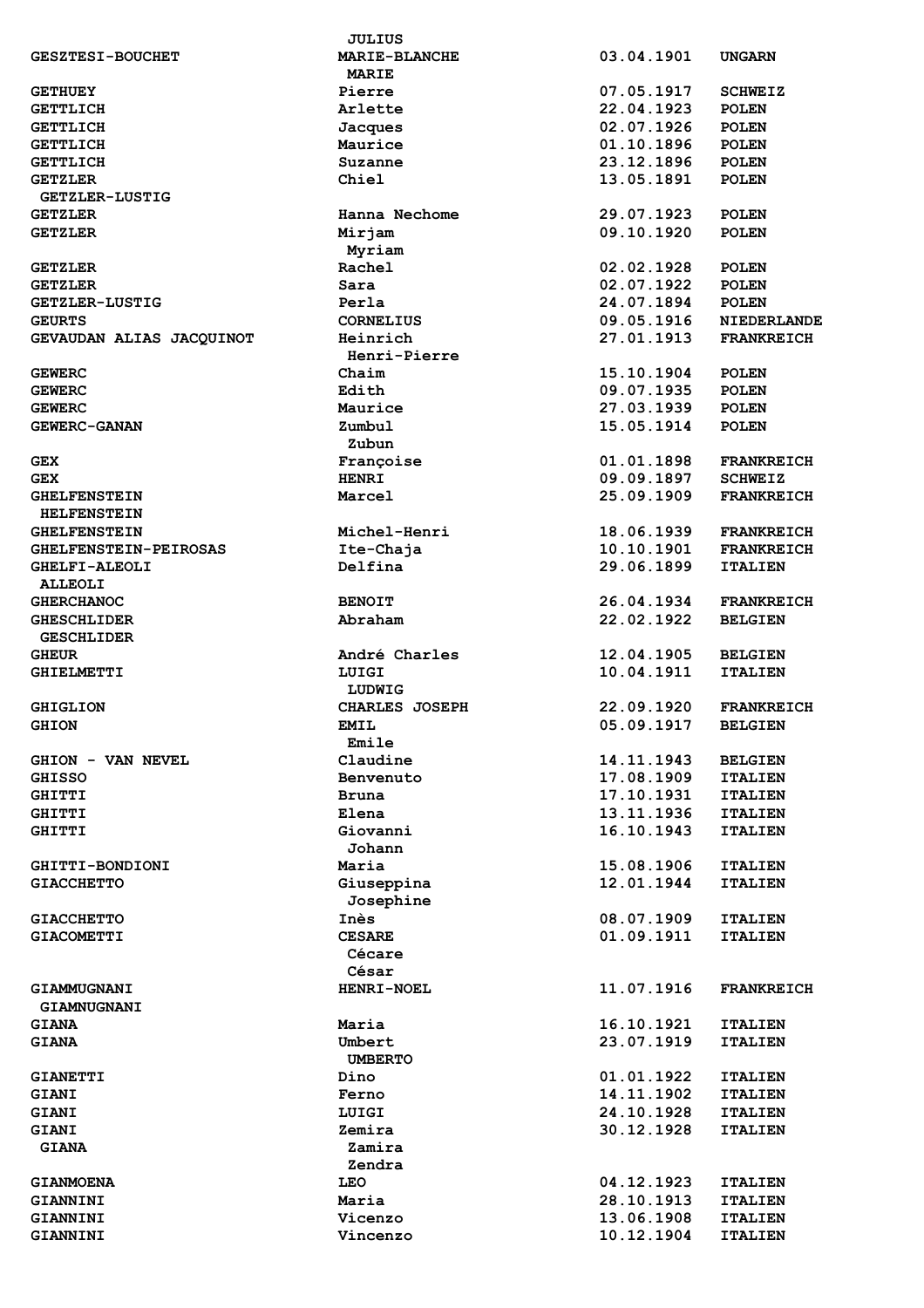| <b>GIANOLA</b>           | Giovanni                        | 09.09.1926 | <b>ITALIEN</b>          |
|--------------------------|---------------------------------|------------|-------------------------|
|                          | Johann                          |            |                         |
| <b>GIANOLA</b>           | Mario                           | 03.11.1920 | <b>ITALIEN</b>          |
| <b>GIANOTTI</b>          | François                        | 31.03.1905 | <b>FRANKREICH</b>       |
| <b>GIANSANTI</b>         | Giuliano                        | 08.07.1928 | <b>ITALIEN</b>          |
| <b>GIARETTA</b>          | Louis                           | 14.02.1919 | <b>FRANKREICH</b>       |
| <b>GIBAUD</b>            | Raymond                         | 12.12.1924 | <b>FRANKREICH</b>       |
|                          |                                 |            |                         |
| <b>GIBEAUD</b>           |                                 |            |                         |
| <b>GIBERT</b>            | Bernard                         | 05.06.1910 | <b>FRANKREICH</b>       |
| <b>GIBIAN</b>            | <b>GEORGES</b>                  | 10.01.1894 | <b>TSCHECHOSLOWAKEI</b> |
| <b>GIBIAN-SCHAYER</b>    | <b>EDITH DORA</b>               | 12.12.1886 | <b>TSCHECHOSLOWAKEI</b> |
| <b>GICHT</b>             | Salomon                         | 25.10.1928 | <b>FRANKREICH</b>       |
| <b>GISCHT</b>            |                                 |            |                         |
| GIEBEL                   | Conrad                          | 07.09.1900 | <b>NIEDERLANDE</b>      |
|                          | Konrad                          |            |                         |
|                          | Camille                         | 21.05.1922 |                         |
| <b>GIFFARD</b>           |                                 |            | <b>FRANKREICH</b>       |
| <b>GIFFARD</b>           | Marcel                          | 23.07.1926 | <b>FRANKREICH</b>       |
| <b>GIGER</b>             | Ellen                           | 17.03.1925 | <b>SCHWEIZ</b>          |
| <b>GIGLI</b>             | <b>AUGUSTE</b>                  | 22.12.1916 | <b>FRANKREICH</b>       |
| <b>GIGLI</b>             | Giuseppe                        | 01.01.1922 | <b>ITALIEN</b>          |
| <b>GIL FERNANDEZ</b>     | Jésus                           | 11.02.1907 | <b>SPANIEN</b>          |
| <b>GIL LOMAS</b>         | Natividad                       | 25.05.1912 | <b>SPANIEN</b>          |
| GIL                      | Lomas Natividad                 |            |                         |
| GIL MORENO               | Eloy                            | 27.10.1912 | <b>SPANIEN</b>          |
|                          | Eliséo                          |            |                         |
| <b>GIL NARBONA</b>       |                                 | 04.04.1914 | <b>SPANIEN</b>          |
| GIL SANCHEZ              | Antonio                         | 06.04.1920 | <b>SPANIEN</b>          |
| GILABERT CAMPO           | Joaquin                         | 30.08.1916 | <b>SPANIEN</b>          |
| GILAVERT CAMPOS          |                                 |            |                         |
| GILABERT CAMPOS          | Manuel                          | 05.10.1905 | <b>SPANIEN</b>          |
| <b>GILAVERT</b>          |                                 |            |                         |
| GILARDI                  | Egidio Luciano                  | 02.03.1894 | <b>ITALIEN</b>          |
| <b>GILBART</b>           | <b>OLYMPE-HONORÉ</b>            | 07.06.1874 | <b>BELGIEN</b>          |
|                          |                                 | 08.10.1935 |                         |
| <b>GILBART</b>           | Régine                          |            | FRANKREICH POLEN        |
| GILBART-SAUCIN           | <b>ALINE</b>                    | 15.07.1902 | <b>BELGIEN</b>          |
| <b>GILBERG</b>           | Henri                           | 02.01.1941 | <b>POLEN</b>            |
| <b>GILBERG</b>           | Mireille                        | 10.07.1943 | <b>POLEN</b>            |
| <b>GILBERG</b>           | Towie                           | 26.04.1912 | <b>POLEN</b>            |
|                          | Tojwe                           |            |                         |
| <b>GILBERG-ZYNGER</b>    | Chaja                           | 15.09.1919 | <b>POLEN</b>            |
| <b>GILBERT</b>           | André-Louis                     | 22.06.1924 | FRANKREICH              |
|                          | Lucien                          | 28.05.1921 |                         |
| GILBERT                  |                                 |            | <b>BELGIEN</b>          |
| GILBERT                  | Odette                          | 09.07.1921 | <b>BELGIEN</b>          |
| <b>GILCHRIST</b>         | Pierre Alexandre                | 01.08.1910 | <b>GROSSBRITANNIEN</b>  |
| GILCHAIST ALIAS FONTAINE | Peter Alexander alias           |            | (KANADA)                |
|                          | Gil                             |            |                         |
| <b>GILCREASE</b>         | Elmer                           | 24.10.1923 | <b>USA</b>              |
| GILDIN                   | Israel                          | 01.10.1898 | <b>RUSSLAND</b>         |
|                          | Ignace                          |            |                         |
| <b>GILGEN</b>            | <b>ARTHUR</b>                   | 12.12.1912 | <b>SCHWEIZ</b>          |
| <b>GILGEN</b>            | <b>DIETER</b>                   | 22.09.1943 | <b>SCHWEIZ</b>          |
|                          |                                 |            |                         |
| <b>GILGEN</b>            | RUDI                            | 13.04.1941 | <b>SCHWEIZ</b>          |
| <b>GILGEN NEE ROTHE</b>  | <b>HEDWIG</b>                   | 25.09.1914 | <b>SCHWEIZ</b>          |
| <b>GILHOOLY</b>          | Frank                           | 01.01.1912 | <b>ENGLAND</b>          |
| <b>GILI MAS</b>          | Vicente                         | 09.08.1916 | <b>SPANIEN</b>          |
| GILLARD                  | Joseph                          | 13.09.1892 | <b>SCHWEIZ</b>          |
| <b>GILLERON</b>          | Augusta                         | 09.01.1912 | <b>SCHWEIZ</b>          |
| <b>GILLERON</b>          |                                 | 07.07.1916 | <b>SCHWEIZ</b>          |
|                          |                                 |            |                         |
|                          | Raymond Yvan                    |            |                         |
| <b>GILLET</b>            |                                 |            | (FRANKREICH)            |
|                          | Gustave-Ernest                  | 08.02.1909 | <b>FRANKREICH</b>       |
| <b>GILLET</b>            | Guy Charles                     | 13.04.1943 | <b>FRANKREICH</b>       |
| <b>GILLET</b>            | Marguerite                      | 19.10.1939 | <b>FRANKREICH</b>       |
|                          | Odile                           |            |                         |
| <b>GILLET</b>            | <b>RAOUL</b>                    | 13.07.1924 | <b>BELGIEN</b>          |
| GILLET DE CHALONGES      | <b>GERARD ANDRE</b>             |            | <b>FRANKREICH</b>       |
|                          |                                 | 16.09.1920 |                         |
| <b>CHALLANGE</b>         |                                 |            | (UNBEKANNT)             |
| <b>GILLET-ROBERT</b>     | <b>MARIE-LOUISE</b>             | 20.08.1916 | <b>FRANKREICH</b>       |
| GILLI                    | ROBERT SILVAIN EMILE            | 07.01.1921 | <b>FRANKREICH</b>       |
| GILLIER                  | <b>VICTOR</b><br>Roberte Jeanne | 12.05.1914 | <b>FRANKREICH</b>       |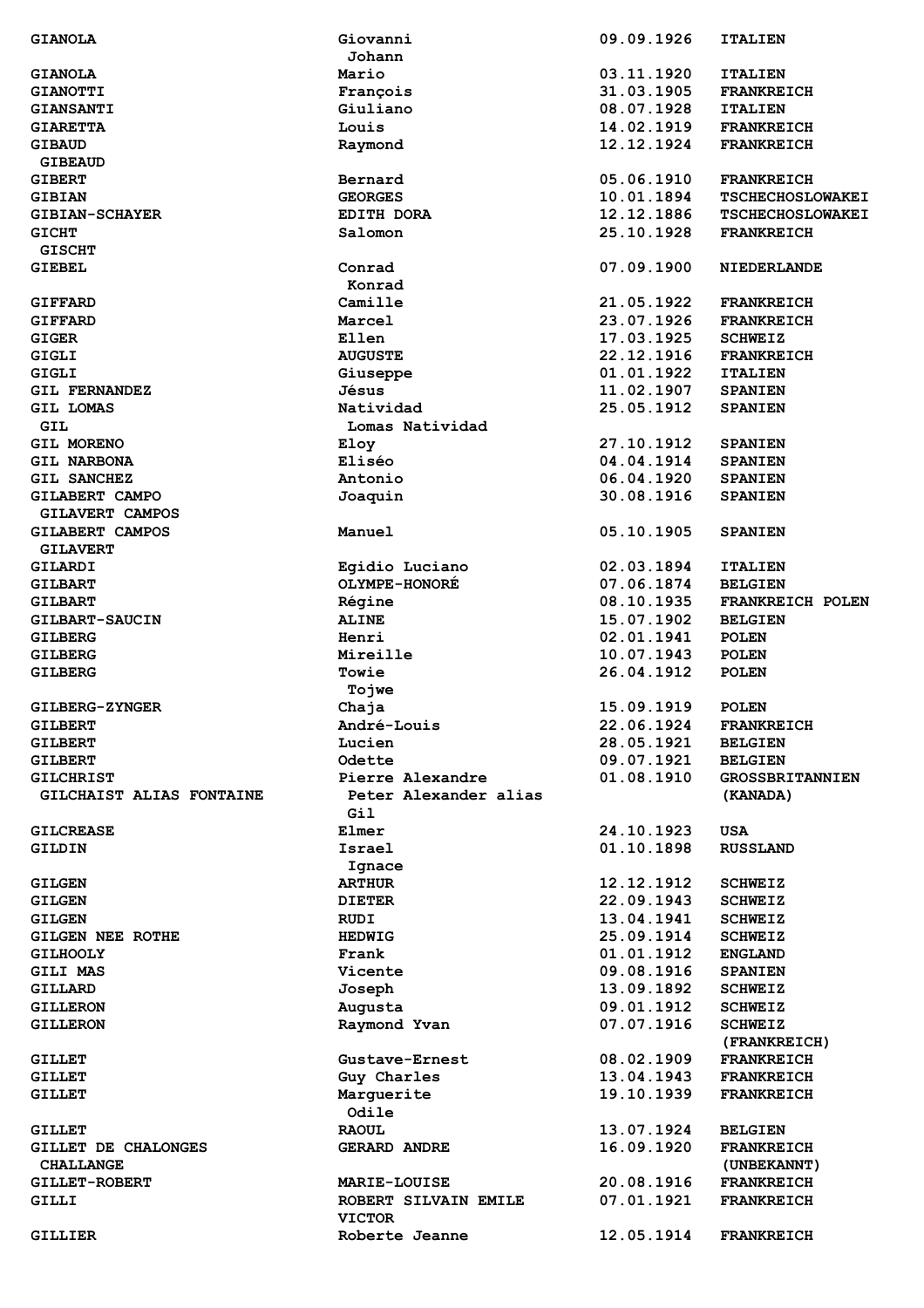| <b>GILLIERON</b>            | <b>HENRI</b>           | 05.08.1923 | <b>SCHWEIZ</b>            |
|-----------------------------|------------------------|------------|---------------------------|
| <b>GILLIERON</b>            | Jean Jacques           | 04.07.1922 | SCHWEIZ FRANKREICH        |
| <b>GILLIERON</b>            | Marcel René            | 14.06.1920 | <b>SCHWEIZ FRANKREICH</b> |
| <b>GILLIERON-HARLAUT</b>    | Andrée Jacqueline      | 09.09.1920 | <b>SCHWEIZ FRANKREICH</b> |
| GILLIERON-LABBE             | <b>ALICE Madeleine</b> | 09.01.1924 | <b>SCHWEIZ</b>            |
|                             |                        |            | (FRANKREICH)              |
| GILLIOZ                     | Jules                  | 01.09.1917 | <b>SCHWEIZ</b>            |
| GILLIOZ                     | Simone                 | 29.03.1921 | <b>SCHWEIZ</b>            |
| <b>GILLOUIN</b>             | RENE CHARLES AUGUSTE   | 11.03.1881 | <b>FRANKREICH</b>         |
| GILLOUIN-BRUNI              | LAURE STELLA VICTORINE | 28.01.1886 | <b>FRANKREICH</b>         |
| <b>GILSON</b>               | PAUL JACQUES           | 19.01.1925 | <b>BELGIEN</b>            |
| <b>GIMBERT</b>              | Charles-Fernand        |            | <b>UNBEKANNT</b>          |
|                             |                        |            |                           |
| GIMENEZ MUNOZ               | Antonio                | 31.05.1925 | <b>SPANIEN</b>            |
| GIMENEZ SOSA                | Francisco              | 16.05.1925 | <b>SPANIEN</b>            |
| <b>JIMENEZ SOSA</b>         |                        |            |                           |
| GIMENEZ VILLAR              | Manuel                 | 12.05.1915 | <b>SPANIEN</b>            |
| <b>JIMENEZ</b>              |                        |            |                           |
| <b>GINCBERG</b>             | Léon                   | 12.04.1928 | <b>POLEN</b>              |
| <b>GINDRO</b>               | Ange                   | 01.01.1934 | <b>FRANKREICH</b>         |
| <b>GINDRO</b>               | <b>MARIE</b>           | 10.06.1937 | <b>FRANKREICH</b>         |
|                             | <b>MARISE</b>          |            |                           |
| <b>GINKEL</b>               |                        | 14.02.1903 | <b>DEUTSCHLAND</b>        |
|                             | Hugo                   |            |                           |
| <b>GINSBERG</b>             | Simon                  | 18.08.1920 | <b>STAATENLOS</b>         |
|                             |                        |            | (DEUTSCHLAND)             |
| GINSBERG-OSTERSETZER        | LOTTE                  | 28.08.1921 | <b>POLEN</b>              |
| <b>GINSBOURGER</b>          | <b>RAYMOND ANDRE</b>   | 31.10.1922 | <b>FRANKREICH ELSASS</b>  |
| <b>GINSBURG</b>             | Boris-Naoum            | 15.08.1900 | <b>STAATENLOS</b>         |
|                             |                        |            | <b>RUSSLAND</b>           |
| <b>GINSBURGER</b>           | <b>JACQUES</b>         | 06.09.1910 | <b>FRANKREICH ELSASS</b>  |
| <b>GINSBURGER</b>           | PIERRE                 | 17.05.1940 | <b>FRANKREICH</b>         |
| <b>GINSBURGER</b>           | <b>ROBERT</b>          | 10.05.1904 | <b>FRANKREICH</b>         |
| GINSBURGER, GESCH. WORMS    | <b>LILY</b>            | 16.03.1901 | <b>FRANKREICH</b>         |
|                             |                        |            |                           |
|                             | Lilly                  |            |                           |
| <b>GINSBURGER-BAMBERGER</b> | <b>FLORETTE</b>        | 01.07.1916 | <b>FRANKREICH</b>         |
| GINSBURGER-DREYFUSS         | Germaine               | 12.12.1910 | <b>FRANKREICH</b>         |
|                             |                        |            | (SCHWEIZ)                 |
| <b>GINTZBOURGER</b>         | MONIQUE                | 16.01.1927 | <b>FRANKREICH</b>         |
| <b>GINTZBOURGER-MEYER</b>   | <b>MARGUERITE</b>      | 26.05.1898 | <b>FRANKREICH</b>         |
| <b>GINTZBURGER</b>          | EDMOND DAVID           | 14.07.1893 | <b>FRANKREICH</b>         |
| <b>GINTZBURGER</b>          | <b>RAOUL</b>           | 13.04.1938 | <b>UNBEKANNT</b>          |
|                             |                        |            | (FRANKREICH)              |
| <b>GINTZBURGER</b>          | <b>SERGE</b>           | 13.04.1938 | <b>FRANKREICH</b>         |
| GINTZBURGER-GINSBURGER      | <b>BLANCHE Sophie</b>  | 12.06.1904 | <b>FRANKREICH</b>         |
|                             |                        |            |                           |
| <b>GIOIA</b>                | Pietro                 | 01.06.1906 | <b>ITALIEN</b>            |
| <b>GIORDANO</b>             | <b>SALVATORE</b>       | 10.02.1907 | <b>ITALIEN</b>            |
| <b>GIORLA</b>               | Adelchi                | 16.05.1942 | <b>ITALIEN</b>            |
| <b>GIORLA</b>               | Alberto                | 28.08.1944 | <b>ITALIEN</b>            |
|                             | Albert                 |            |                           |
| <b>GIORLA</b>               | Antonio                | 09.07.1909 | <b>ITALIEN</b>            |
| GIORLA-VOIGLIO              | Maria                  | 14.10.1917 | <b>ITALIEN</b>            |
| <b>GIOSSI</b>               | Marie                  | 15.06.1934 | <b>SCHWEIZ</b>            |
|                             | Marie-Françoise        |            |                           |
|                             | Anne-Marie             |            |                           |
| GIOSSI                      |                        | 16.03.1937 | <b>SCHWEIZ</b>            |
|                             | Raymonde               |            |                           |
| <b>GIOTOIU</b>              | Dumutru                | 28.10.1923 | <b>RUMANIEN</b>           |
| <b>GIOTIOTU</b>             | Dumitru                |            |                           |
| <b>GIOVALE</b>              | Marcellin Honoré       | 03.01.1890 | <b>FRANKREICH</b>         |
| <b>GIOVANELLO</b>           | Luigi                  | 01.05.1920 | <b>ITALIEN</b>            |
| <b>GIOVANNA</b>             | René David Paul        | 29.06.1925 | <b>ITALIEN</b>            |
| <b>GIOVANOLA</b>            | Célestina              | 22.04.1909 | <b>ITALIEN</b>            |
| GIRALDO GALLARDO            | Juan                   | 08.09.1918 | <b>SPANIEN</b>            |
| GIRARD                      | <b>André-Luc</b>       | 06.06.1922 | <b>FRANKREICH</b>         |
| <b>GIRARD</b>               | <b>EUGENE</b>          | 11.09.1896 | <b>FRANKREICH</b>         |
| GIRARD                      | Germaine               | 10.07.1894 | <b>FRANKREICH</b>         |
| <b>GIRARD</b>               | Jean                   | 16.12.1928 |                           |
|                             |                        |            | <b>FRANKREICH</b>         |
| GIRARD                      | Maurice Jean           | 05.05.1922 | <b>FRANKREICH</b>         |
|                             | Moritz                 |            |                           |
| GIRARD                      | <b>ROGER-MARCEL</b>    | 21.01.1925 | <b>UNBEKANNT</b>          |
|                             |                        |            | <b>FRANKREICH</b>         |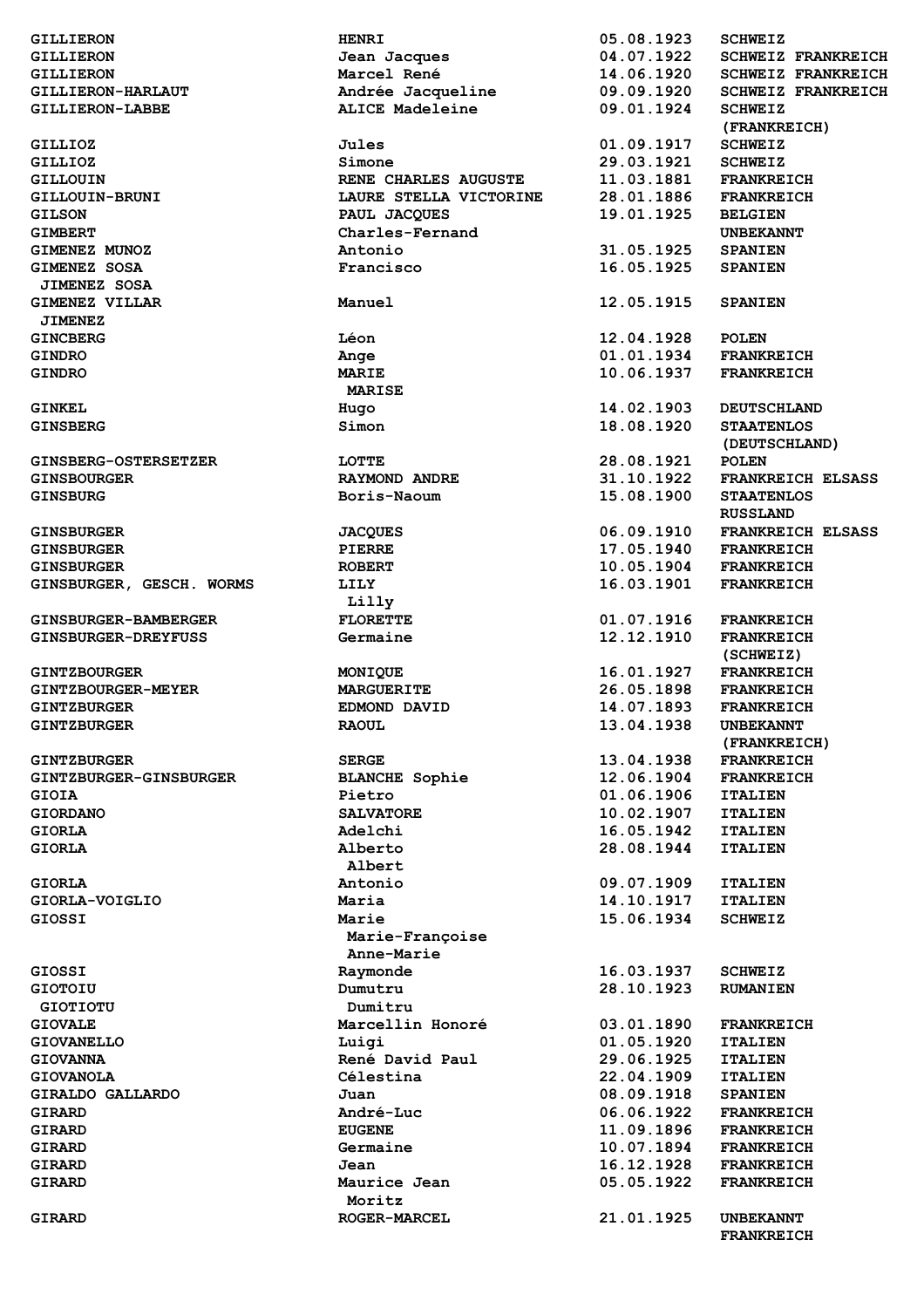| <b>GIRARD NEE BRUCH</b>  | Raymonde            | 12.04.1906 | <b>FRANKREICH</b>   |
|--------------------------|---------------------|------------|---------------------|
| <b>NEE BUCH</b>          |                     |            |                     |
| <b>GIRARDET</b>          | André Roger         | 25.10.1913 | <b>FRANKREICH</b>   |
| <b>GIRARDET</b>          | Bernard Marcel René | 27.01.1922 | <b>FRANKREICH</b>   |
| GIRARDI                  | Luigi               | 25.12.1924 | <b>ITALIEN</b>      |
|                          | Ludwig              |            |                     |
| GIRARDIN                 | <b>CLAUDE</b>       | 19.02.1944 | <b>FRANKREICH</b>   |
| GIRARDIN-HUGONIOT        | <b>MARIE ALINE</b>  | 19.08.1915 | <b>FRANKREICH</b>   |
|                          |                     |            |                     |
| <b>GIRARDOT</b>          | Elisabeth           | 18.07.1943 | <b>FRANKREICH</b>   |
| <b>GIRARDOT</b>          | Frédéric            | 06.08.1936 | <b>FRANKREICH</b>   |
| <b>GIRARDOT</b>          | Marcel              | 28.10.1929 | <b>FRANKREICH</b>   |
| <b>GIRARDOT</b>          | <b>MARIE-LOUISE</b> | 28.07.1941 | <b>FRANKREICH</b>   |
| <b>GIRARDOT</b>          | Paul-Louis          | 18.07.1933 | <b>FRANKREICH</b>   |
| <b>GIRAUD</b>            | Franz               | 10.08.1923 | <b>FRANKREICH</b>   |
|                          | François            |            |                     |
| <b>GIRAUD</b>            | Henri               |            | <b>FRANKREICH</b>   |
| <b>GIRAULT</b>           | Georges René        | 15.12.1920 | <b>FRANKREICH</b>   |
|                          |                     |            |                     |
| <b>GIRO</b>              | Laure               | 03.07.1936 | <b>FRANKREICH</b>   |
|                          | Laurette            |            |                     |
| <b>GIROD</b>             | Cécile              | 03.04.1932 | <b>FRANKREICH</b>   |
| <b>GIROD</b>             | Denise              | 21.12.1940 | <b>FRANKREICH</b>   |
| <b>GIROD</b>             | John Georges Honoré | 10.07.1922 | <b>FRANKREICH</b>   |
| GIROD                    | <b>LEON AUGUSTE</b> | 28.10.1892 | <b>FRANKREICH</b>   |
| GIROD                    | Maurice Marcel      | 08.02.1924 | <b>FRANKREICH</b>   |
| <b>GIROD</b>             | Michèle             | 31.07.1938 | <b>FRANKREICH</b>   |
|                          |                     |            |                     |
| <b>GIROD</b>             | Pierre Marcel       | 05.08.1922 | <b>FRANKREICH</b>   |
|                          | PETER MARCEL        |            |                     |
| <b>GIROD</b>             | Pierre-Paul         | 13.04.1914 | FRANKREICH SCHWEIZ  |
|                          | <b>PIERRE</b>       |            |                     |
| <b>GIRON</b>             | Jacques Pierre Max  | 12.11.1923 | <b>DEUTSCHLAND</b>  |
|                          | <b>JAKOB</b>        |            |                     |
| <b>GIROUD</b>            | Felix Claudius      | 06.11.1914 | <b>FRANKREICH</b>   |
|                          |                     |            |                     |
| <b>GIROUD</b>            | RENE HENRI          | 01.08.1924 | <b>FRANKREICH</b>   |
| <b>GIROUD</b>            | <b>RENEE</b>        | 29.08.1912 | <b>FRANKREICH</b>   |
| <b>GISBERT</b>           | <b>THOMAS</b>       | 12.05.1919 | <b>FRANKREICH</b>   |
| <b>GISCHIG</b>           | André               | 20.04.1924 | <b>SCHWEIZ</b>      |
| <b>GITLER</b>            | Amalia              | 29.09.1920 | <b>POLEN</b>        |
| WILLNER-GITLER           | Amalie              |            |                     |
| WILNER                   |                     |            |                     |
| <b>GITLER</b>            |                     |            | <b>POLEN</b>        |
|                          | Joseph              | 01.04.1920 |                     |
| GITLER NEE REICH         | Rosa                | 19.08.1918 | <b>POLEN</b>        |
| <b>GITTLER</b>           | Chaim               | 01.03.1917 | <b>POLEN</b>        |
| <b>GIUDICE</b>           | Pierina             | 12.09.1903 | <b>ITALIEN</b>      |
| GIUDICI                  | <b>ALDO</b>         | 13.07.1928 | <b>ITALIEN</b>      |
|                          | GIOVANNI            |            |                     |
| GIUDICI                  | Giorgio             | 01.01.1921 | <b>ITALIEN</b>      |
| GIUDICI                  | Renata              | 08.07.1923 | <b>ITALIEN</b>      |
|                          |                     |            |                     |
| <b>GIUDICI</b>           | Silvana             | 05.04.1942 | <b>ITALIEN</b>      |
| GIUDICI NEE BELTRAMI     | Angelina            | 26.09.1898 | <b>ITALIEN</b>      |
|                          | ANIOLINA            |            |                     |
| GIULIANO                 | Paul                | 03.03.1936 | <b>ITALIEN</b>      |
| GIULIERI                 | Francis             | 27.03.1908 | <b>FRANKREICH</b>   |
| <b>GIVATOWSKY</b>        | <b>ALEXANDER</b>    | 08.12.1896 | <b>RUMANIEN</b>     |
| <b>GIVAUDAN</b>          | Emile Evariste      | 01.07.1897 | <b>FRANKREICH</b>   |
|                          | Théodore            | 20.03.1913 |                     |
| GLADIS                   |                     |            | <b>GRIECHENLAND</b> |
| <b>GLADOVIC</b>          | Milos               | 11.04.1897 | <b>JUGOSLAWIEN</b>  |
| <b>GLADSZTAJN</b>        | Gabrielle-Annette   | 25.01.1944 | <b>POLEN</b>        |
| <b>GLADSZTAJN</b>        | <b>MAURICE</b>      | 02.12.1906 | <b>POLEN</b>        |
|                          | <b>MOJZEZS</b>      |            |                     |
|                          | Mojzesz             |            |                     |
| <b>GLADSZTAJN-ZYNGER</b> | Marie               | 22.05.1909 | <b>POLEN</b>        |
|                          | <b>MARJEM</b>       |            |                     |
|                          |                     |            |                     |
| <b>GLAESER</b>           | Henri-Maurice       | 18.06.1929 | <b>FRANKREICH</b>   |
|                          | Henri Moritz        |            |                     |
|                          | Henri Robert        |            |                     |
| GLAISAL                  | <b>EMILE</b>        | 19.12.1890 | <b>FRANKREICH</b>   |
| GLAIZAL                  |                     |            |                     |
| <b>GLANCZ</b>            | Max                 | 26.03.1896 | <b>RUMANIEN</b>     |
|                          | Maximilien          |            |                     |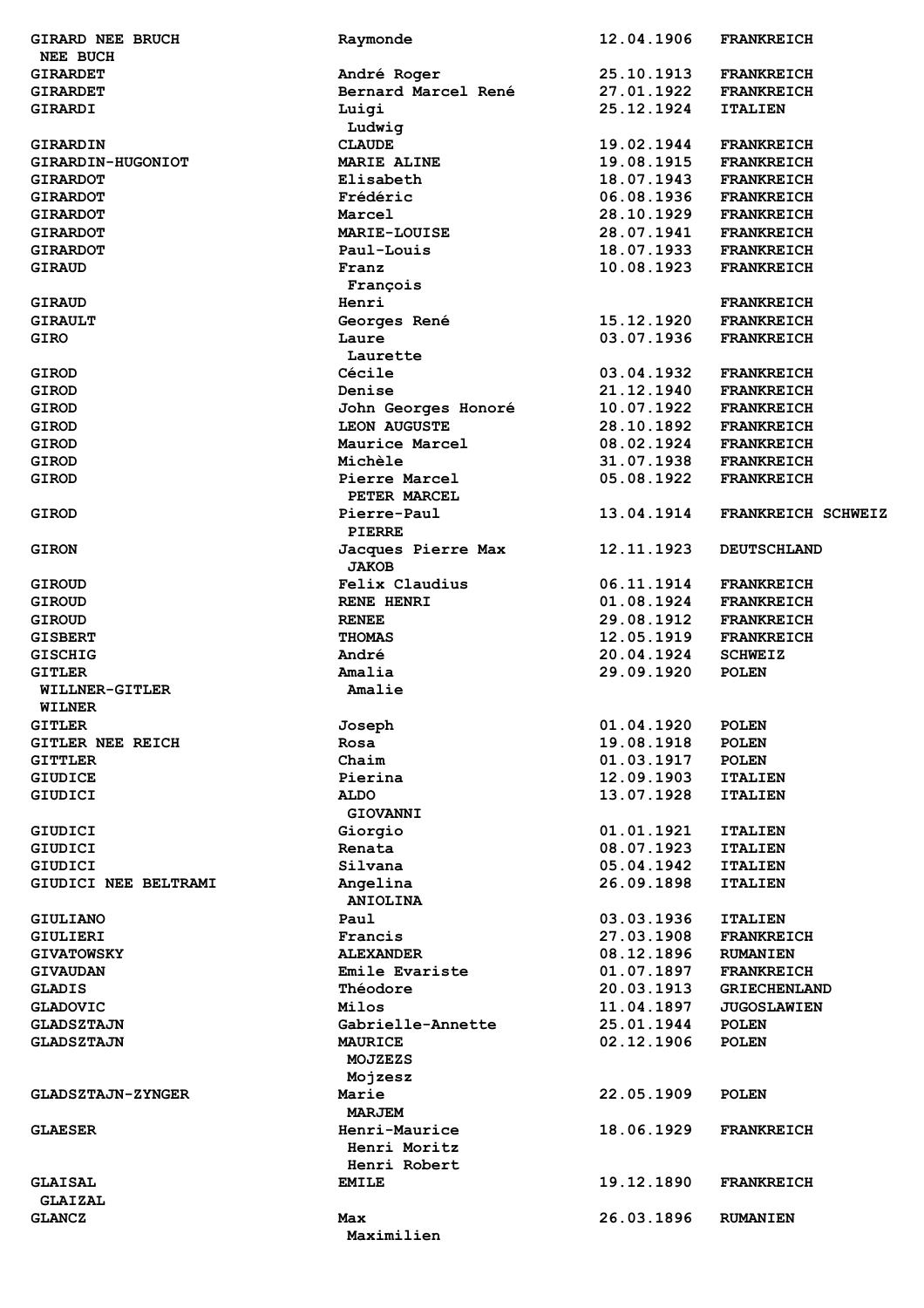| GLANCZ-SZABO DIV. FEDER                  | Anna                            | 29.12.1911 | <b>RUMANIEN</b>                                          |
|------------------------------------------|---------------------------------|------------|----------------------------------------------------------|
|                                          | Anne                            |            |                                                          |
| <b>GLARNER</b><br><b>GLANER</b>          | Marcel                          | 14.07.1912 | <b>SCHWEIZ</b>                                           |
| <b>GLASER</b>                            | Arnold Ernest                   |            | <b>TSCHECHOSLOWAKEI</b>                                  |
|                                          | Ernst                           |            |                                                          |
| <b>GLASER</b>                            | Arnold-Berthold                 | 23.07.1903 | <b>FRANKREICH</b><br><b>LOTHRINGEN</b>                   |
| <b>GLASER</b>                            | Elfriede                        | 20.09.1922 | <b>STAATENLOS</b>                                        |
| <b>SINGER-GLASER</b>                     |                                 |            | (OESTERREICH)                                            |
| <b>GLASER</b>                            | <b>FRANCOIS</b><br><b>FRANZ</b> | 24.06.1909 | <b>TSCHECHOSLOWAKEI</b>                                  |
| <b>GLASER</b>                            | Franz-Werner                    | 12.03.1923 | <b>BELGIEN</b>                                           |
| <b>GLASER</b>                            | Jacques                         | 18.04.1938 | <b>FRANKREICH</b>                                        |
| <b>GLASER</b>                            | Léo                             | 12.04.1904 | <b>OESTERREICH</b>                                       |
| <b>GLAZER</b>                            | Léon                            |            | <b>TSCHECHOSLOWAKEI</b>                                  |
|                                          |                                 |            | (FRANKREICH)                                             |
| <b>GLASER</b>                            | Liselotte                       | 06.04.1931 | <b>STAATENLOS</b><br>(OESTERREICH)                       |
| <b>GLASER</b>                            | Ludwig                          |            | <b>UNBEKANNT</b>                                         |
| <b>GLASER</b>                            | Margot                          | 28.02.1922 | <b>DEUTSCHLAND</b>                                       |
|                                          |                                 |            | <b>STAATENLOS</b>                                        |
| <b>GLASER</b>                            | Merry                           | 09.09.1934 | <b>FRANKREICH</b>                                        |
| <b>GLASER</b>                            | <b>MICHELE</b>                  | 19.07.1937 | <b>FRANKREICH</b>                                        |
| <b>GLASER</b>                            | ROLF LEON JACQUES               | 26.01.1912 | <b>FRANKREICH</b>                                        |
|                                          | Jacques                         |            |                                                          |
| <b>GLASER-ADLER</b>                      | Fanny-Hanna                     | 12.04.1913 | <b>FRANKREICH</b>                                        |
| <b>GLASER-ALTMANN</b>                    | Irene                           | 23.03.1901 | <b>STAATENLOS</b><br>(OESTERREICH)                       |
| <b>GLASER-DREYFUS</b>                    | <b>MONNA</b>                    | 19.03.1915 | <b>FRANKREICH</b>                                        |
|                                          |                                 | 07.03.1903 |                                                          |
| <b>GLASER-MEISEL</b><br><b>MEISELOVA</b> | François<br><b>FRANZ</b>        |            | <b>TSCHECHOSLOWAKEI</b>                                  |
| <b>VITUS</b>                             | Frantisek                       |            |                                                          |
| <b>GLASROTH</b>                          | Isak                            | 25.02.1929 | <b>DEUTSCHLAND</b>                                       |
|                                          |                                 |            | STAATENLOS (POLEN)                                       |
| <b>GLASS</b><br><b>GLASS SOIT GLAHS</b>  | Doris                           | 29.05.1943 | <b>POLEN</b>                                             |
| <b>GLASS</b>                             | Gérard                          | 08.05.1908 | STAATENLOS (POLEN)                                       |
| <b>GLASS SOIT GLAHS</b>                  | <b>GERHARD</b>                  |            |                                                          |
| GLASS-SIEGMAN                            | <b>RACHELA</b><br>Rachela Chaja | 06.09.1915 | STAATENLOS (POLEN)                                       |
| <b>GLASSE</b>                            | Jean-Nicolas                    | 26.02.1914 | <b>FRANKREICH</b>                                        |
|                                          | <b>JOHANN</b>                   |            |                                                          |
| <b>GLATTUER</b>                          | Fritz                           | 17.10.1892 | <b>OESTERREICH</b>                                       |
| <b>GLATZ</b>                             | Alexander                       | 03.12.1892 | <b>STAATENLOS</b><br><b>DEUTSCHLAND</b><br>(OESTERREICH) |
| <b>GLATZ</b>                             | <b>ZOLTEN</b>                   | 19.08.1926 | <b>TSCHECHOSLOWAKEI</b>                                  |
| <b>GLATZ-MARTON</b>                      | <b>Hélène</b>                   | 28.04.1892 | <b>STAATENLOS</b>                                        |
|                                          |                                 |            | <b>FRANKREICH</b>                                        |
| <b>GLAUBERG</b>                          | Lisa                            | 10.01.1929 | (OESTERREICH)<br><b>STAATENLOS</b>                       |
| <b>GLAUBERG-BONN</b>                     | Gertrude                        | 24.12.1899 | <b>DEUTSCHLAND</b><br><b>STAATENLOS</b>                  |
| <b>GLAUBERG-ROSENTHAL</b>                | Jenny                           | 09.09.1876 | (DEUTSCHLAND)<br><b>STAATENLOS</b>                       |
| <b>GLAUBERT</b>                          |                                 | 25.05.1937 | (DEUTSCHLAND)                                            |
| <b>GLAUSER</b>                           | <b>ELSA-INGEBORG</b>            |            | <b>SCHWEIZ</b>                                           |
| <b>GLAUSER</b>                           | <b>ERWIN-RUDOLF</b>             | 20.04.1939 | <b>SCHWEIZ</b>                                           |
| <b>GLAUSER</b>                           | <b>FRITZ-ERWIN</b>              | 25.02.1916 | <b>SCHWEIZ</b>                                           |
| <b>GLAUSER</b>                           | <b>FRITZ-GUNTER</b>             | 10.03.1940 | <b>SCHWEIZ</b>                                           |
| <b>GLAUSER</b>                           | <b>RUDOLF-FRITZ</b>             | 21.12.1912 | <b>SCHWEIZ</b>                                           |
| <b>GLAUSER NEE SCHUTTIG</b>              | <b>ELSA</b>                     | 20.10.1918 | <b>SCHWEIZ</b>                                           |
| <b>GLAYRE</b>                            | Georges                         | 16.07.1924 | <b>SCHWEIZ</b>                                           |
| <b>GLAZIOU</b>                           | Lucien-Georges                  | 12.12.1921 | <b>FRANKREICH</b>                                        |
| <b>GLAZMAN</b>                           | Maurice                         | 18.11.1928 | <b>POLEN</b>                                             |
| <b>GLESS</b>                             | Gustave                         | 30.06.1910 | <b>FRANKREICH ELSASS</b>                                 |
| <b>STRUB-GLESS</b>                       | Gustav                          |            |                                                          |
| <b>GLESS</b>                             | Joseph-Charles                  | 01.01.1910 | FRANKREICH ELSASS                                        |
|                                          |                                 |            |                                                          |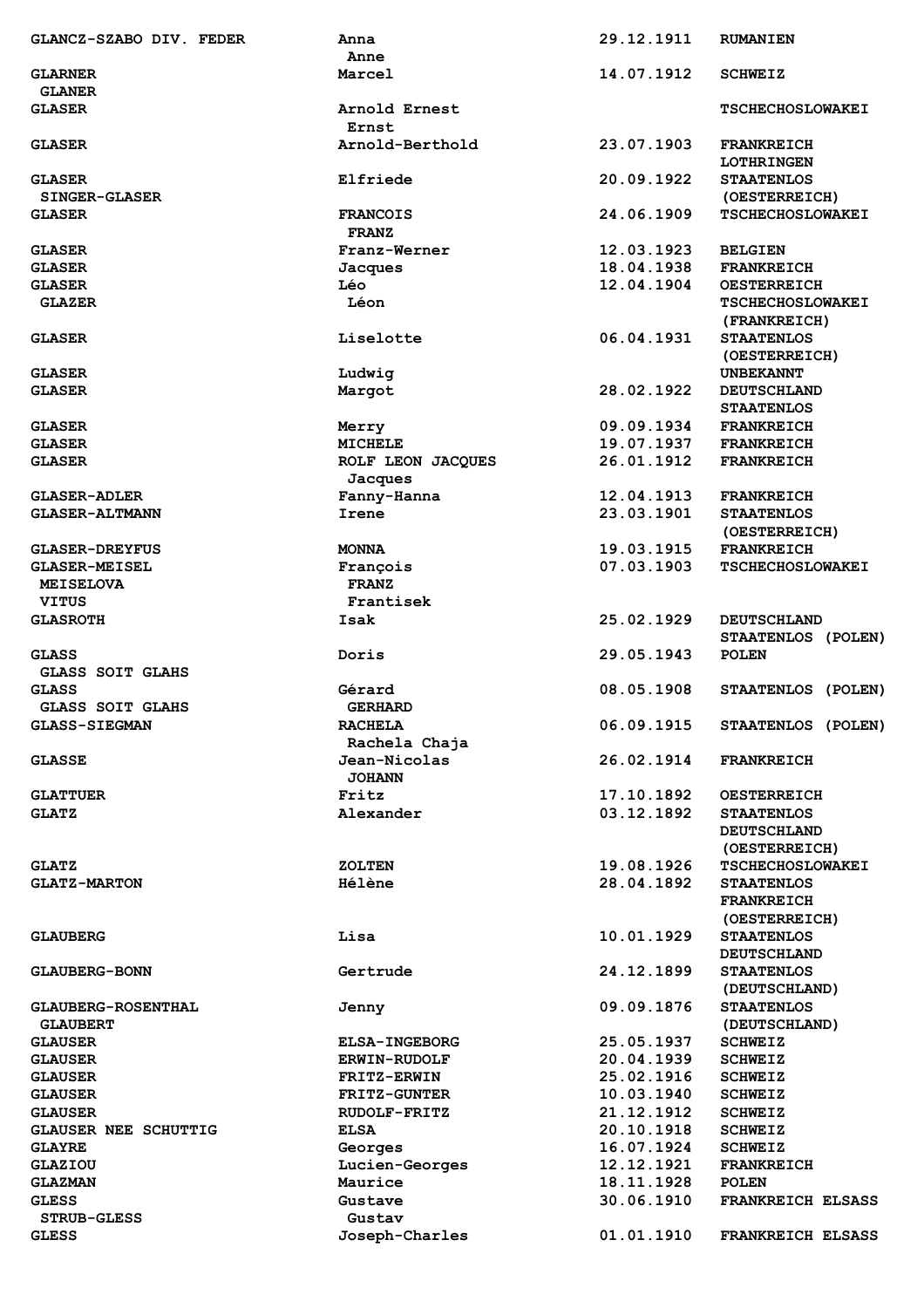| <b>GLIKSMAN</b>         | <b>JEAN</b>            | 03.06.1941 | <b>POLEN</b>             |
|-------------------------|------------------------|------------|--------------------------|
| <b>GLIKSMAN</b>         | Jenny                  | 07.10.1944 | <b>POLEN</b>             |
| <b>GLIKSMAN</b>         | Julien                 | 19.02.1902 | <b>POLEN</b>             |
| <b>GLUKEMAN</b>         |                        |            |                          |
| <b>GLIKSMAN</b>         | <b>MENDEL</b>          | 11.04.1910 | <b>POLEN</b>             |
| GLIKSMAN-KACZKA         | <b>ESTERA</b>          | 27.08.1912 | <b>POLEN</b>             |
|                         |                        |            |                          |
| GLISZYNSKI              | Déonis                 | 28.08.1929 | <b>POLEN</b>             |
| GLISZCZYNSKI            |                        |            |                          |
| <b>GLODEK</b>           | Georgette              | 27.04.1928 | POLEN FRANKREICH         |
| <b>GLOBEK</b>           |                        |            |                          |
| <b>GLOGER</b>           | <b>HELGA</b>           | 09.10.1935 | <b>POLEN</b>             |
|                         | Elga                   |            |                          |
| <b>GLOGER-AUERBACH</b>  | <b>HENRIETTE</b>       | 04.04.1909 | <b>POLEN</b>             |
| <b>GLOTZER</b>          | Paul                   | 14.06.1933 | <b>OESTERREICH</b>       |
|                         |                        |            |                          |
| <b>GLOTZER-SKALA</b>    | Margaretha             | 06.06.1912 | <b>OESTERREICH</b>       |
|                         | Grete                  |            |                          |
| <b>GLUCHOFF</b>         | Dimitri                | 26.10.1904 | <b>RUSSLAND</b>          |
| <b>GLUCK</b>            | Akiba                  | 06.06.1943 | <b>TSCHECHOSLOWAKEI</b>  |
| <b>GLUECK</b>           |                        |            |                          |
| <b>GLUCK</b>            | Arthur                 | 11.09.1904 | <b>TSCHECHOSLOWAKEI</b>  |
| <b>GLUECK</b>           |                        |            |                          |
| <b>GLUCK</b>            | Max                    | 04.10.1935 | <b>TSCHECHOSLOWAKEI</b>  |
|                         |                        |            |                          |
| <b>GLUECK</b>           |                        |            |                          |
| <b>GLUCK</b>            | Oskar                  | 03.08.1933 | <b>TSCHECHOSLOWAKEI</b>  |
| <b>GLUECK</b>           |                        |            |                          |
| <b>GLUCK</b>            | Richard                | 27.06.1937 | <b>TSCHECHOSLOWAKEI</b>  |
| <b>GLUECK</b>           |                        |            |                          |
| <b>GLUCK-PIKKEL</b>     | Zora                   | 04.02.1908 | <b>TSCHECHOSLOWAKEI</b>  |
| <b>GLUECK</b>           |                        |            |                          |
| <b>GLUNTZ</b>           | Maurice                | 20.01.1920 | <b>FRANKREICH</b>        |
|                         |                        |            |                          |
| GLUPCZYNSKI             | Henri                  | 16.07.1929 | <b>POLEN</b>             |
| GLUPCZYNSKI             | SAMUEL ROBERT          | 04.06.1928 | <b>POLEN</b>             |
| <b>GNAEDIG</b>          | <b>ETIENNE</b>         | 31.01.1921 | FRANKREICH ELSASS        |
|                         | René Alexandre         |            |                          |
| <b>GNAEGI</b>           |                        | 02.10.1920 | <b>SCHWEIZ</b>           |
|                         |                        |            | (FRANKREICH)             |
| <b>GNIADY</b>           |                        | 07.11.1919 | <b>POLEN</b>             |
|                         | Léopold                |            |                          |
| <b>GELADY</b>           |                        |            |                          |
| <b>GEIADY</b>           |                        |            |                          |
| <b>GNILKA</b>           | <b>MARIE</b>           |            | <b>DEUTSCHLAND</b>       |
|                         |                        |            | (SCHWEIZ)                |
| <b>GNOTTA-VERZONE</b>   | <b>RAYMOND DESIRE</b>  | 21.05.1915 | <b>FRANKREICH</b>        |
| <b>GOBAT</b>            | Emile Victor           | 21.07.1925 | <b>SCHWEIZ</b>           |
| <b>GOBBI</b>            | André                  | 07.10.1922 | <b>SCHWEIZ</b>           |
| <b>GOBBO</b>            | Giovanni               | 30.01.1904 | <b>ITALIEN</b>           |
|                         |                        |            |                          |
|                         | Johann                 |            |                          |
| <b>GOBEL</b>            | <b>ALFRED</b>          | 11.07.1908 | <b>FRANKREICH</b>        |
| <b>GOBEL</b>            | MARCELLE               | 30.01.1942 | <b>FRANKREICH</b>        |
| <b>GOBEL</b>            | <b>René-André</b>      | 03.09.1924 | <b>FRANKREICH</b>        |
| <b>GOBEL-FAVRAT</b>     | ELISA JOSEPHINE        | 06.02.1914 | <b>FRANKREICH</b>        |
| <b>GOBELI</b>           | <b>CHRISTIAN</b>       | 12.01.1922 | <b>SCHWEIZ</b>           |
| <b>GOBET</b>            | Arthur                 | 10.08.1915 | <b>SCHWEIZ</b>           |
| <b>GOBETTI</b>          | <b>ALDO</b>            | 03.02.1912 | <b>ITALIEN</b>           |
|                         |                        |            |                          |
| <b>GOBIN</b>            | Albert Alfred Ghislain | 02.05.1915 | <b>BELGIEN</b>           |
| <b>GOBITZ</b>           | Jack                   | 14.05.1913 | <b>NIEDERLANDE</b>       |
| <b>GOBITZ</b>           | Judith                 | 05.03.1928 | <b>NIEDERLANDE</b>       |
| <b>GOBITZ</b>           | Meyer                  | 20.01.1903 | <b>NIEDERLANDE</b>       |
| GOBITZ-POLAK            | Kaatje                 | 02.01.1906 | <b>NIEDERLANDE</b>       |
| GOBITZ-WOLFF            | Sientje                | 27.09.1916 | <b>NIEDERLANDE</b>       |
| <b>GOBY</b>             | François               | 18.09.1914 | <b>FRANKREICH</b>        |
| <b>GODARD</b>           | Julien                 | 29.05.1921 | <b>FRANKREICH</b>        |
|                         | Henri                  |            |                          |
|                         |                        |            |                          |
|                         | François               |            |                          |
| <b>GODARD</b>           | MARIE THERESE LUCIENNE | 19.11.1944 | <b>FRANKREICH</b>        |
| <b>GODARD-LAURENCOT</b> | Jeanne                 | 29.03.1911 | <b>FRANKREICH</b>        |
| CHIPAUX-LAURENCOT       |                        |            |                          |
| <b>LORENCOT</b>         |                        |            |                          |
| <b>GODAT</b>            | <b>HENRI</b>           | 14.03.1925 | <b>FRANKREICH ELSASS</b> |
|                         | <b>HEINRICH</b>        |            |                          |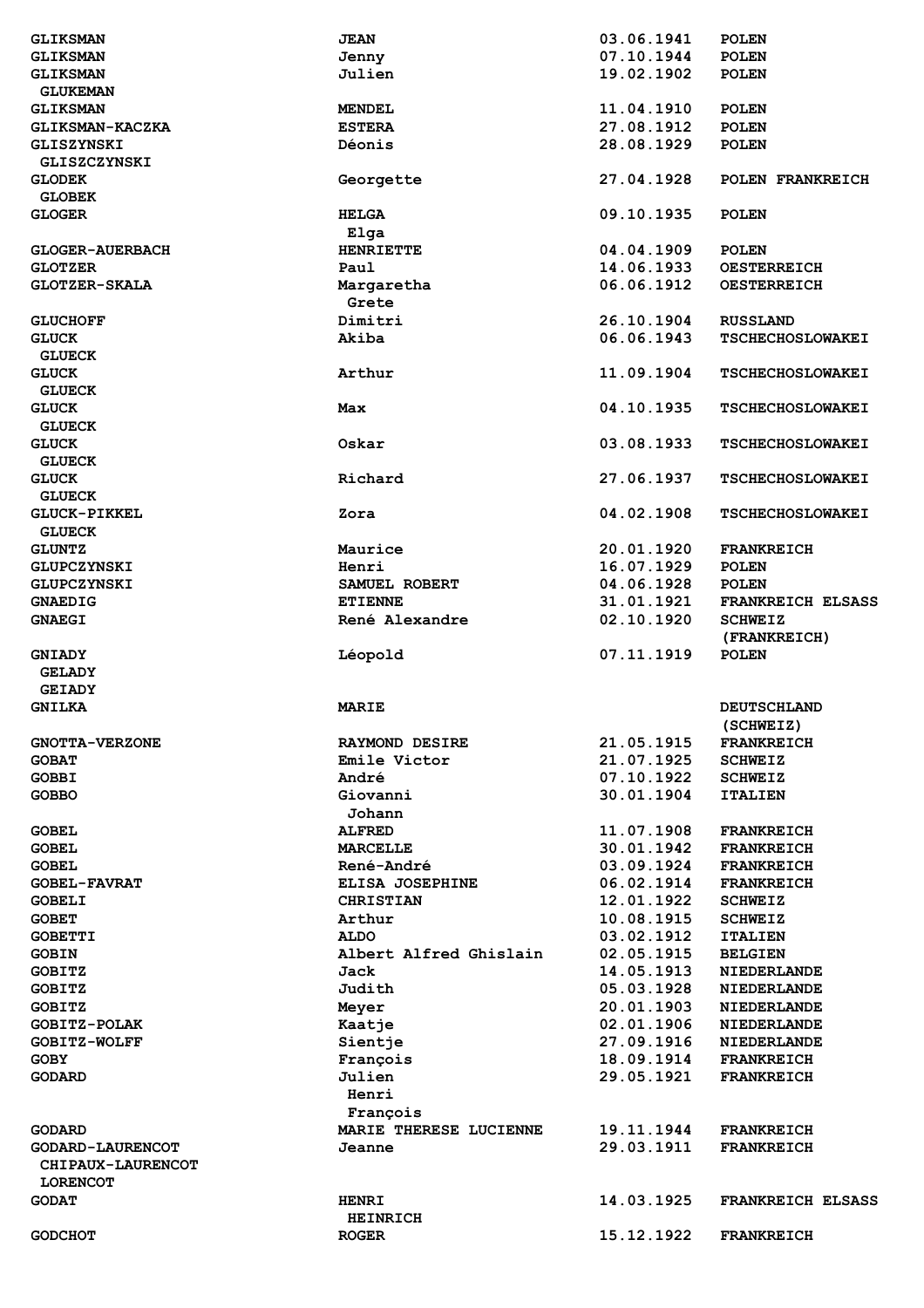| <b>GODDARD</b>                     | <b>MARGUERITE</b>    | 06.11.1929               | <b>FRANKREICH</b>            |
|------------------------------------|----------------------|--------------------------|------------------------------|
| <b>GODDARD</b>                     | <b>PAULETTE</b>      | 02.03.1931               | <b>FRANKREICH</b>            |
| GODDERIDGE-VERSAILLES              | Fernande             | 08.01.1921               | <b>FRANKREICH</b>            |
| <b>GODFRIN</b>                     | MARCELLE CAMILLE     | 08.02.1898               | <b>BELGIEN</b>               |
| <b>GODFRIN</b>                     | <b>PETER</b>         | 20.03.1941               | <b>BELGIEN</b>               |
|                                    | Pierre-Joseph        |                          |                              |
| <b>GODFRIN</b>                     | Robert Joseph        | 06.11.1923               | <b>BELGIEN</b>               |
| <b>GODFRIN</b>                     | <b>SUSANNE</b>       | 11.08.1925               | <b>BELGIEN</b>               |
|                                    | <b>SUZANNE-MARIE</b> |                          |                              |
| <b>GODIN</b>                       | Armand               | 27.04.1923               | LUXEMBURG                    |
|                                    |                      |                          | (FRANKREICH)                 |
| <b>GODIN</b>                       | Jacques              | 20.12.1922               | <b>FRANKREICH</b>            |
| <b>GODINAT</b>                     | <b>JEAN</b>          | 23.10.1906               | FRANKREICH ELSASS            |
| <b>GODINAT</b>                     | <b>RENE</b>          | 26.11.1915               | <b>FRANKREICH ELSASS</b>     |
| GODIO                              | Attilio              | 23.03.1917               | <b>ITALIEN</b>               |
| <b>GODLEWICZ</b>                   | Chaim                | 14.05.1894               | <b>POLEN</b>                 |
| <b>GODLEWICZ</b>                   | Chaja                | 08.10.1924               | <b>POLEN</b>                 |
| DYM-GODLEWICZ                      | Chaya                |                          |                              |
| <b>GODLEWICZ</b>                   | Salomon              | 15.06.1935               | <b>POLEN</b>                 |
| GODLEWICZ-PIASKOGURSKI             | Sura Ryfka           | 19.04.1903               | POLEN                        |
| <b>GODME</b>                       | PIERRE ERNEST        | 27.08.1906               | <b>FRANKREICH</b>            |
| <b>GODOT</b>                       | <b>HENRI</b>         | 27.12.1915               | <b>FRANKREICH</b>            |
| <b>GODZIEJEWICZ</b>                | <b>MARIAN</b>        | 19.02.1909               | <b>POLEN</b>                 |
| <b>GOEGOAT</b>                     | <b>Yves</b>          | 01.01.1911               | <b>FRANKREICH</b>            |
| <b>GOEPEL</b>                      | <b>KARL ALFRED</b>   | 03.06.1900               | <b>DEUTSCHLAND</b>           |
| <b>GOERGES</b>                     | Waltraut             | 02.12.1923               | <b>DEUTSCHLAND</b>           |
| <b>GORGES</b>                      | Waltraud             |                          |                              |
| <b>GOES</b>                        | Yvon-Victor-Auguste  | 15.09.1900               | <b>BELGIEN</b>               |
| <b>GOETSCHEL</b>                   | Any                  | 24.10.1923               | <b>SCHWEIZ FRANKREICH</b>    |
|                                    | Anny                 |                          |                              |
| <b>GOETSCHEL</b>                   | <b>CLAUDE</b>        | 26.02.1920               | <b>SCHWEIZ</b>               |
| <b>GOETSCHEL</b>                   | Francis              | 30.09.1922               | <b>SCHWEIZ</b>               |
| <b>GOETSCHEL</b>                   | Ginette              | 19.03.1920               | <b>SCHWEIZ FRANKREICH</b>    |
| <b>GOETSCHEL</b>                   | Janine               | 19.08.1921               | <b>SCHWEIZ FRANKREICH</b>    |
| <b>GOETZ</b>                       | <b>GERARD</b>        | 01.12.1939               | <b>FRANKREICH</b>            |
| <b>GOETZ</b>                       | Ludwig               | 05.04.1885               | <b>STAATENLOS</b>            |
|                                    |                      |                          | (DEUTSCHLAND)                |
| <b>GOETZ</b>                       | Nadine               | 05.11.1942               | <b>FRANKREICH</b>            |
| <b>GOETZ</b>                       |                      |                          |                              |
|                                    |                      |                          |                              |
|                                    | Paulette             | 19.05.1938               | <b>FRANKREICH</b>            |
| GOETZ-COURBERAND                   | Odette Renée         | 16.01.1918               | <b>FRANKREICH</b>            |
| <b>GOETZ-LOEB</b>                  | Elsa                 | 30.11.1891               | <b>STAATENLOS</b>            |
|                                    |                      |                          | (DEUTSCHLAND)                |
| <b>GOETZL</b>                      | Erwin                | 27.07.1916               | <b>STAATENLOS</b>            |
| <b>GOETZEL</b>                     |                      |                          | (OESTERREICH)                |
| <b>GOGOIS</b>                      | MARCEL EMILE ROBERT  | 12.06.1899               | <b>FRANKREICH</b>            |
| GOIC                               | <b>ALAIN LOUIS</b>   | 04.03.1913               | <b>FRANKREICH</b>            |
| <b>GOLANSKY</b>                    | David                | 26.01.1912               | <b>BELGIEN</b>               |
| <b>GOLANSKY</b>                    | Joseph               | 03.06.1937               | <b>BELGIEN</b>               |
| GOLANSKY-SEJCZEWICZ                | Laja                 | 02.06.1914               | <b>BELGIEN</b>               |
| <b>GOLAS</b>                       | Konstanty            | 01.01.1904               | <b>POLEN</b>                 |
| <b>GOLAY</b>                       | ANNE-MARIE MADELEINE | 05.04.1917               | <b>FRANKREICH</b>            |
| <b>GOLD</b>                        | Abraham              | 20.01.1927               | <b>POLEN</b>                 |
| <b>GOLD</b>                        | Abraham Mozes        | 29.08.1930               | <b>NIEDERLANDE</b>           |
| <b>GOLD</b>                        | <b>ARTHUR</b>        | 15.03.1924               | <b>POLEN</b>                 |
| <b>GOLD</b>                        | Benzon               | 15.10.1891               | <b>BELGIEN</b>               |
| <b>GOLD</b>                        | Chaim Leib           | 07.04.1889               | <b>NIEDERLANDE</b>           |
| <b>GOLD</b>                        | Chaja Rifka          | 03.07.1927               | <b>NIEDERLANDE</b>           |
| <b>GOLD</b>                        | Donald               | 01.01.1920               | <b>ENGLAND</b>               |
| <b>GOLD</b>                        | Joseph               | 01.01.1891               | <b>BELGIEN</b>               |
| <b>GOLD-DOLINGER</b>               | Ryfka                | 24.01.1896               | <b>POLEN</b>                 |
|                                    | Rifka                |                          |                              |
|                                    | Syfka                |                          |                              |
| <b>GOLDAB</b>                      | Chaim                | 28.06.1928               | <b>POLEN</b>                 |
| <b>GOLDAPPER</b>                   | <b>EDITH</b>         | 12.11.1924               | <b>STAATENLOS</b>            |
| <b>GOLDBARG-KANEL</b>              | Esther               | 09.04.1915               | <b>POLEN</b>                 |
|                                    | Estera               |                          |                              |
| <b>GOLDBAUM</b>                    | Charles              | 15.07.1924               | <b>POLEN</b>                 |
| <b>GOLDBAUM</b><br><b>GOLDBERG</b> | Maurice<br>Abraham   | 08.03.1926<br>13.07.1899 | <b>POLEN</b><br><b>POLEN</b> |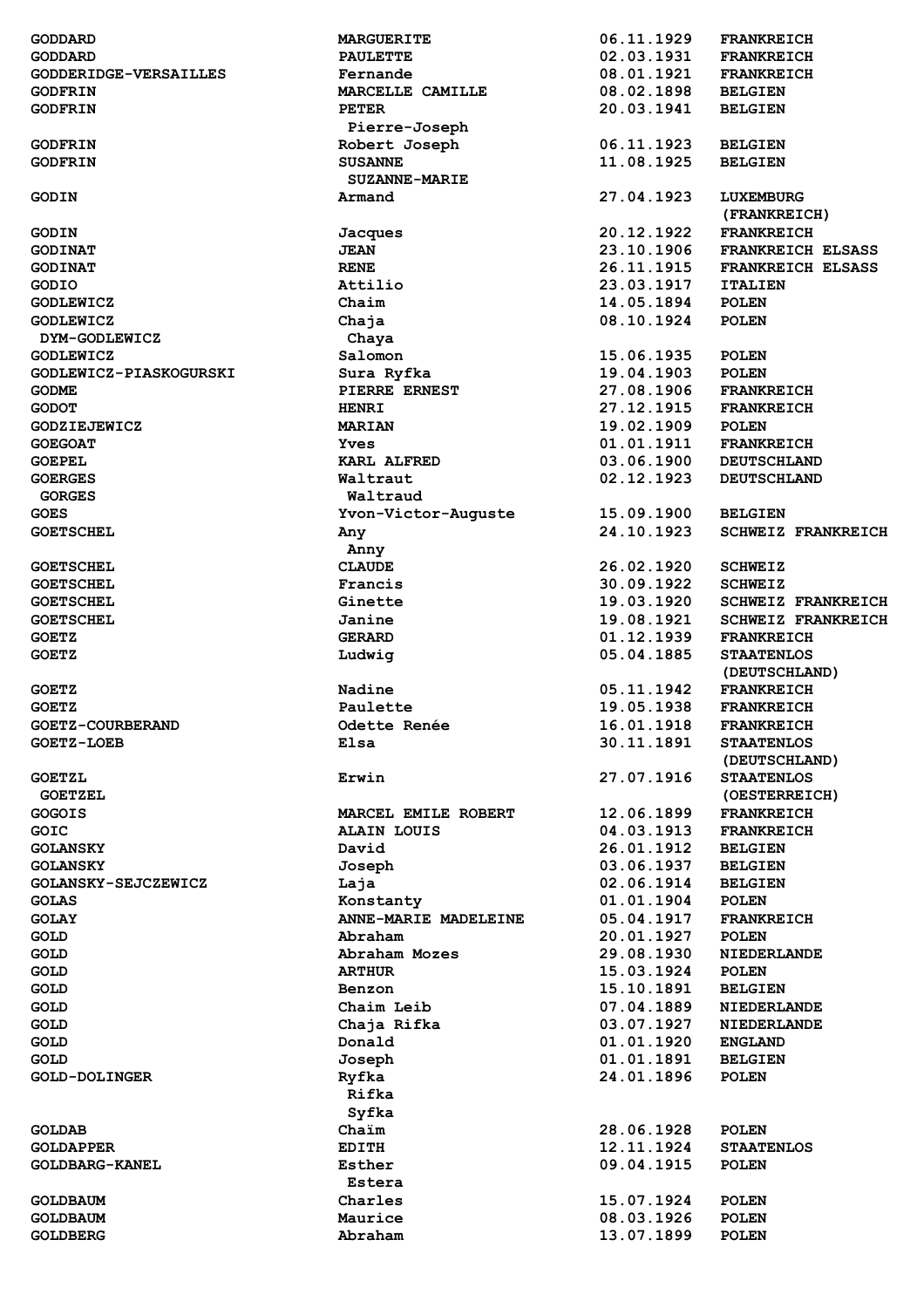| <b>GOLDBERG</b>                    | <b>ANDRE</b>               | 18.04.1892               | <b>FRANKREICH</b>            |
|------------------------------------|----------------------------|--------------------------|------------------------------|
| <b>GOLDBERG</b>                    | Arthur                     | 23.12.1926               | POLEN (UNBEKANNT)            |
| <b>GOLDBERG</b>                    | <b>FLORA</b>               | 25.02.1915               | <b>POLEN</b>                 |
|                                    |                            |                          |                              |
| <b>GOLDBERG</b>                    | <b>GEORG</b>               | 06.06.1891               | <b>STAATENLOS</b>            |
|                                    | Georges                    |                          | (DEUTSCHLAND)                |
| <b>GOLDBERG</b>                    | Georges Max                | 29.05.1927               | <b>RUSSLAND</b>              |
|                                    | <b>GEORG</b>               |                          | <b>SOWJETUNION</b>           |
|                                    |                            |                          |                              |
| <b>GOLDBERG</b>                    | Harry                      | 06.08.1929               | <b>STAATENLOS</b>            |
|                                    | Heinrich                   |                          |                              |
| <b>GOLDBERG</b>                    | Hersz                      | 21.11.1898               | <b>POLEN</b>                 |
|                                    | Hertz                      |                          |                              |
|                                    |                            |                          |                              |
| <b>GOLDBERG</b>                    | Huquette                   | 12.06.1926               | <b>FRANKREICH</b>            |
| <b>GOLDBERG</b>                    | <b>ISRAEL</b>              | 16.10.1900               | <b>SOWJETUNION</b>           |
|                                    |                            |                          | (RUSSLAND)                   |
| <b>GOLDBERG</b>                    | <b>Jankiel</b>             | 03.10.1903               | <b>POLEN</b>                 |
| <b>GOLDBERG</b>                    | Judith                     | 11.08.1931               |                              |
|                                    |                            |                          | <b>POLEN</b>                 |
| <b>GOLDBERG</b>                    | Klara                      | 02.11.1929               | <b>POLEN</b>                 |
|                                    | Clara                      |                          |                              |
| <b>GOLDBERG</b>                    | <b>LEON</b>                | 23.12.1903               | <b>STAATENLOS</b>            |
| <b>GOLDBERG</b>                    | Léon Jacques               | 11.02.1920               | <b>FRANKREICH</b>            |
|                                    |                            |                          |                              |
| <b>GOLBERT</b>                     | Jacques Léon               |                          | <b>STAATENLOS</b>            |
| <b>GOLDBERT</b>                    |                            |                          |                              |
| <b>GOLDBERG</b>                    | Mendel                     | 15.01.1914               | <b>POLEN</b>                 |
| <b>GOLDEBERG</b>                   |                            |                          |                              |
|                                    |                            |                          |                              |
| <b>GOLDBERG</b>                    | Michel                     | 05.05.1938               | POLEN FRANKREICH             |
| <b>GOLDBERG</b>                    | Moritz                     | 18.04.1930               | <b>FRANKREICH</b>            |
|                                    | Maurice                    |                          |                              |
| <b>GOLDBERG</b>                    | Nachman                    | 22.07.1892               | <b>POLEN</b>                 |
| <b>GOLDBERG</b>                    | Rifka                      | 18.12.1894               | <b>POLEN</b>                 |
|                                    |                            |                          |                              |
| GOLDBERG-GLEITMANN                 | <b>HANNA</b>               | 20.08.1900               | <b>SOWJETUNION</b>           |
|                                    |                            |                          | (RUSSLAND)                   |
| <b>GOLDBERG-LUFT</b>               | KARL                       | 15.04.1900               | <b>STAATENLOS</b>            |
|                                    | <b>CHARLES</b>             |                          | (OESTERREICH)                |
|                                    |                            |                          |                              |
| <b>GOLDBERG-LUFT</b>               | <b>ROSA</b>                | 28.11.1899               | <b>STAATENLOS</b>            |
|                                    |                            |                          |                              |
| GOLDBERG-ROZANSKI                  | <b>BERTHE</b>              | 16.09.1904               | FRANKREICH (POLEN)           |
| <b>GOLBERG</b>                     |                            |                          |                              |
|                                    |                            |                          |                              |
| GOLDBERG-SKOCZYNSKA                | Fela                       | 08.01.1909               | <b>POLEN</b>                 |
| <b>GOLDBERGER</b>                  | Johann                     | 18.11.1902               | <b>STAATENLOS</b>            |
|                                    |                            |                          | (OESTERREICH)                |
| <b>GOLDBERGER</b>                  | <b>MARTIN</b>              | 26.12.1906               | <b>POLEN</b>                 |
| <b>GOLDBERGER</b>                  | <b>ROBERT-LUCIEN-HENRY</b> | 22.08.1924               | <b>STAATENLOS</b>            |
|                                    |                            |                          |                              |
| <b>GOLDBERGER</b>                  | Simon                      | 19.10.1912               | <b>TSCHECHOSLOWAKEI</b>      |
| <b>GOLDBERGER</b>                  | <b>SUZANNE</b>             | 13.11.1940               | <b>POLEN</b>                 |
| GOLDBERGER-BAUM                    | <b>MARIEM</b>              | 25.06.1913               | <b>POLEN</b>                 |
|                                    | Mariam                     |                          |                              |
|                                    |                            |                          |                              |
| GOLDBERGER-ROSENBERG               | Viola                      | 30.12.1918               | <b>TSCHECHOSLOWAKEI</b>      |
| <b>GOLDBETER</b>                   | Hirsz                      | 26.01.1904               | <b>POLEN</b>                 |
| <b>GOLDBETER-GELADA</b>            | Ruchla-Gitla               | 01.05.1914               | UNBEKANNT POLEN              |
| <b>GOLDBLATT</b>                   | Robert Victorien           | 22.03.1919               | <b>FRANKREICH</b>            |
|                                    |                            |                          |                              |
| <b>GOLBLATT</b>                    |                            |                          | <b>STAATENLOS</b>            |
| <b>GOLDENBERG</b>                  | David                      | 11.08.1919               | <b>RUMANIEN</b>              |
| <b>GOLDENHIRSCH</b>                | Charlotte                  | 06.12.1943               |                              |
| <b>GOLDENHIRSCH</b>                | Heinrich                   | 27.12.1908               | <b>STAATENLOS</b>            |
|                                    |                            |                          |                              |
|                                    |                            |                          | (OESTERREICH)                |
| <b>GOLDENHIRSCH</b>                | Renée                      | 31.03.1945               | <b>STAATENLOS</b>            |
| <b>GOLDENHIRSCH</b>                | Robert                     | 16.01.1938               | <b>STAATENLOS</b>            |
|                                    |                            |                          | (OESTERREICH)                |
| GOLDENHIRSCH-GOLDBERG              | Salomea                    | 07.05.1910               | <b>STAATENLOS</b>            |
|                                    |                            |                          |                              |
|                                    |                            |                          | <b>OESTERREICH</b>           |
|                                    |                            |                          | (POLEN)                      |
| <b>GOLDES</b>                      | Hermann                    | 15.03.1910               | <b>POLEN</b>                 |
| <b>GOLDET</b>                      | Irène Marie Claire         | 24.12.1928               | <b>FRANKREICH</b>            |
| <b>GOLDET</b>                      | Sabine Julie Louise        | 27.08.1931               | <b>FRANKREICH</b>            |
|                                    |                            |                          |                              |
| <b>GOLDET-HEILBRONN</b>            | Marie-Annette              | 01.03.1904               | <b>FRANKREICH</b>            |
|                                    | Marie                      |                          |                              |
| <b>GOLDFARB</b>                    | Albert                     | 19.11.1934               | POLEN FRANKREICH             |
| <b>GOLDFARB</b>                    | Charles                    | 20.03.1931               | <b>POLEN</b>                 |
|                                    |                            |                          |                              |
| <b>GOLDFARB</b><br><b>GOLDFARB</b> | Estelle<br>Frieda          | 27.09.1928<br>27.09.1928 | <b>POLEN</b><br><b>POLEN</b> |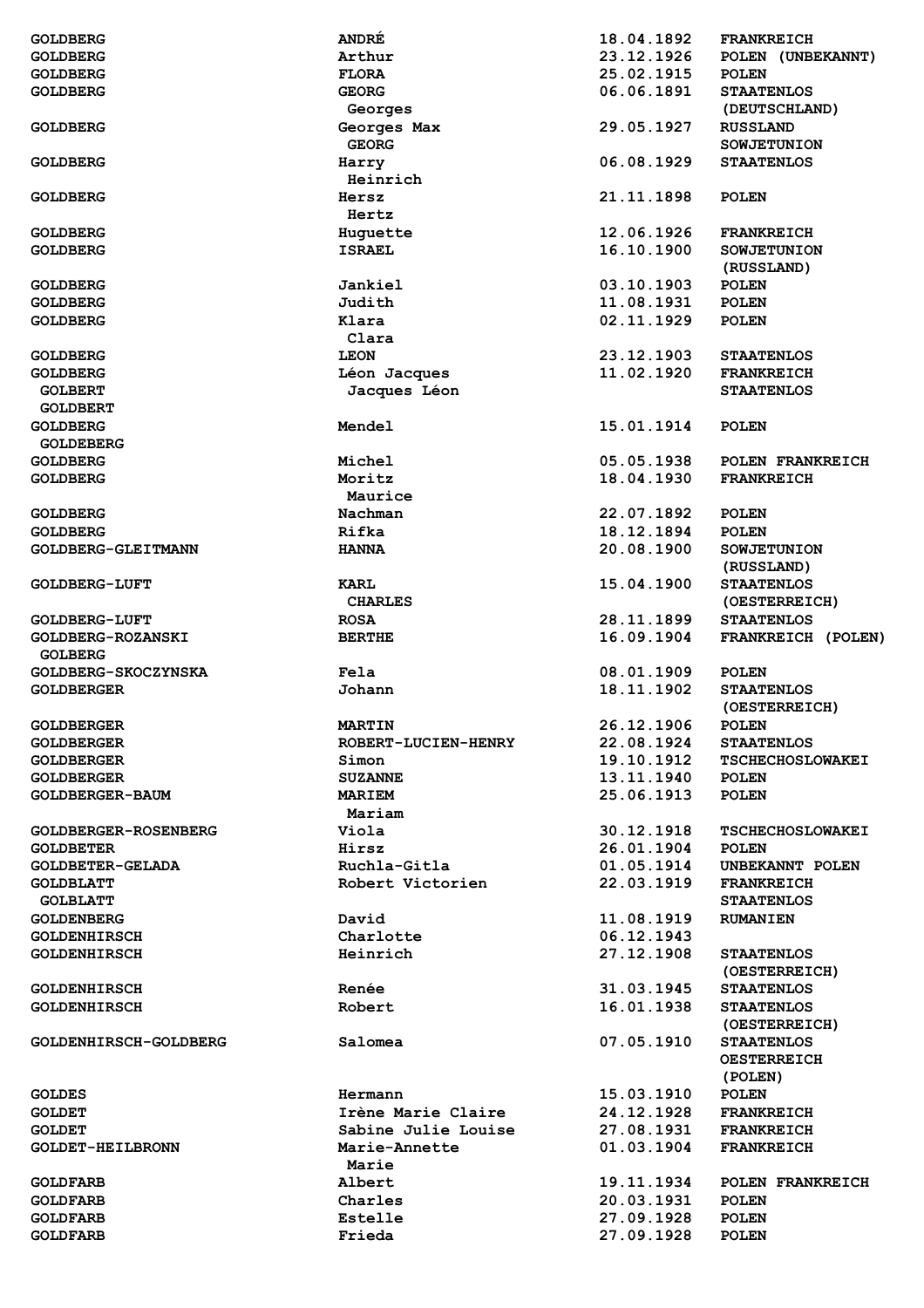|                                   | Frida                   |            |                         |
|-----------------------------------|-------------------------|------------|-------------------------|
|                                   | Georgette               |            |                         |
| <b>GOLDFARB</b>                   | Georges                 | 28.01.1921 | <b>FRANKREICH</b>       |
| <b>GOLDFARB</b>                   | <b>HENRI</b>            | 26.03.1921 | <b>POLEN</b>            |
|                                   | <b>HEINRICH</b>         |            |                         |
| <b>GOLDFARB</b>                   | Hersz-Josek             | 15.11.1904 | <b>POLEN</b>            |
| <b>GOLDFARB-KARPIK</b>            |                         |            |                         |
| <b>GOLDFARB</b>                   | Jacques                 | 01.05.1938 | POLEN FRANKREICH        |
| <b>GOLDFARB</b>                   | Simon                   | 18.03.1933 | <b>POLEN</b>            |
| <b>GOLDFARB-KARPIK</b>            | Rywka                   | 15.05.1906 | <b>POLEN</b>            |
| <b>GOLDFEDER-GOLDSACH</b>         | Lea                     | 01.01.1888 | <b>POLEN</b>            |
| <b>GOLDERER</b>                   | Efraim                  | 13.06.1907 |                         |
| <b>GOLDFELD</b>                   | Isaak                   | 02.08.1935 | <b>POLEN</b>            |
| <b>GOLDFELD</b>                   | Isak                    |            | <b>POLEN</b>            |
| <b>GOLDFELD</b>                   | Szlama                  | 16.02.1911 | <b>POLEN</b>            |
|                                   | Sylama                  |            |                         |
| <b>GOLDFELD-RYCHTENBERG</b>       | Toba                    | 30.04.1897 | <b>POLEN</b>            |
| <b>GOLDFINGER</b>                 | Icek Jakob              | 15.05.1917 | <b>POLEN</b>            |
| <b>GOLDFINGER</b>                 | Jules                   | 23.07.1915 | <b>POLEN</b>            |
|                                   | Julius                  |            |                         |
| <b>GOLDFINGER</b>                 | Moniek                  | 06.07.1928 | <b>POLEN</b>            |
| <b>GOLDFINGER</b>                 | <b>Rachel</b>           | 23.05.1940 | <b>POLEN</b>            |
| <b>GOLDFINGER-BRANSDORFER</b>     | Gisela                  | 12.08.1915 | <b>POLEN</b>            |
|                                   | Gisèle                  |            |                         |
| <b>GOLDFINGER-SCHWARZ</b>         | Tauba                   | 16.04.1922 | <b>POLEN</b>            |
| <b>GOLDFLAM</b>                   | Evelyne                 | 31.03.1917 | <b>FRANKREICH</b>       |
| <b>GOLDHECHT</b>                  | Marcel                  | 13.11.1936 | <b>FRANKREICH</b>       |
| <b>GOLDECHT</b>                   |                         |            |                         |
| <b>GOLDLUST</b>                   | Paula Regina            | 30.01.1928 | <b>STAATENLOS</b>       |
| <b>GOLDMANN</b>                   | <b>ALFRED</b>           | 09.09.1899 | <b>STAATENLOS</b>       |
|                                   |                         |            | (DEUTSCHLAND)           |
| <b>GOLDMANN</b>                   | Chana                   | 08.01.1921 | <b>POLEN</b>            |
| <b>GOLDMANN</b>                   | Isabelle                | 07.04.1911 | <b>POLEN</b>            |
| <b>GOLDMANN</b>                   | Lucien Serge            | 20.06.1913 | <b>RUMANIEN</b>         |
| <b>GOLDMANN</b>                   | <b>MEYER</b>            | 24.12.1923 | <b>POLEN</b>            |
|                                   | Mayer                   |            |                         |
| <b>GOLDMANN</b>                   | <b>Mozes</b>            | 17.07.1894 | <b>POLEN</b>            |
|                                   |                         |            | <b>TSCHECHOSLOWAKEI</b> |
| <b>GOLDMANN</b>                   | Sussja                  | 24.11.1903 | <b>SOWJETUNION</b>      |
| <b>GOLDMANN</b>                   | Uriel                   | 10.12.1930 | <b>TSCHECHOSLOWAKEI</b> |
| <b>GOLDMANN ALIAS TURNER</b>      | Feiga-Gitla alias Fanny | 26.12.1905 | <b>POLEN</b>            |
| GOLDMANN-DAWISKI                  | Chana                   | 30.04.1911 | <b>LITAUEN</b>          |
| <b>DAVISKI</b>                    | Cheina                  |            | (SOWJETUNION)           |
|                                   | Shanna                  |            |                         |
| <b>GOLDMANN-FRISCH</b>            | Amalie                  | 15.08.1897 | <b>TSCHECHOSLOWAKEI</b> |
| <b>FRISCH</b>                     | Amalia                  |            | <b>POLEN</b>            |
| <b>GOLDMANN-NUSSBAUM</b>          | <b>BLIMA</b>            | 18.07.1878 | <b>POLEN</b>            |
| <b>GOLDMARK</b>                   | Erwin                   | 21.05.1931 | <b>POLEN</b>            |
| <b>GOLDMARK-DURST</b>             | Elias-Erwin             |            |                         |
| <b>GOLDMER</b><br><b>GOLDENER</b> | Charlotte               | 03.08.1929 | <b>POLEN</b>            |
| <b>GOLDMER</b>                    | Emile                   | 05.08.1897 | <b>POLEN</b>            |
| <b>GOLDENER</b>                   |                         |            |                         |
| <b>GOLDMER</b>                    | <b>Etel</b>             | 10.01.1904 | <b>POLEN</b>            |
| <b>GOLDENER</b>                   | Stelle                  |            |                         |
| <b>GOLDMER</b>                    | Liba                    | 01.02.1914 | <b>POLEN</b>            |
| <b>GOLDENER</b>                   |                         |            |                         |
| <b>GOLDMER</b>                    | Marcel                  | 31.03.1907 | <b>POLEN</b>            |
| <b>GOLDENER</b>                   |                         |            |                         |
| <b>GOLDNER</b>                    | Charles Henri           | 09.10.1933 | <b>FRANKREICH</b>       |
| <b>GOLDOVA</b>                    | Sylvia                  | 13.05.1938 | <b>TSCHECHOSLOWAKEI</b> |
| GOLDOVA NEE FRIEDMANN             | <b>SUSANNA</b>          | 13.12.1901 | <b>TSCHECHOSLOWAKEI</b> |
| <b>GOLDOWA</b>                    | Suzanne                 |            |                         |
| <b>GOLDRACH</b>                   | <b>ICEK</b>             | 07.02.1902 | <b>POLEN</b>            |
| <b>GOLDSAND</b>                   | Emilie                  | 21.01.1943 | <b>TSCHECHOSLOWAKEI</b> |
| <b>GOLDSAM</b>                    |                         |            |                         |
| <b>GOLDSAND-LIEBER</b>            | Zlata                   | 18.07.1912 | <b>TSCHECHOSLOWAKEI</b> |
| <b>GOLDZAND</b>                   |                         |            | <b>POLEN</b>            |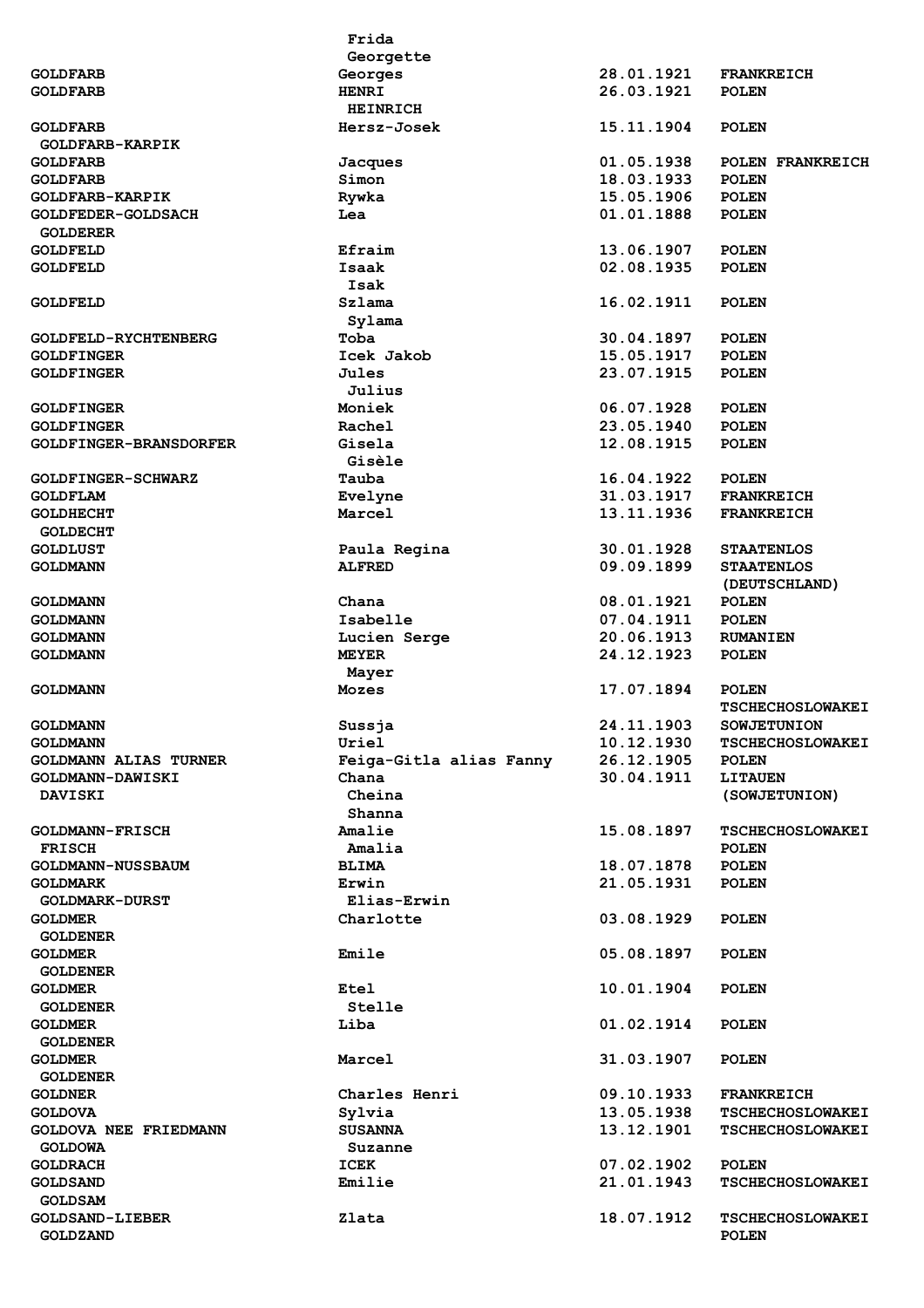| <b>GOLDSAM</b>            |                          |            |                          |
|---------------------------|--------------------------|------------|--------------------------|
| <b>GOLDSCHEIDER</b>       | <b>EDUARD</b>            | 11.05.1940 | <b>FRANKREICH</b>        |
| <b>GOLDSCHEIDER</b>       | <b>ELISABETH</b>         | 26.11.1936 | <b>FRANKREICH</b>        |
| <b>GOLDSCHEIDER</b>       | Sally                    | 09.02.1872 | <b>STAATENLOS</b>        |
|                           |                          |            | (DEUTSCHLAND)            |
| GOLDSCHEIDER-DEVEZE       | LUCIE JEANNE             | 11.01.1905 | <b>FRANKREICH</b>        |
| GOLDSCHLAGER-KAMLET ALIAS | SALA ALIAS SOLANGE       | 09.09.1911 | STAATENLOS POLEN         |
|                           |                          |            |                          |
| <b>BURGER</b>             |                          |            |                          |
| GOLDSCHLAEGER-KAMLET      |                          |            |                          |
| <b>GOLDSCHMID</b>         | Peter                    | 18.12.1908 | <b>SCHWEIZ</b>           |
|                           | Richard                  |            |                          |
| <b>GOLDSCHMIDT</b>        | <b>ALFRED</b>            | 10.01.1907 | <b>FRANKREICH</b>        |
|                           |                          |            | (OESTERREICH)            |
| <b>GOLDSCHMIDT</b>        | André-Marc               | 17.07.1937 | <b>SCHWEIZ</b>           |
| <b>GOLDSCHMIDT</b>        | Béatrice                 | 19.06.1928 | <b>FRANKREICH</b>        |
| <b>GOLDSCHMIDT</b>        | Cécilia                  | 13.06.1939 | <b>SCHWEIZ</b>           |
| <b>GOLDSCHMIDT</b>        | CLAUDE MARGUERITE MARIE  | 22.08.1930 | <b>UNBEKANNT</b>         |
|                           |                          |            |                          |
|                           | <b>CLAUDE</b>            |            | (BELGIEN)                |
| <b>GOLDSCHMIDT</b>        | Elie-Jean                | 08.11.1925 | <b>FRANKREICH</b>        |
| <b>GOLDSCHMIDT</b>        | Ernst                    | 20.01.1904 | <b>STAATENLOS</b>        |
|                           |                          |            | (DEUTSCHLAND)            |
| <b>GOLDSCHMIDT</b>        | Eva                      | 05.09.1929 | <b>FRANKREICH</b>        |
| <b>GOLDSCHMID</b>         | Eve                      |            |                          |
| <b>GOLDSCHMIDT</b>        | Félix                    | 04.08.1898 | <b>FRANKREICH</b>        |
| <b>GOLDSCHMIDT</b>        | Fritz Arthur             | 13.01.1902 | <b>DEUTSCHLAND</b>       |
| <b>GOLDSCHMIDT</b>        | Günther                  | 21.05.1894 | <b>STAATENLOS</b>        |
|                           |                          |            |                          |
|                           | <b>GUENTHER</b>          |            | (DEUTSCHLAND)            |
| <b>GOLDSCHMIDT</b>        | <b>HEINRICH</b>          | 29.10.1929 | <b>STAATENLOS</b>        |
|                           | Henri                    |            | (DEUTSCHLAND)            |
| <b>GOLDSCHMIDT</b>        | Henri                    | 18.08.1885 | <b>FRANKREICH ELSASS</b> |
| <b>GOLDSCHMIDT</b>        | Henri                    | 17.07.1915 | LUXEMBURG                |
| <b>GOLDSCHMIDT</b>        | <b>IDA</b>               | 13.01.1891 | <b>STAATENLOS</b>        |
| <b>GOLSHMIDT</b>          |                          |            | (DEUTSCHLAND)            |
| <b>GOLDSCHMIDT</b>        | Jean-Simon-Raymond       | 09.06.1917 | <b>FRANKREICH</b>        |
| <b>GOLDSCHMIDT</b>        | Jules                    | 21.04.1931 | <b>FRANKREICH</b>        |
|                           |                          |            |                          |
| <b>GOLDSCHMIDT</b>        | <b>MARCEL-BERNHARD</b>   | 16.12.1936 | <b>FRANKREICH</b>        |
|                           |                          |            | (OESTERREICH)            |
| <b>GOLDSCHMIDT</b>        | Marion Clara             | 18.05.1927 | <b>DEUTSCHLAND</b>       |
| <b>GOLDSCHMIDT</b>        | Mathilde                 | 02.11.1932 | <b>FRANKREICH</b>        |
| GOLDSCHMIDT               | Max                      | 27.07.1897 | <b>STAATENLOS</b>        |
|                           |                          |            | (DEUTSCHLAND)            |
| <b>GOLDSCHMIDT</b>        | Max-Claude               | 24.10.1942 | <b>LUXEMBURG</b>         |
| <b>GOLDSCHMIDT</b>        | RAYMOND LOUIS EDMOND     | 23.04.1893 | <b>BELGIEN</b>           |
| <b>GOLDSCHMIDT</b>        | René                     | 31.01.1936 | <b>FRANKREICH</b>        |
|                           |                          | 28.02.1897 |                          |
| <b>GOLDSCHMIDT-BAER</b>   | Elly                     |            | <b>STAATENLOS</b>        |
|                           |                          |            | (DEUTSCHLAND)            |
| GOLDSCHMIDT-BITTENS       | Rose                     | 16.07.1903 | <b>STAATENLOS</b>        |
|                           | Rosa                     |            | (DEUTSCHLAND)            |
| GOLDSCHMIDT-GEISSMANN     | Rose                     | 13.06.1878 | <b>FRANKREICH</b>        |
| <b>GOLDSCHMITT</b>        |                          |            |                          |
| <b>GOLDSCHMIDT-HAUSER</b> | Marguerite               | 25.11.1891 | <b>FRANKREICH ELSASS</b> |
|                           | Margot                   |            |                          |
|                           | Margrit                  |            |                          |
| GOLDSCHMIDT-KAHN          | Régine                   | 22.07.1913 | LUXEMBURG                |
|                           |                          |            |                          |
| GOLDSCHMIDT-KLEINBERG     | <b>MARGUERITE</b>        | 08.02.1902 | <b>BELGIEN</b>           |
| <b>GOLDSCHMIDT-PREUSS</b> | Marguerite Myriam        | 23.05.1903 | <b>FRANKREICH</b>        |
|                           | Margrit                  |            | (DEUTSCHLAND)            |
| <b>GOLDSCHMIDT-TALS</b>   | <b>SONIA</b>             | 01.01.1906 | <b>STAATENLOS</b>        |
|                           |                          |            | (OESTERREICH)            |
| GOLDSCHMIDT-ZIVY          | <b>JEANNE IDA</b>        | 25.03.1894 | FRANKREICH ELSASS        |
| GOLDSCHMIED ALIAS SCHIFF  | <b>EUGENE ALIAS HANS</b> | 06.10.1890 | <b>STAATENLOS</b>        |
|                           | <b>EUGEN</b>             |            | (OESTERREICH)            |
| <b>GOLDSCHMIED-BECKER</b> | <b>ANNI</b>              | 08.05.1905 | <b>STAATENLOS</b>        |
|                           |                          |            |                          |
|                           |                          |            | (DEUTSCHLAND)            |
| <b>GOLDSCHNEIDER</b>      | Abraham                  | 26.12.1907 | <b>BELGIEN</b>           |
| <b>GOLDSCHNEIDER</b>      | Arthur                   | 29.01.1936 | <b>BELGIEN</b>           |
| <b>GOLDSCHNEIDE</b>       |                          |            |                          |
| <b>GOLDSCHNEIDER</b>      | Michel                   | 26.03.1940 | <b>BELGIEN</b>           |
| GOLDSCHNEIDER-LIMKOWSKI   | Esther                   | 23.04.1913 | <b>BELGIEN</b>           |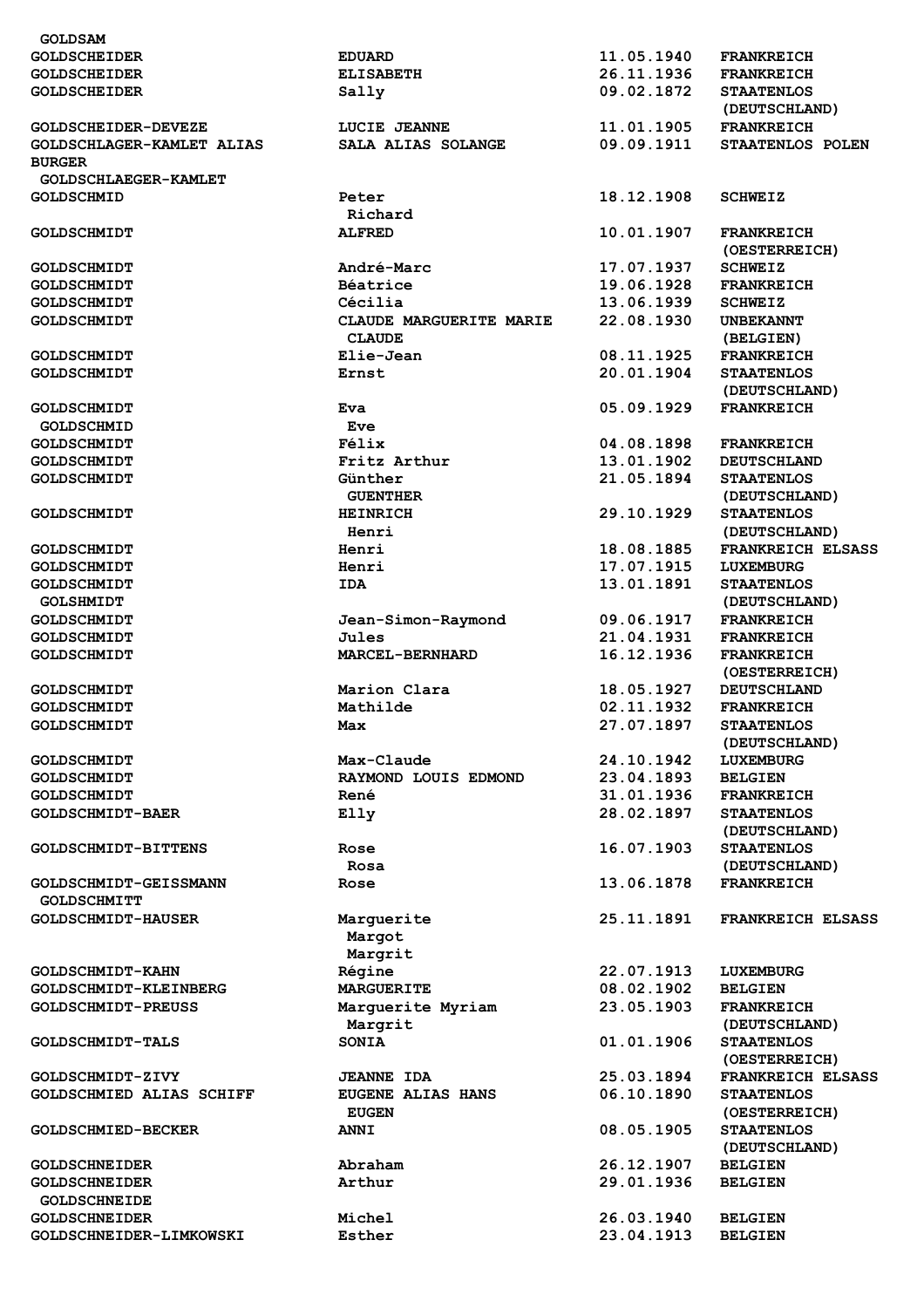|                                   |                          |            | (NIEDERLANDE)             |
|-----------------------------------|--------------------------|------------|---------------------------|
| <b>GOLDSMITH</b>                  | Gilbert Jean Lionel      | 20.05.1928 | <b>FRANKREICH</b>         |
| <b>GOLDSMITH</b>                  | Jean-Claude              | 07.07.1924 | <b>FRANKREICH</b>         |
| <b>GOLDSMITH</b>                  | Roger                    | 29.09.1894 | <b>FRANKREICH</b>         |
| <b>GOLDSMITH DIT FARNEY</b>       |                          |            |                           |
| <b>GOLDSMITH-DANSAERT</b>         | Claude Eulalie Lucie     | 22.09.1892 | <b>FRANKREICH</b>         |
| <b>GOLDSTEIN</b>                  | <b>ADOLF</b>             | 16.03.1902 | <b>OESTERREICH</b>        |
|                                   | <b>ADOLPHE</b>           |            |                           |
| <b>GOLDSTEIN</b>                  | Adolf                    | 15.09.1894 | <b>POLEN</b>              |
| <b>GOLDSTEIN</b>                  | Bernard                  | 30.05.1930 | <b>POLEN</b>              |
|                                   | Bernhard                 |            |                           |
| <b>GOLDSTEIN</b>                  | Berthe                   | 19.11.1929 | <b>FRANKREICH</b>         |
|                                   |                          | 21.09.1918 | STAATENLOS POLEN          |
| <b>GOLDSTEIN</b>                  | Chaja-Dwora<br>Charlotte | 03.12.1926 |                           |
| <b>GOLDSTEIN</b>                  |                          |            | POLEN UNBEKANNT           |
| <b>REICH-GOLDSTEIN</b>            |                          |            |                           |
| <b>GOLDSTEIN</b>                  | Erich                    | 06.01.1891 | <b>STAATENLOS</b>         |
|                                   |                          |            | (DEUTSCHLAND)             |
| <b>GOLDSTEIN</b>                  | Esther-Malka             | 24.11.1930 | UNBEKANNT BELGIEN         |
| LEINER DIT GOLDSTEIN              |                          |            | (POLEN)                   |
| <b>GOLDSTEIN</b>                  | <b>HEINRICH</b>          | 30.10.1928 | <b>STAATENLOS</b>         |
|                                   | HEINZ                    |            |                           |
| <b>GOLDSTEIN</b>                  | Isaak-David              | 08.06.1928 | POLEN BELGIEN             |
| LEINER DIT GOLDSTEIN              | David                    |            |                           |
| <b>GOLDSTEIN</b>                  | <b>JAKOB</b>             | 10.03.1893 | <b>STAATENLOS</b>         |
| <b>GOLDSTEIN</b>                  | Jakob-Moritz             | 03.01.1925 | STAATENLOS POLEN          |
| <b>GOLSTEIN</b>                   |                          |            |                           |
| <b>GOLDSTEIN</b>                  | <b>MANFRED</b>           | 11.11.1926 | <b>STAATENLOS</b>         |
| <b>GOLDSTEIN</b>                  | Paul                     | 04.06.1939 | <b>POLEN</b>              |
| <b>GOLDSTEIN</b>                  | Paulette                 | 10.03.1927 | <b>POLEN</b>              |
| <b>GOLDSTEIN</b>                  | Renée                    | 08.12.1929 | <b>FRANKREICH POLEN</b>   |
| <b>GOLDSTEIN</b>                  | <b>SALLY</b>             | 15.07.1920 | <b>STAATENLOS</b>         |
| <b>GOLDSTEIN</b>                  | Sara                     | 27.08.1922 | UNBEKANNT POLEN           |
|                                   | Susi                     |            |                           |
| <b>GOLDSTEIN</b>                  | Sarah                    | 27.05.1928 | <b>FRANKREICH</b>         |
| <b>GOLDSTEIN NEE LEWIN-NATHAN</b> |                          | 16.02.1913 |                           |
|                                   | Ruth Amalia              |            | <b>BELGIEN STAATENLOS</b> |
| <b>GOLSTEIN-NATHAN</b>            |                          |            |                           |
| GOLDSTEIN-CESZKOWSKI              | Veronika Noémi           | 12.01.1932 | <b>UNGARN</b>             |
| <b>OFFENBACH</b>                  |                          |            |                           |
| <b>GOLDSTEIN-GRUBNER</b>          | <b>RITA</b>              | 15.05.1893 | <b>STAATENLOS</b>         |
|                                   |                          |            | (DEUTSCHLAND)             |
| <b>GOLDSTEIN-LUFTIG</b>           | <b>REGINE</b>            | 04.02.1888 | <b>STAATENLOS</b>         |
|                                   |                          |            | (OESTERREICH)             |
| <b>GOLDSTEIN-MANNHEIMER</b>       | <b>HANNA</b>             | 09.02.1891 | <b>STAATENLOS</b>         |
| <b>GOLDSTEIN-NATHAN</b>           | <b>JACQUES SALOMON</b>   | 25.03.1905 | <b>BELGIEN</b>            |
| <b>GOLDSTEIN-ZUCKER</b>           | <b>GRETA</b>             | 09.07.1892 | <b>POLEN</b>              |
| <b>GOLDSTEIN-ZUGHERR</b>          |                          |            |                           |
| <b>GOLDSZTEJN</b>                 | Albert                   | 09.08.1934 | <b>FRANKREICH</b>         |
| <b>GOLDSZTEJN</b>                 | David                    | 10.11.1930 | <b>FRANKREICH</b>         |
| <b>GOLDSZTEJN</b>                 | Klara                    | 08.11.1928 | <b>FRANKREICH</b>         |
|                                   | Clara                    |            |                           |
| <b>GOLDSZTEJN</b>                 | Wolf                     | 05.06.1932 | <b>FRANKREICH</b>         |
|                                   | Wolff                    |            |                           |
| <b>GOLDWASSER</b>                 | Abraham-Cheskel          | 18.10.1901 | STAATENLOS (POLEN)        |
| <b>GOLDWASSER-MILTER</b>          | Liselotte                | 20.05.1912 | <b>STAATENLOS</b>         |
|                                   |                          |            | (DEUTSCHLAND)             |
| <b>GOLDWERGER</b>                 | <b>MENDEL</b>            | 07.04.1900 | <b>POLEN</b>              |
|                                   |                          |            |                           |
| <b>GOLDWERGER</b>                 | PETER ARMAND             | 15.09.1939 | POLEN (FRANKREICH)        |
| <b>GOLDWERGER-DRUET</b>           | <b>LOUISE GERMAINE</b>   | 23.08.1915 | POLEN (FRANKREICH)        |
| <b>GOLDWURM</b>                   | Gertrud                  | 05.06.1943 | <b>POLEN</b>              |
| <b>GOLDWURM</b>                   | HELLA                    | 23.07.1932 | <b>POLEN</b>              |
| <b>GOLDWURM</b>                   | HRISCH, GEN. HENRY       | 12.10.1936 | <b>POLEN</b>              |
|                                   | <b>HERMAN</b>            |            |                           |
| <b>GOLDWURM</b>                   | <b>JOSEF</b>             | 05.10.1909 | <b>POLEN</b>              |
| <b>GOLDWURM</b>                   | LEA                      | 19.05.1931 | <b>POLEN</b>              |
|                                   | Lia                      |            |                           |
| <b>GOLDWURM-BRODT</b>             | <b>ESTER</b>             | 01.01.1885 | <b>POLEN</b>              |
| <b>GOLDWURM-DEUTSCHER</b>         | <b>SARA RYFKA</b>        | 14.08.1910 | <b>POLEN</b>              |
|                                   | Sali                     |            |                           |
| <b>GOLDYN</b>                     | Josef                    | 23.04.1920 | <b>POLEN</b>              |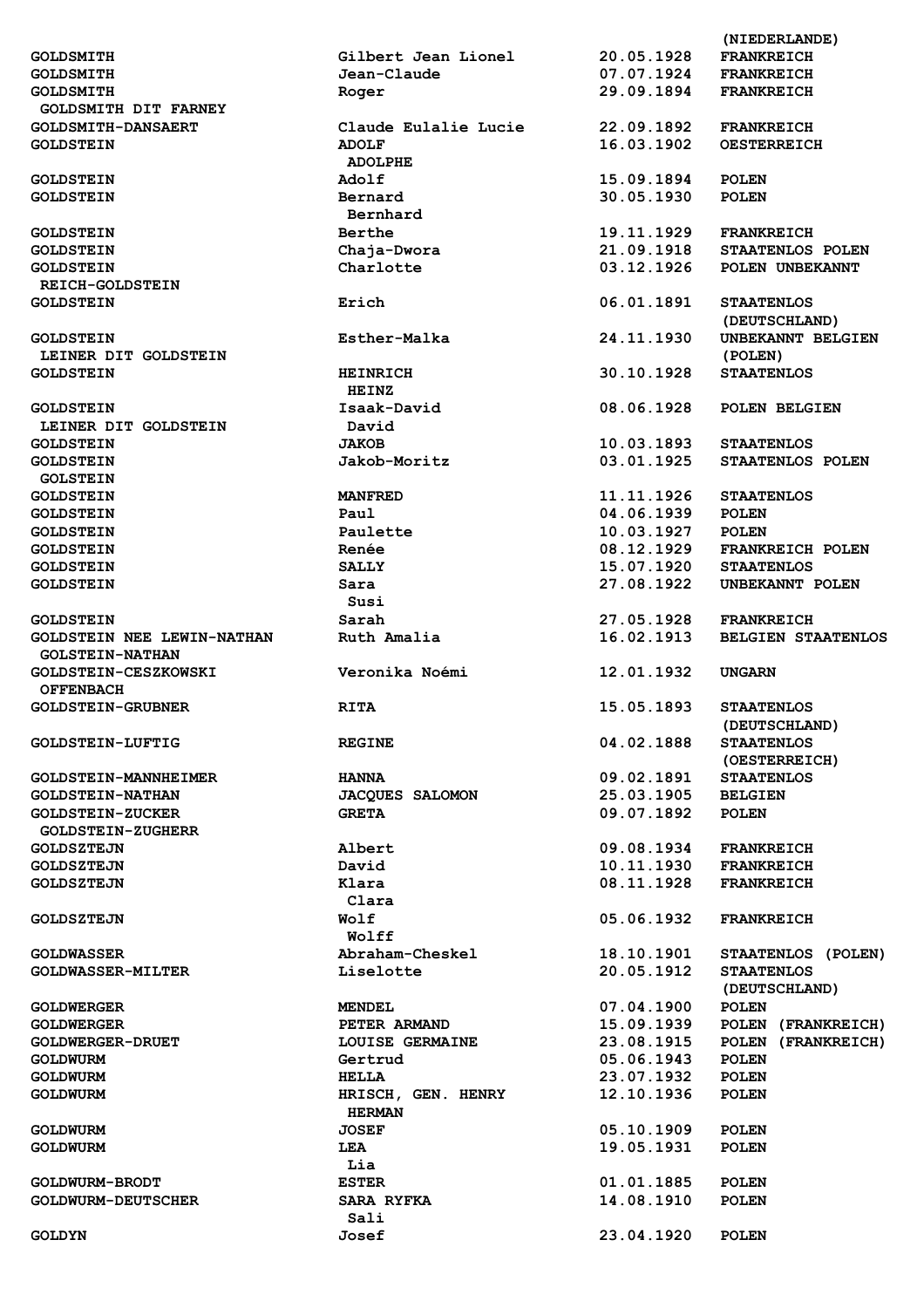| <b>GOLDZWEIG</b>                                   | Matias               | 12.11.1948               | <b>POLEN</b>                      |
|----------------------------------------------------|----------------------|--------------------------|-----------------------------------|
| <b>GOLDCWAIG</b>                                   |                      |                          |                                   |
| GOLDZWEIG-FREIDENREICH                             | <b>BRANDLA</b>       | 03.01.1909               | <b>POLEN</b>                      |
| GOLDCWAIG-FRAJDENRAICH                             | <b>BRONIA</b>        |                          |                                   |
| <b>GOLOMB</b>                                      | Philippe             | 18.11.1899               | DEUTSCHLAND SAAR                  |
| GOLOMB-FAJWLOWICZ                                  | Sabine               | 13.03.1907               | DEUTSCHLAND SAAR                  |
| <b>GOMEZ</b>                                       | Emile                | 06.11.1923               | FRANKREICH SPANIEN                |
| <b>GOMETZ</b>                                      |                      |                          |                                   |
| GOMEZ CORADA                                       | Florencio            | 28.05.1909               | <b>SPANIEN</b>                    |
| <b>GOMEZ CAVADA</b>                                |                      |                          |                                   |
| GOMEZ DE LA CORTE                                  | Aurelio              | 20.06.1905               | <b>SPANIEN</b>                    |
| COMEZ DE LA CORTES                                 |                      |                          |                                   |
| <b>GOMEZ DELGADO</b>                               | José                 | 11.01.1890               | <b>SPANIEN</b>                    |
| GOMEZ OLMEDO                                       | Mariano              | 27.02.1889               | <b>SPANIEN</b>                    |
| GOMEZ PEREZ                                        | José                 | 26.05.1917               | <b>SPANIEN</b>                    |
| <b>GOMEZ DELGADO</b>                               |                      |                          |                                   |
| <b>GOMEZ PLANES</b>                                | Juan Antonio         | 15.01.1915               | <b>SPANIEN</b>                    |
| <b>GOMEZ SIERRA</b>                                | Delfin               | 23.03.1897               | <b>SPANIEN</b>                    |
| <b>GOMEZ-JORDANA</b>                               | Alfonso              | 01.05.1915               | <b>SPANIEN</b>                    |
| <b>GOMEZ-JORDANA</b>                               | Rafaël               | 24.09.1916               | <b>SPANIEN</b>                    |
| <b>GOMISCEK</b>                                    | Ervino               | 17.04.1922               | <b>ITALIEN</b>                    |
|                                                    | Erwin                |                          |                                   |
| <b>GOMOLINSKI</b>                                  | Kayla                | 30.09.1909               | <b>POLEN</b>                      |
|                                                    |                      |                          |                                   |
| <b>GOMOLINSKY-ROZENCWAJG</b>                       |                      |                          |                                   |
| <b>GOMOLINSKI</b>                                  | Mordeka              | 10.07.1908               | <b>POLEN</b>                      |
| <b>GOMOLINSKY</b>                                  |                      |                          |                                   |
| <b>GOMOLINSKI</b>                                  | Renée                | 20.04.1943               | FRANKREICH (POLEN)                |
| <b>GOMOLINSKY</b>                                  |                      |                          |                                   |
| <b>GOMOLINSKI</b>                                  | Robert               | 23.05.1935               | FRANKREICH (POLEN)                |
| <b>GOMOLINSKY</b>                                  |                      |                          |                                   |
| <b>GOMOLINSKY</b>                                  | Ryszard              | 02.04.1908               | <b>POLEN</b>                      |
| GOMOLITZKAJA                                       | Aglajda              | 07.03.1881               | <b>RUSSLAND</b>                   |
|                                                    |                      |                          | <b>SOWJETUNION</b>                |
| <b>GOMPEN</b>                                      | Gusta Florence       | 06.04.1915               | <b>NIEDERLANDE</b>                |
| <b>GOMPEN</b>                                      | Hendrik Julius       | 21.12.1916               | <b>NIEDERLANDE</b>                |
|                                                    |                      |                          |                                   |
| <b>GOMPEN-ZIEKENOPPASSER</b>                       | Netty                | 20.08.1917               | <b>NIEDERLANDE</b>                |
| <b>GOMPERTZ</b>                                    | ERNEST JOSEF         | 12.08.1879               | <b>STAATENLOS</b>                 |
|                                                    |                      |                          | (DEUTSCHLAND)                     |
| <b>GOMPERTZ</b>                                    | <b>FRIEDRICH</b>     | 10.03.1916               | <b>NIEDERLANDE</b>                |
|                                                    | Freddy               |                          |                                   |
| <b>GONDA</b>                                       | Eugène-François      | 18.08.1908               | <b>STAATENLOS</b>                 |
|                                                    | Eugen                |                          | (UNGARN)                          |
| <b>GONDA</b>                                       |                      | 04.12.1941               | <b>STAATENLOS</b>                 |
|                                                    | Joseph Pierre Claude |                          |                                   |
|                                                    |                      |                          | (FRANKREICH)                      |
| <b>GONDA</b>                                       | Juliette Solange     | 16.06.1937               | <b>STAATENLOS</b>                 |
| <b>GONDA-DEUTSCH</b>                               |                      |                          | (FRANKREICH)<br><b>STAATENLOS</b> |
|                                                    | Marthe               | 27.08.1910               |                                   |
|                                                    | Martha               |                          | (UNGARN)                          |
| <b>GONIN</b>                                       | Claire               | 12.02.1914               | <b>SCHWEIZ</b>                    |
| <b>GONIN</b>                                       | Fernand              | 20.04.1918               | <b>SCHWEIZ</b>                    |
| <b>GONIN</b>                                       | Philippe             | 18.07.1900               | <b>SCHWEIZ</b>                    |
| <b>GONON</b>                                       | Fernand              | 29.08.1903               | <b>FRANKREICH</b>                 |
|                                                    | Jean Fernand         |                          |                                   |
| <b>GONTAUT-BIRON</b>                               | <b>ANNE</b>          | 10.05.1898               | <b>FRANKREICH</b>                 |
|                                                    | Contesse de          |                          |                                   |
| <b>GONTHIER</b>                                    | Joseph               | 02.01.1924               | <b>ITALIEN</b>                    |
| <b>GONZALES PANIAGUA</b>                           | Bernardo             | 04.12.1913               | <b>SPANIEN</b>                    |
| <b>GONZALEZ CANAL</b>                              | Valentin             | 14.02.1917               | <b>SPANIEN</b>                    |
| <b>GONZALES-CANAL</b>                              |                      |                          |                                   |
| GONZALEZ CANAL-ISATSCHENKO                         | Lydia                | 17.08.1920               | SPANIEN (RUSSLAND)                |
| <b>ISATSCHENSKO</b>                                | LIDIA                |                          |                                   |
| <b>GONZALEZ CARDENAS</b>                           | Juan                 | 19.06.1911               | <b>SPANIEN</b>                    |
| <b>GONZALES</b>                                    |                      |                          |                                   |
| <b>GONZALEZ CARRERA</b>                            | José                 | 20.02.1907               | <b>SPANIEN</b>                    |
| <b>GONZALES</b>                                    |                      |                          |                                   |
| <b>GONZALEZ CASTRO</b>                             | Andres               | 17.02.1920               | <b>SPANIEN</b>                    |
| <b>GONZALES-CASTRO</b>                             |                      |                          |                                   |
| <b>GONZALEZ CUETO</b><br><b>GONZALEZ FERNANDEZ</b> | Alfonso<br>Candido   | 28.05.1925<br>02.02.1913 | <b>SPANIEN</b><br><b>SPANIEN</b>  |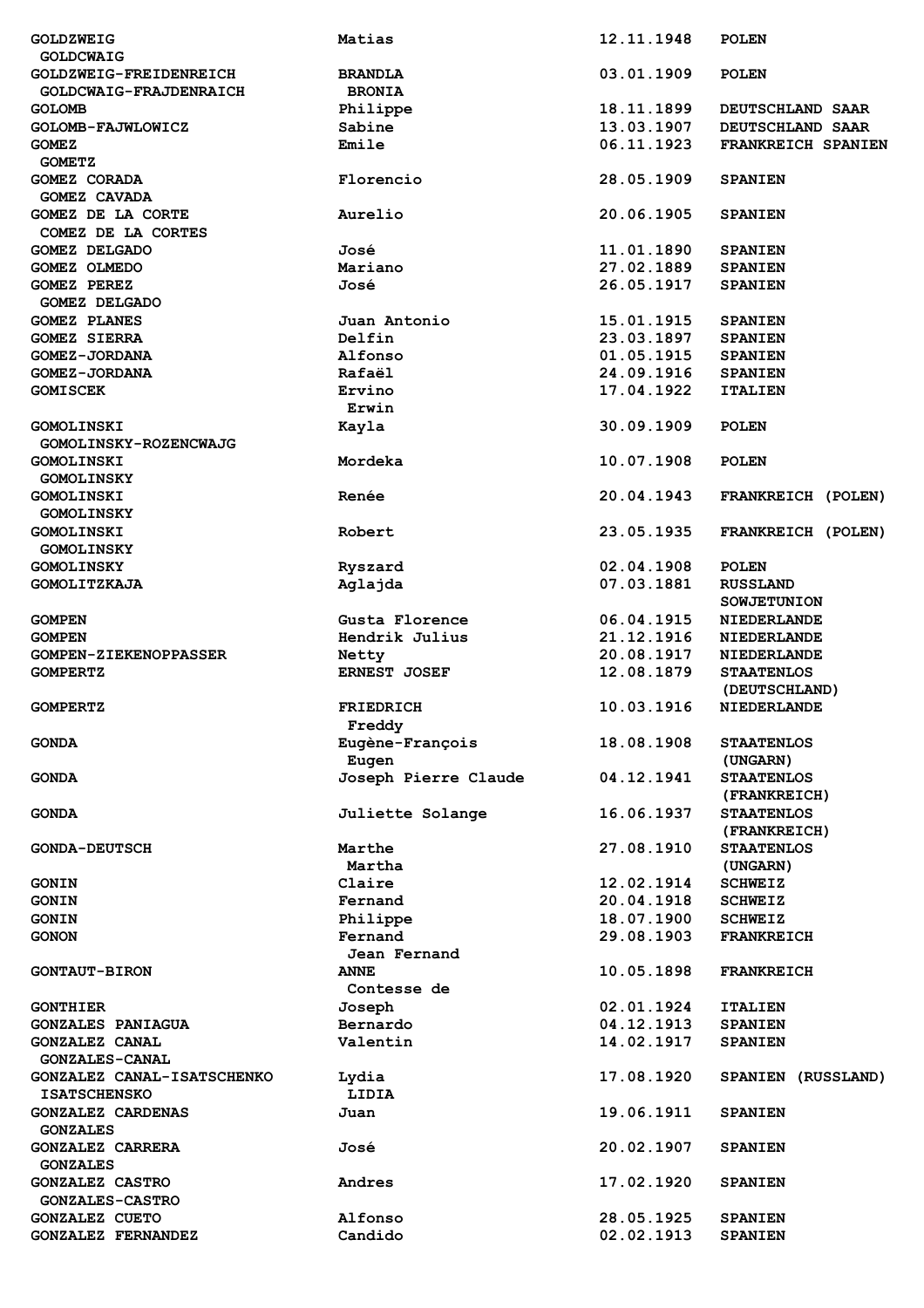| <b>GONZALEZ FERNANDEZ</b> | Faustino          | 20.05.1924 | <b>SPANIEN</b>         |
|---------------------------|-------------------|------------|------------------------|
| <b>GONZALEZ GARCIA</b>    | Sacramento        | 29.04.1899 | <b>SPANIEN</b>         |
| GONZALEZ GONZALEZ         | Théodoro          | 03.04.1921 | <b>SPANIEN</b>         |
|                           | Vilar Theodor     |            |                        |
| <b>GONZALEZ MARTINEZ</b>  | <b>ANTONIO</b>    | 03.04.1922 | <b>SPANIEN</b>         |
|                           | <b>ANTOINE</b>    |            |                        |
| <b>GONZALEZ SANCHEZ</b>   | Indalecio         | 17.07.1913 | <b>SPANIEN</b>         |
| GONZALEZ SANCHIDRIAN      | Carlos            | 04.11.1896 | <b>SPANIEN</b>         |
| <b>GONZALES</b>           |                   |            |                        |
| <b>GONZALEZ SISTAL</b>    | Alfonso           | 16.10.1896 | <b>SPANIEN</b>         |
| <b>GONZALEZ VALVERDE</b>  | Fortunato         | 26.02.1917 | <b>SPANIEN</b>         |
| <b>GONZALEZ VARGAS</b>    | Genaro            | 12.11.1915 | <b>SPANIEN</b>         |
| <b>GONZALEZ VERA</b>      | Gines             | 15.08.1891 | <b>SPANIEN</b>         |
|                           | Ginées            |            |                        |
| <b>GONZENBACH</b>         | Robert            | 30.05.1903 | <b>SCHWEIZ</b>         |
| <b>GOODMANN</b>           | <b>GERARD</b>     | 14.06.1917 | <b>GROSSBRITANNIEN</b> |
| <b>GOODMAN</b>            | Gérald            |            |                        |
| <b>GOORDEN</b>            | Kornelis          | 17.05.1919 | <b>NIEDERLANDE</b>     |
|                           | Cornelis          |            |                        |
| <b>GORA</b>               | Josef             | 09.02.1928 | <b>POLEN</b>           |
| <b>GORALEWSKI</b>         | Onufry            | 31.05.1924 | <b>POLEN</b>           |
|                           | Onufrey           |            |                        |
| <b>GORDE</b>              | Jean-Louis        | 06.07.1913 | <b>FRANKREICH</b>      |
| GORDILLO CALATRAVA        | Juan              | 27.05.1908 | <b>SPANIEN</b>         |
| <b>GORDOLON</b>           | Philippe          | 04.04.1891 | <b>FRANKREICH</b>      |
| <b>GORDON</b>             | <b>EMMANUEL</b>   | 12.01.1901 | <b>DEUTSCHLAND</b>     |
| <b>GORDON</b>             | <b>JOSEF</b>      | 22.08.1874 | <b>POLEN</b>           |
|                           | Joseph            |            |                        |
| <b>GORDON</b>             | <b>LEO</b>        | 07.10.1900 | <b>RUSSLAND</b>        |
|                           | léon              |            | (SOWJETUNION)          |
| <b>GORDON</b>             | <b>SCHMEREL</b>   | 05.05.1875 | <b>SOWJETUNION</b>     |
| <b>GORDON-MONOSSON</b>    | <b>CHAVA-SARA</b> | 25.05.1879 | <b>RUSSLAND</b>        |
| <b>GORDON-MANOSSON</b>    | Chara             |            | (SOWJETUNION)          |
| <b>GORING</b>             | Hedwige           | 13.10.1916 | <b>DEUTSCHLAND</b>     |
| <b>GORLA</b>              | Françoise         | 16.01.1943 | <b>ITALIEN</b>         |
|                           |                   |            |                        |
|                           | Franz             |            |                        |
| <b>GORLA-GORLA</b>        | Yolande           | 15.01.1916 | ITALIEN (SCHWEIZ)      |
|                           | Jolanda           |            |                        |
| <b>GORLICKI</b>           | <b>ALBERT</b>     | 19.05.1907 | <b>FRANKREICH</b>      |
| GORLICKI                  | <b>ANNA</b>       | 19.07.1932 | <b>FRANKREICH</b>      |
| <b>GORLICHI</b>           |                   |            |                        |
| <b>GORLICKI</b>           | <b>CAROLINE</b>   | 18.06.1934 | <b>FRANKREICH</b>      |
| <b>GORLICHI</b>           |                   |            |                        |
| <b>GORLICKI</b>           | <b>CHARLES</b>    | 08.09.1927 | <b>FRANKREICH</b>      |
| GORLICHI                  |                   |            |                        |
| <b>GORLICKI</b>           | <b>DAVID</b>      | 13.04.1930 | <b>FRANKREICH</b>      |
| <b>GORLICHI</b>           |                   |            |                        |
| GORLICKI                  | <b>REGINE</b>     | 22.08.1935 | <b>FRANKREICH</b>      |
| <b>GORLICHI</b>           |                   |            |                        |
| <b>GORLICKI-BER</b>       | <b>DURA</b>       | 03.09.1896 | <b>FRANKREICH</b>      |
| GORLICHI                  |                   |            |                        |
| <b>GORLIN-BLOCH</b>       | Raissa            | 30.09.1898 | <b>POLEN</b>           |
| <b>GORLAIN</b>            |                   |            |                        |
| <b>GORNI</b>              | Guido             | 01.01.1902 | <b>ITALIEN</b>         |
| <b>GORNY</b>              | Chaim             | 18.03.1900 | <b>POLEN</b>           |
| <b>GORON</b>              | Rudolf            | 23.05.1906 | <b>LITAUEN</b>         |
|                           |                   |            | (SOWJETUNION)          |
| <b>GORSKI</b>             | Florian           | 22.05.1922 | <b>POLEN</b>           |
|                           | Flarian           |            |                        |
| <b>GORSTEIN DIT MIRON</b> | SUSANNE DIT SUZY  | 04.08.1915 | <b>STAATENLOS</b>      |
|                           |                   |            | (RUSSLAND)             |
| <b>GORTER</b>             | CORNELIS SIEBRANT | 27.08.1922 | <b>NIEDERLANDE</b>     |
| <b>GORY</b>               | Hertze            | 11.11.1920 | <b>FRANKREICH</b>      |
|                           | Henry $(?)$       |            |                        |
| <b>GORY</b>               | Jean-B.           | 13.02.1922 | <b>FRANKREICH</b>      |
| <b>GOSCH</b>              | <b>JUERGEN</b>    | 11.11.1913 | <b>DEUTSCHLAND</b>     |
| <b>GOSETTO</b>            | Jürgen<br>LOUIS   | 28.08.1923 | <b>ITALIEN</b>         |
| <b>COSETTO</b>            | LUDWIG            |            |                        |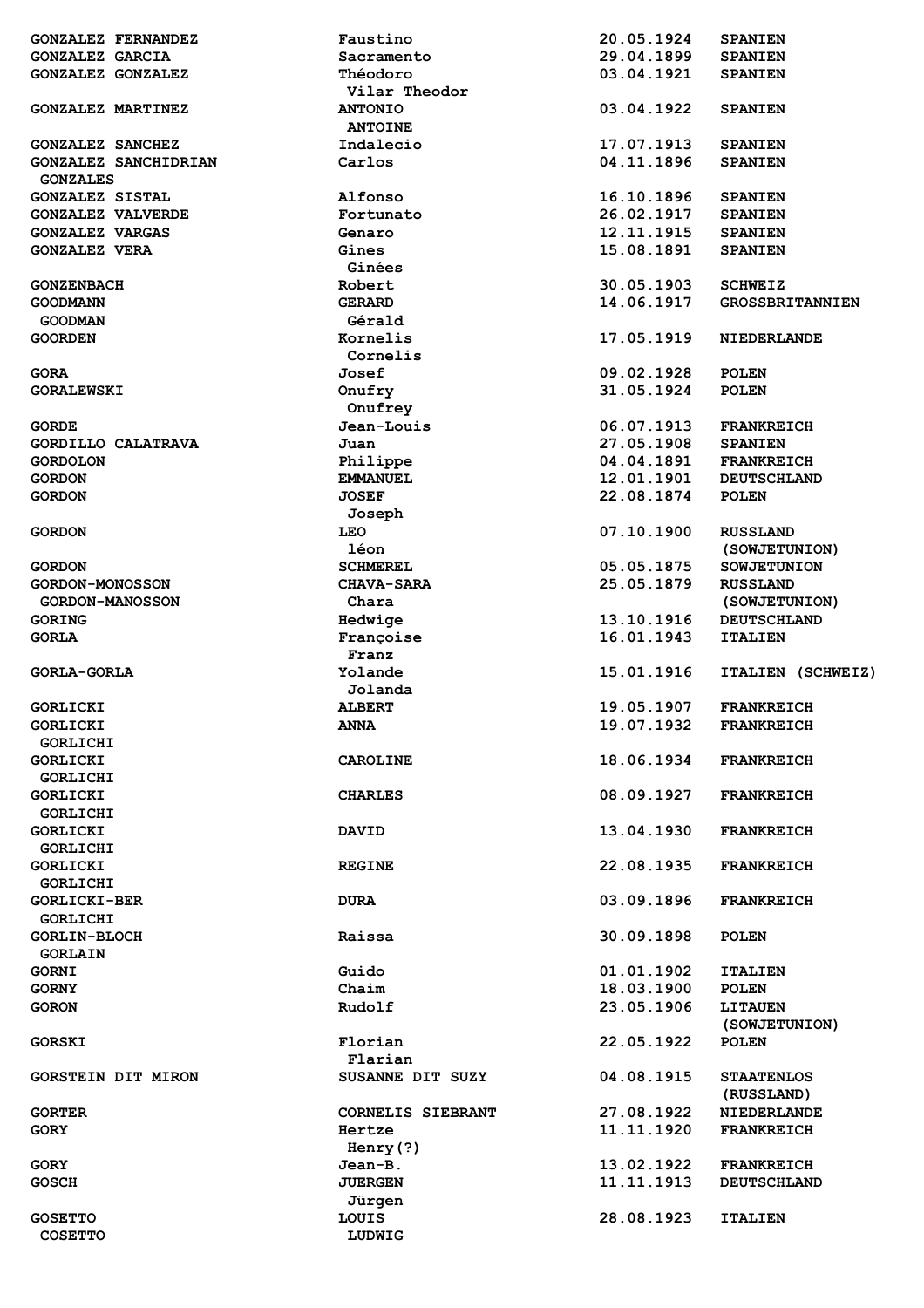| <b>GOSLING</b>                | Ronald             | 01.01.1917               | <b>ENGLAND</b>               |
|-------------------------------|--------------------|--------------------------|------------------------------|
| <b>GOSSET</b>                 | Marcella           | 14.10.1921               | <b>FRANKREICH</b>            |
|                               | Marcelle Andrée    |                          |                              |
| <b>GOSSWEILER</b>             | Maurice            | 26.10.1917               | <b>SCHWEIZ</b>               |
|                               |                    |                          |                              |
| <b>GOSTL</b>                  | Bernard            | 22.09.1899               | <b>FRANKREICH</b>            |
| <b>GOSTL</b>                  | Huguette           | 25.04.1928               | <b>FRANKREICH ELSASS</b>     |
| <b>GOSTL</b>                  | Robert             | 06.02.1933               | <b>FRANKREICH ELSASS</b>     |
| <b>GOSTL-KAHN</b>             | Léonie             | 23.05.1907               | <b>FRANKREICH</b>            |
|                               | Léonine            |                          |                              |
| <b>GOSTYNSKI</b>              | Cécile             | 06.06.1927               | <b>POLEN</b>                 |
| <b>GOSCHYNSKI</b>             | Caecilia           |                          |                              |
| <b>GOSTYNSKI</b>              | Sara               | 17.11.1932               | <b>POLEN</b>                 |
|                               |                    |                          |                              |
|                               | Sarah              |                          |                              |
| <b>GOTAJNER</b>               | Viktor             | 17.04.1938               | POLEN (FRANKREICH)           |
|                               | Victor             |                          |                              |
| <b>GOTAJNER-OWIECKA</b>       | Malka              | 08.04.1914               | <b>POLEN</b>                 |
| GOTAJNER-OWIECZKO             |                    |                          |                              |
| <b>GOTEFF</b>                 | Andrée             | 07.12.1938               | POLEN FRANKREICH             |
| <b>GOTEFF</b>                 | Nuchem             | 15.05.1909               | <b>POLEN</b>                 |
|                               | <b>Nuchen</b>      |                          |                              |
|                               |                    |                          |                              |
| <b>GOTEFF-LUBFRAJND</b>       | Rachel             | 27.11.1910               | <b>POLEN</b>                 |
| GOTEFF-LIBFRAJND              | Rachèle            |                          |                              |
| <b>GOTHELF</b>                | Jacob-Abraham      | 30.03.1899               | <b>POLEN</b>                 |
| <b>GOTTHELF</b>               | Jakob              |                          |                              |
| <b>GOTHELF-KREL</b>           | Esther             | 26.04.1898               | <b>POLEN</b>                 |
| <b>GOTTHELF-KREL</b>          | Estera             |                          |                              |
| <b>GOTHELF-KIEL</b>           |                    |                          |                              |
|                               |                    |                          |                              |
| <b>GOTHUEY</b>                | Martin             | 23.12.1920               | <b>SCHWEIZ</b>               |
| <b>GOTHUEY</b>                | Pierre             | 07.05.1917               | <b>SCHWEIZ</b>               |
| <b>GOTLIB</b>                 | Albert             | 02.06.1938               | POLEN FRANKREICH             |
| <b>GOTLIB-APFELBAUM</b>       | Perla-Zysla        | 23.11.1912               | <b>POLEN</b>                 |
|                               | Paulette           |                          |                              |
| <b>GOTTCHALK</b>              | Théodore           | 21.05.1915               | <b>STAATENLOS</b>            |
| <b>GOTTSCHALK</b>             |                    |                          | (DEUTSCHLAND)                |
|                               |                    |                          |                              |
| <b>GOTTESMAN</b>              | <b>ALICE</b>       | 23.07.1937               | <b>UNGARN</b>                |
| <b>GOTTESMANN</b>             |                    |                          |                              |
| <b>GOTTESMAN</b>              | <b>ETELKA</b>      | 30.10.1910               | <b>UNGARN</b>                |
| <b>GOTTESMANN</b>             |                    |                          |                              |
| <b>GOTTESMAN</b>              | <b>THEO</b>        | 04.04.1939               | <b>UNGARN</b>                |
| <b>GOTTESMANN</b>             |                    |                          |                              |
|                               |                    |                          |                              |
| <b>GOTTESMANN</b>             | <b>CATHERINE</b>   | 13.05.1921               | <b>SLOWAKEY</b>              |
|                               | <b>KATALIN</b>     |                          | <b>TSCHECHOSLOWAKEI</b>      |
| <b>GOTTESMANN</b>             | Josef              | 15.12.1881               | <b>POLEN</b>                 |
| <b>GOTTESMAN</b>              | Joseph             |                          |                              |
| <b>GOTTESMANN</b>             | Lenke              | 14.11.1924               | <b>TSCHECHOSLOWAKEI</b>      |
| WALTER-GOTTESMANN             |                    |                          |                              |
| <b>GOTTESMANN</b>             | Léon               | 01.07.1887               | <b>POLEN</b>                 |
|                               |                    | 04.01.1903               |                              |
| <b>GOTTESMANN</b>             | Ludwig             |                          | <b>SLOWAKEY</b>              |
|                               |                    |                          | (TSCHECHOSLOWAKEI)           |
| <b>GOTTESMANN-EICHENSTEIN</b> | Mirel              | 09.08.1886               | <b>POLEN</b>                 |
| <b>GOTTESMAN</b>              |                    |                          |                              |
| <b>GOTTESMANN-KELSEN</b>      | Maria Perl         | 21.05.1886               | UNBEKANNT (POLEN)            |
|                               | Marie-Perle        |                          |                              |
| <b>GOTTESMANN-KELSEN</b>      | Maria Perl         | 21.05.1886               | UNBEKANNT (POLEN)            |
|                               |                    |                          |                              |
|                               | Marie-Perle        |                          |                              |
| <b>GOTTFARSTEIN</b>           | <b>HAIM SAMUEL</b> | 31.12.1939               | <b>UNBEKANNT</b>             |
|                               |                    |                          | (FRANKREICH)                 |
| <b>GOTTFARSTEIN</b>           | <b>JOSEPH</b>      | 25.12.1903               | <b>STAATENLOS</b>            |
|                               |                    |                          | (SOWJETUNION)                |
| <b>GOTTFARSTEIN-ABRAHAMER</b> | <b>SOPHIE</b>      | 10.06.1907               | STAATENLOS (POLEN)           |
| <b>GOTTFRIED</b>              | Isak               | 30.08.1903               | STAATENLOS (POLEN)           |
|                               |                    |                          |                              |
|                               | Isaak              |                          |                              |
| <b>GOTTFRIED</b>              | Samuel             | 11.12.1894               | <b>POLEN</b>                 |
| <b>GOTTFRIED-OLLECH</b>       |                    |                          |                              |
| <b>GOTTHELF</b>               | Alice              | 11.10.1932               | <b>POLEN</b>                 |
| <b>GOTTHELF</b>               | <b>HORST</b>       | 28.07.1926               | <b>POLEN</b>                 |
| <b>GOTTHELF</b>               | Mireille           | 29.12.1936               | <b>POLEN</b>                 |
|                               |                    |                          |                              |
| <b>GOTTHELF</b>               | Rosa               | 20.05.1927<br>27.05.1941 | <b>POLEN</b><br><b>POLEN</b> |
| <b>GOTTHELF</b>               | Serge              |                          |                              |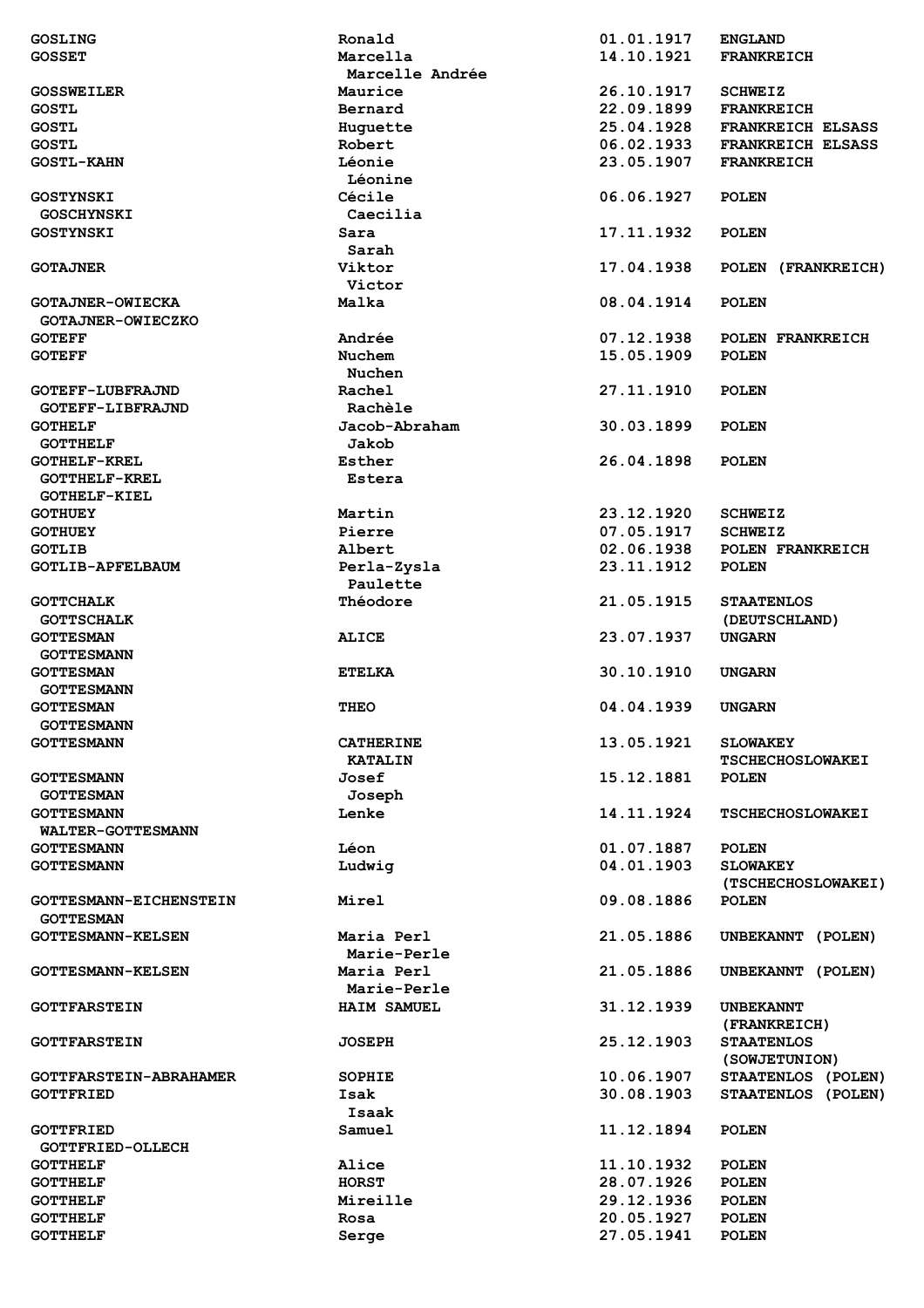| <b>GOTTHELF-UCKO</b>                     | <b>ICEK</b>            | 10.05.1890 | <b>POLEN</b>        |
|------------------------------------------|------------------------|------------|---------------------|
| <b>GOTTHELF-UCKO</b>                     | <b>REGINA</b>          | 05.01.1899 | <b>POLEN</b>        |
| <b>GOTTIER</b>                           | <b>ALFRED</b>          | 14.07.1878 | <b>SCHWEIZ</b>      |
| <b>GOTTIER NEE ZIELINSKY</b>             | THEKLA                 | 12.10.1873 | <b>SCHWEIZ</b>      |
| <b>GOTTLIEB</b>                          | <b>BERNHARD</b>        | 16.05.1903 | <b>STAATENLOS</b>   |
| <b>GOTLIEB</b>                           | Bernard                |            | (OESTERREICH)       |
| <b>GOTTLIEB</b>                          | Berta                  | 09.08.1904 | <b>RUMANIEN</b>     |
| <b>GOTTLIEB</b>                          | Ernst                  | 04.08.1896 | <b>STAATENLOS</b>   |
| <b>GOTTLIEB-FRIEDMANN</b>                | Ernest                 |            | (OESTERREICH)       |
| <b>GOTTLIEG</b>                          |                        |            |                     |
|                                          |                        |            |                     |
| <b>GOTTLIEB</b>                          | Jakob                  | 28.06.1911 | <b>POLEN</b>        |
| <b>GOTTLIEB</b>                          | Marianne               | 09.05.1936 | <b>POLEN</b>        |
| <b>GOTTLIEB</b>                          | Mendel                 | 15.02.1900 | <b>POLEN</b>        |
| <b>GOTTLIEB</b>                          | Miriam                 | 10.06.1929 | <b>POLEN</b>        |
| <b>BARON</b>                             | Myriam                 |            |                     |
|                                          | Mirjam                 |            |                     |
| <b>GOTTLIEB</b>                          | <b>RUDOLF</b>          | 28.07.1931 | <b>POLEN</b>        |
| <b>GOTTLIEB</b>                          | Vera                   | 11.09.1927 | <b>STAATENLOS</b>   |
|                                          |                        |            | <b>DEUTSCHLAND</b>  |
| <b>GOTTLIEB-BARON</b>                    | Golda                  | 15.03.1902 | UNBEKANNT (POLEN)   |
| <b>GOTTLIEB-FRIEDMANN</b>                | Therese                | 26.08.1911 | <b>STAATENLOS</b>   |
| <b>GOTTLIEG</b>                          |                        |            | (OESTERREICH)       |
| <b>GOTTLIEB-INGWER</b>                   | <b>MINA</b>            | 18.10.1898 | <b>STAATENLOS</b>   |
|                                          |                        |            | (OESTERREICH)       |
| <b>GOTTLIEB-KOGEL</b>                    | Liebe                  | 28.07.1906 | <b>POLEN</b>        |
| <b>GOTTLIEB-KOEGEL</b>                   |                        |            |                     |
|                                          |                        |            |                     |
| <b>GOTTLOB</b>                           | Franz-Moritz           | 15.04.1921 | <b>DEUTSCHLAND</b>  |
|                                          | Franz                  |            |                     |
| <b>GOTTLOB</b>                           | <b>MARKUS</b>          | 19.02.1912 | <b>POLEN</b>        |
| <b>GOTTLOB-JAKUBOWSKI</b>                | <b>RUTH HENRIETTE</b>  | 27.06.1922 | <b>STAATENLOS</b>   |
|                                          |                        |            | (DEUTSCHLAND)       |
| <b>GOTTSCHALK</b>                        | Marie                  | 11.12.1886 | <b>DEUTSCHLAND</b>  |
| <b>GOTZLER</b>                           | Salomon                | 06.11.1915 | <b>STAATENLOS</b>   |
| <b>GOETZLER</b>                          |                        |            |                     |
| <b>GOUBIER</b>                           | Lucienne Arlette       | 02.02.1934 | <b>FRANKREICH</b>   |
| <b>GOUD</b>                              | Arie                   |            |                     |
|                                          |                        | 30.07.1906 | <b>NIEDERLANDE</b>  |
| <b>GOUDIN</b>                            | Aimé                   | 05.04.1911 | <b>FRANKREICH</b>   |
| <b>GOUDSMID</b>                          | Léon Max               | 01.12.1919 | <b>NIEDERLANDE</b>  |
| <b>GOUDSMIT</b>                          | Robert                 | 31.03.1922 | <b>NIEDERLANDE</b>  |
| GOUDSTIKKER-LANGERMANN                   |                        |            |                     |
|                                          | <b>HENRI-SALOMON</b>   | 09.10.1920 | NIEDERLANDE         |
| <b>GOUGET</b>                            | Gaston                 | 02.10.1920 | <b>FRANKREICH</b>   |
| <b>GOUGET</b>                            | <b>RAYMOND</b>         | 07.12.1922 | <b>FRANKREICH</b>   |
| <b>GOUJON</b>                            | Jean                   | 27.07.1921 | <b>FRANKREICH</b>   |
| <b>GOUMAN</b>                            | Gerrit                 | 26.04.1916 | <b>NIEDERLANDE</b>  |
| <b>GOUNARIS</b>                          | <b>GEORGES</b>         | 28.06.1919 | <b>GRIECHENLAND</b> |
| <b>GOURDOL</b>                           | Robert Ferdinand       | 25.02.1920 | <b>FRANKREICH</b>   |
| <b>GOURET</b>                            | <b>ARMAND ALEXIS</b>   | 14.10.1916 | <b>FRANKREICH</b>   |
| <b>GOUREVITCH</b>                        | <b>BACIA</b>           | 28.08.1899 | <b>STAATENLOS</b>   |
|                                          |                        |            | (RUSSLAND)          |
| <b>GOUREWITSCH</b>                       | Esther Raine           | 23.09.1927 | <b>LETTLAND</b>     |
| <b>GOUREWITSCH</b>                       | Salomon                | 14.07.1912 | <b>LETTLAND</b>     |
| GOUREWITSCH-KIRSCHNER                    | Aron                   | 18.01.1904 | <b>LETTLAND</b>     |
| GOUREWITSCH-KIRSCHNER                    | Feija                  | 09.02.1903 | <b>LETTLAND</b>     |
|                                          | Feige Elke             |            |                     |
| <b>GOURRE</b>                            | André                  | 29.07.1919 | <b>FRANKREICH</b>   |
| <b>GOUTH</b>                             | Joseph                 | 29.08.1918 | <b>FRANKREICH</b>   |
|                                          |                        |            | <b>LOTHRINGEN</b>   |
| GOUZ                                     | <b>CHARLES</b>         | 25.06.1942 | <b>FRANKREICH</b>   |
|                                          | <b>ISAAC</b>           |            |                     |
| GOUZ                                     |                        | 30.10.1914 | <b>FRANKREICH</b>   |
|                                          | <b>ISAAK</b>           |            |                     |
| GOUZ                                     | Moïse                  | 24.04.1886 | <b>FRANKREICH</b>   |
|                                          | <b>MOSES</b>           |            | (RUSSLAND)          |
| <b>GOUZ-DARDIK</b>                       | Régine Louise          | 05.12.1921 | <b>FRANKREICH</b>   |
|                                          | <b>REGINA</b>          |            |                     |
| <b>GOUZ-STARCK</b>                       | Rose                   | 07.05.1894 | <b>FRANKREICH</b>   |
|                                          | <b>ROSA</b>            |            |                     |
| <b>GOVAERTS-CUYPERS</b>                  | Albert Frédéric        | 05.03.1916 | <b>BELGIEN</b>      |
| <b>GOVAERTS-CUYPERS</b><br><b>GOVRIK</b> | Marguerite<br>Théodore | 08.05.1913 | <b>BELGIEN</b>      |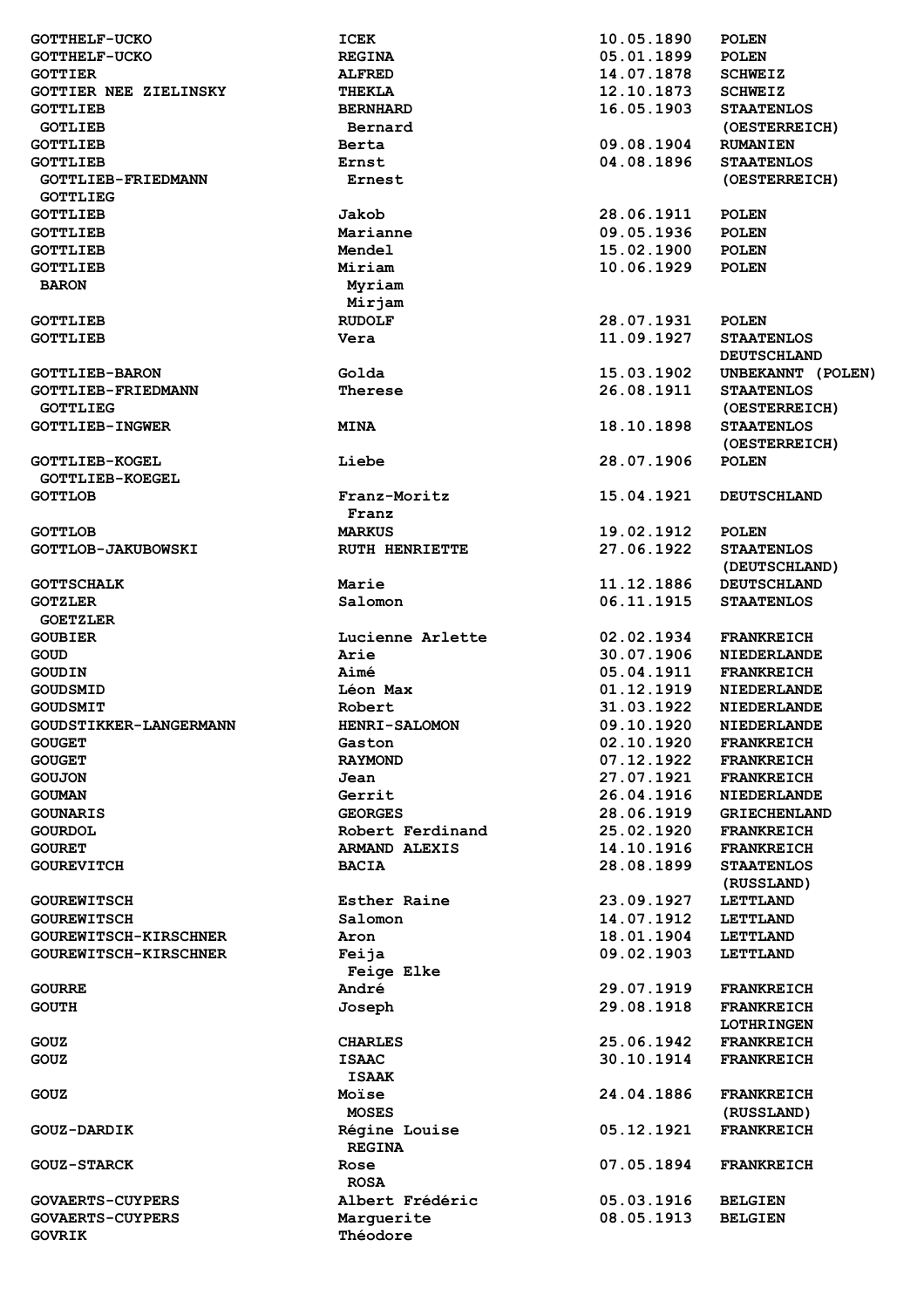| GOY                            | Laurence Jeanne Béatrice | 09.10.1941               | <b>FRANKREICH</b>                      |
|--------------------------------|--------------------------|--------------------------|----------------------------------------|
| <b>GOY</b>                     | Lucienne                 | 13.12.1921               | <b>SCHWEIZ FRANKREICH</b>              |
| GOY                            | Robert                   | 20.08.1930               | <b>SCHWEIZ FRANKREICH</b>              |
| <b>GOY-DARDENNE</b>            | DIANA DIVA BEATRICE      | 19.07.1919               | <b>FRANKREICH</b>                      |
|                                |                          |                          |                                        |
| <b>GOYET</b>                   | Joseph                   | 17.06.1920               | <b>FRANKREICH</b>                      |
| <b>GOYVANIER</b>               | HENRI LOUIS              | 12.03.1911               | <b>FRANKREICH</b>                      |
| <b>GOVANNIER</b>               |                          |                          |                                        |
| <b>GOZDUR</b>                  | Stanislas                | 27.03.1920               | FRANKREICH (POLEN)                     |
| GOZZI                          | Anacletto                | 18.02.1920               | <b>ITALIEN</b>                         |
|                                | Anacleto                 |                          |                                        |
| <b>GRABER</b>                  | <b>CHRISTA</b>           | 07.01.1930               | <b>SCHWEIZ</b>                         |
| <b>GRABER</b>                  | <b>CHRISTEL</b>          | 01.01.1944               | <b>SCHWEIZ</b>                         |
| <b>GRABER</b>                  | <b>ELISABETH</b>         | 25.09.1912               | <b>SCHWEIZ</b>                         |
| <b>GRABER</b>                  | <b>EMIL</b>              | 13.05.1879               | <b>SCHWEIZ</b>                         |
|                                |                          |                          |                                        |
| <b>GRABER</b>                  | <b>GERARD</b>            | 29.08.1916               | <b>SCHWEIZ</b>                         |
| <b>GRABER</b>                  | <b>GERTRUD</b>           | 01.01.1919               | <b>SCHWEIZ</b>                         |
| <b>GRABER</b>                  | <b>HARRY</b>             | 01.01.1919               | <b>SCHWEIZ</b>                         |
| <b>GRABER</b>                  | <b>JOHANN</b>            | 09.02.1877               | <b>SCHWEIZ</b>                         |
| <b>GRABER</b>                  | <b>KATHE</b>             | 22.07.1879               | <b>SCHWEIZ</b>                         |
| <b>GRABER</b>                  | <b>MENDEL</b>            | 16.03.1907               | <b>POLEN</b>                           |
| <b>GRABER</b>                  | <b>OTTO</b>              | 11.08.1910               | <b>SCHWEIZ</b>                         |
| <b>GRABER</b>                  | <b>WALTER</b>            | 18.10.1893               | <b>SCHWEIZ</b>                         |
| <b>GRABER</b>                  | <b>WOLFGANG</b>          | 01.01.1942               | <b>SCHWEIZ</b>                         |
| <b>GRABER NEE MULLER</b>       | <b>ERNA</b>              | 26.11.1912               | <b>SCHWEIZ</b>                         |
| <b>GRABOWSKI</b>               | Josef Anton              | 03.07.1922               | <b>POLEN</b>                           |
|                                |                          |                          |                                        |
| <b>GRABSKI</b>                 | Samuel                   | 03.07.1931               | <b>POLEN</b>                           |
| <b>GRABSKI</b>                 | Wdladislaw               | 09.09.1915               | <b>POLEN</b>                           |
|                                | Wladyslaw                |                          |                                        |
| <b>GRABSZTOK</b>               | Victor                   | 01.11.1929               | <b>FRANKREICH</b>                      |
| <b>GRAC SOIT GRATZ</b>         | David                    | 15.11.1929               | <b>POLEN</b>                           |
| <b>GRACCHINI</b>               | Jean-François            | 18.11.1936               | <b>ITALIEN</b>                         |
| <b>GRACCINI</b>                | Gianfranco               |                          |                                        |
| <b>GRACCHINI-DESANDRE</b>      | Pierina                  | 29.06.1915               | <b>ITALIEN</b>                         |
| <b>GRACCINI</b>                |                          |                          |                                        |
| <b>GRACZYK</b>                 | Albert                   | 16.01.1898               | <b>POLEN</b>                           |
|                                |                          |                          |                                        |
|                                | Wojciech                 |                          |                                        |
| <b>GRADOWICZ</b>               | Honorate                 | 16.10.1914               | <b>POLEN</b>                           |
|                                | Honorata                 |                          |                                        |
| <b>GRADWOHL</b>                | Jean-Claude              | 03.07.1928               | <b>FRANKREICH</b>                      |
| <b>GRAESER</b>                 | <b>HANS</b>              | 08.03.1899               | <b>SCHWEIZ</b>                         |
| <b>GRAEUB</b>                  | <b>AUGUSTE-ERNESTINE</b> | 01.01.1887               | <b>SCHWEIZ</b>                         |
| <b>GRAEUB</b>                  | <b>JOHN</b>              | 01.01.1879               | <b>SCHWEIZ</b>                         |
| <b>GRAF</b>                    | Anton                    | 18.01.1911               | <b>DEUTSCHLAND</b>                     |
| <b>GRAF</b>                    | <b>BERTHA</b>            | 20.06.1869               | <b>SCHWEIZ</b>                         |
| <b>GRAF</b>                    | Gisèle Marie-Josèphe     | 03.07.1926               | <b>SCHWEIZ FRANKREICH</b>              |
| <b>GRAF</b>                    | Jakob                    | 28.10.1924               | <b>SCHWEIZ</b>                         |
|                                |                          |                          |                                        |
| <b>GRAF</b>                    | Jean-Jacques             | 03.02.1922               | <b>SCHWEIZ</b>                         |
| <b>GRAF</b>                    | Joachim Alfred           | 07.05.1923               | <b>DEUTSCHLAND</b>                     |
| <b>GRAF</b>                    | Louis                    | 25.04.1919               | <b>FRANKREICH</b>                      |
| <b>GRAF</b>                    | Oscar                    | 19.01.1906               | <b>DEUTSCHLAND</b>                     |
| <b>GRAF</b>                    | <b>ROBERT</b>            | 21.12.1875               | <b>SCHWEIZ</b>                         |
| <b>GRAF</b>                    | Siegbert                 | 01.02.1897               | <b>STAATENLOS</b><br>(DEUTSCHLAND)     |
| <b>GRAFTMANN-ADLER</b>         | <b>FRANZISKA</b>         | 22.09.1886               | <b>STAATENLOS</b>                      |
|                                | Francisca                |                          | (OESTERREICH)                          |
| <b>GRAJOWER</b>                | Joel                     | 05.08.1909               | POLEN STAATENLOS                       |
| <b>GRAJOWER-ZEELANDER</b>      | Rosa                     | 24.01.1910               | <b>NIEDERLANDE</b>                     |
| <b>GRAMMES NEE ERSCH</b>       | Anna                     | 25.03.1916               | <b>DEUTSCHLAND</b>                     |
|                                |                          |                          |                                        |
| <b>GRANAADA</b>                | Joseph                   | 19.01.1917               | <b>NIEDERLANDE</b>                     |
| <b>GRANAADA</b>                | Marianna                 | 17.06.1915               | <b>NIEDERLANDE</b>                     |
| <b>GRANARE</b>                 | Roger Auguste            | 12.07.1914               | <b>FRANKREICH</b>                      |
| <b>GRAMARD</b>                 |                          |                          |                                        |
| <b>GRANAT</b>                  | Anna                     | 24.05.1927               | <b>FRANKREICH</b>                      |
| <b>GRANAT</b>                  | Jakob                    | 24.05.1927               | <b>FRANKREICH</b>                      |
|                                | Jacob                    |                          |                                        |
| <b>GRANAT</b>                  | Josef                    | 11.08.1933               | <b>FRANKREICH</b>                      |
|                                | Joseph                   |                          |                                        |
|                                |                          |                          |                                        |
|                                |                          |                          |                                        |
| <b>GRANAT</b><br><b>GRANAT</b> | Sarah<br>Simon           | 08.01.1932<br>28.08.1930 | <b>FRANKREICH</b><br><b>FRANKREICH</b> |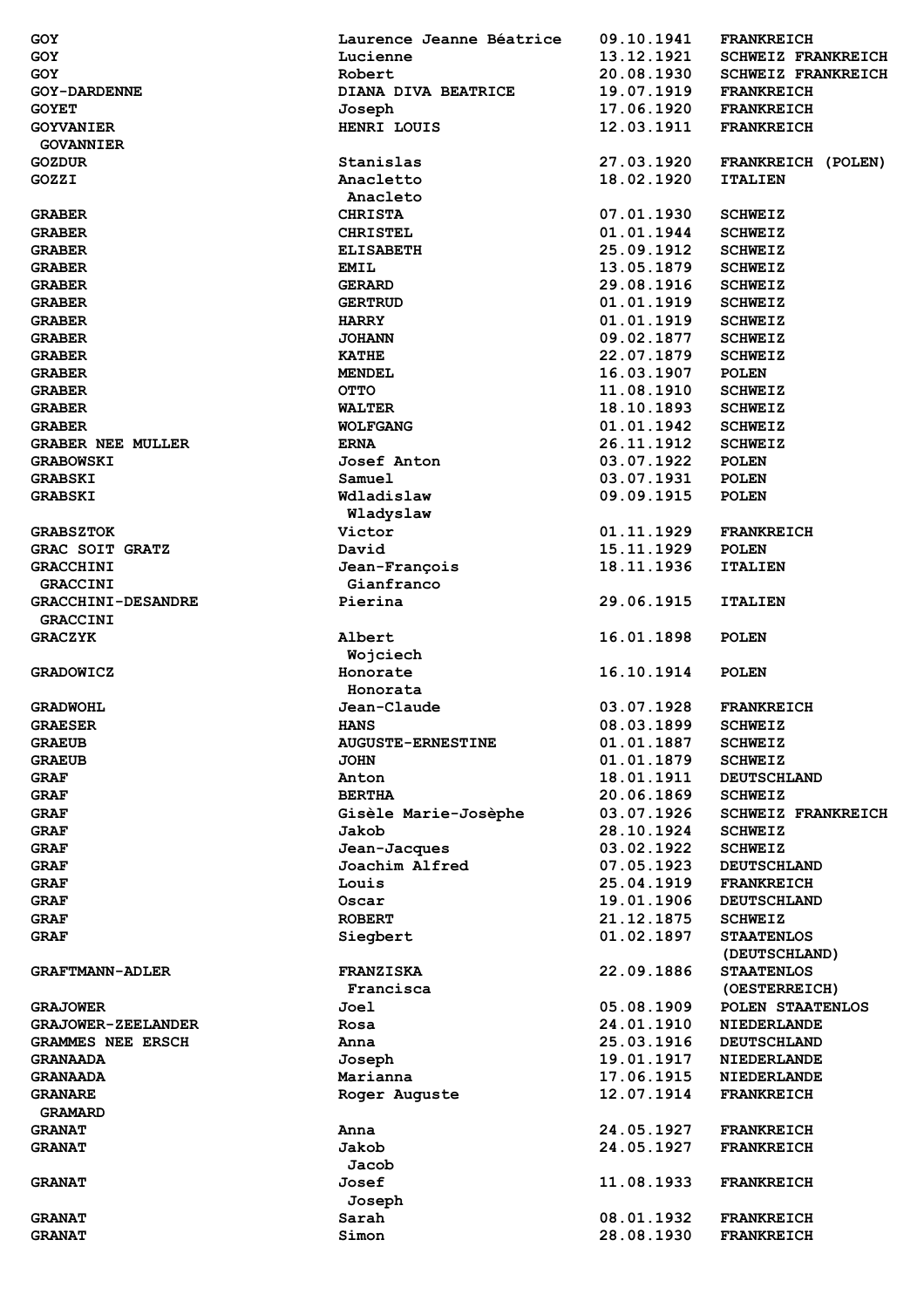| <b>GRANATO</b>                    | <b>FRANCESCO</b>        | 18.05.1922 | <b>ITALIEN</b>           |
|-----------------------------------|-------------------------|------------|--------------------------|
|                                   | Franz                   |            |                          |
| <b>GRANCHAMP</b>                  | Georges                 | 08.07.1921 | <b>FRANKREICH</b>        |
| <b>GRANDCHAMPS</b>                |                         |            |                          |
| <b>GRANDCHANT</b>                 |                         |            |                          |
| <b>GRANCHAMP</b>                  | Gérard                  | 19.03.1914 | <b>FRANKREICH</b>        |
| <b>GRANDCHAMP DES RAUX</b>        |                         |            |                          |
| <b>GRANCHI</b>                    | <b>MARIO</b>            | 19.05.1914 | <b>ITALIEN</b>           |
| <b>GRAND</b>                      | <b>GASTON</b>           | 14.09.1919 | <b>SCHWEIZ</b>           |
|                                   |                         | 24.10.1942 |                          |
| <b>GRAND</b>                      | <b>GERARD</b>           |            | FRANKREICH SCHWEIZ       |
| <b>GRAND</b>                      | <b>JOSETTE</b>          | 16.11.1942 | <b>FRANKREICH</b>        |
| <b>GRAND</b>                      | LOUIS                   | 19.11.1903 | <b>SCHWEIZ</b>           |
| <b>GRAND</b>                      | <b>MARCEL-FERNAND</b>   | 19.05.1919 | FRANKREICH SCHWEIZ       |
| <b>GRAND-ARNAIZE</b>              | <b>GILBERTE JEANNE</b>  | 26.08.1920 | FRANKREICH SCHWEIZ       |
| <b>GRAND-MAUMARY</b>              | <b>ESTHER SOPHIE</b>    | 10.11.1908 | <b>FRANKREICH</b>        |
|                                   |                         |            | (SCHWEIZ)                |
| <b>GRANDCHAMP</b>                 | <b>EMMA-JULIE</b>       |            | <b>SCHWEIZ</b>           |
| <b>GRANDCHAMP DES RAUX</b>        | François-Jean-René      | 26.08.1940 | <b>FRANKREICH</b>        |
| <b>GRANDCHAMP DES RAUX</b>        | Isabelle                | 08.07.1944 | <b>FRANKREICH</b>        |
|                                   | Marie                   |            |                          |
| <b>GRANDCHAMP DES RAUX-BURRUS</b> | Jeanne-Laure-Paula      | 11.02.1918 | <b>FRANKREICH</b>        |
|                                   |                         |            |                          |
|                                   | Jeannine                |            | (SCHWEIZ)                |
| <b>GRANDCLEMENT</b>               | <b>REYMOND</b>          | 05.09.1920 | <b>FRANKREICH</b>        |
| <b>GRANDENE-GARNIER</b>           | Paulette Marcelle       | 30.08.1920 | <b>FRANKREICH</b>        |
| <b>GRENDENE</b>                   |                         |            | (UNBEKANNT)              |
| <b>GRANDIEK</b>                   | PETER JOHANN            | 31.08.1924 | <b>NIEDERLANDE</b>       |
| <b>GRANDJEAN</b>                  | <b>ALFRED FRANZ</b>     | 16.06.1914 | FRANKREICH SCHWEIZ       |
| <b>GRANDJEAN</b>                  | <b>ALPHONSE-LOUIS</b>   | 13.07.1889 | <b>SCHWEIZ</b>           |
| <b>GRANDJEAN</b>                  | André-Marcel            | 07.09.1916 | <b>FRANKREICH</b>        |
| <b>GRANDJEAN</b>                  | <b>BERNARD HENRI</b>    | 25.08.1922 | <b>FRANKREICH</b>        |
| <b>GRANDJEAN</b>                  | <b>MAURICE</b>          | 21.01.1923 | <b>SCHWEIZ</b>           |
|                                   |                         |            |                          |
| <b>GRANDL</b>                     | <b>FRANZ</b>            | 15.05.1925 | <b>DEUTSCHLAND</b>       |
| <b>GRANGE</b>                     | André                   | 01.01.1921 | <b>FRANKREICH</b>        |
| <b>GRANGE</b>                     | <b>CHARLES</b>          | 21.07.1924 | <b>FRANKREICH</b>        |
| <b>GRANGES</b>                    |                         |            |                          |
| <b>GRANGE-BOHN</b>                | ALICE CECILE            | 18.05.1914 | <b>FRANKREICH</b>        |
| <b>GRANGE NEE BOHN</b>            |                         |            | (SCHWEIZ)                |
| <b>GRANGERET</b>                  | <b>PIERRE</b>           | 20.04.1926 | <b>FRANKREICH</b>        |
| <b>GRANIER</b>                    | <b>DOMINIOUE</b>        | 07.05.1939 | <b>FRANKREICH</b>        |
| <b>GRANIER</b>                    | <b>ELISABETH</b>        | 12.03.1913 | FRANKREICH               |
| <b>GRANIER</b>                    | PAUL-ANDRE VICTOR       | 24.04.1887 | <b>FRANKREICH</b>        |
| <b>GRANIER</b>                    | PHILIPP                 | 19.02.1937 | <b>FRANKREICH</b>        |
| <b>GRANT-CHAMBERLAIN</b>          | <b>GERALD</b>           | 06.04.1897 | <b>GROSSBRITANNIEN</b>   |
|                                   |                         |            |                          |
| <b>GRAO VERGARA</b>               | <b>JUAN</b>             | 24.06.1911 | <b>SPANIEN</b>           |
| CRAO BERCARA                      |                         |            |                          |
| <b>GRAS</b>                       | <b>GEORGES</b>          | 13.08.1925 | <b>FRANKREICH</b>        |
| <b>GRAS</b>                       | Yves-Georges            | 25.12.1921 | <b>FRANKREICH</b>        |
| <b>GRAS-LEVERT</b>                | MARIE-CLOTILDE JULIETTE | 29.10.1920 | <b>FRANKREICH</b>        |
| <b>GRASS</b>                      | <b>RUDOLF</b>           | 18.10.1915 | <b>DEUTSCHLAND</b>       |
| <b>GRASSI</b>                     | <b>ADELE</b>            | 01.01.1904 | <b>ITALIEN</b>           |
| <b>GRASSI</b>                     | <b>ARMANDINA</b>        | 13.07.1923 | <b>ITALIEN</b>           |
| <b>GRASSI</b>                     | <b>GIOVANA</b>          | 19.05.1915 | <b>ITALIEN</b>           |
|                                   | <b>JOHANNA</b>          |            |                          |
|                                   |                         |            |                          |
| <b>GRASSI</b>                     | <b>MARIO</b>            | 18.08.1938 | <b>ITALIEN</b>           |
| <b>GRASSI</b>                     | Renato                  | 30.03.1926 | <b>ITALIEN</b>           |
| <b>GRASSLER</b>                   | Eugène                  | 30.11.1923 | <b>FRANKREICH ELSASS</b> |
|                                   | <b>EUGEN</b>            |            |                          |
| <b>GRATIAS</b>                    | <b>MAURICE</b>          | 04.05.1921 | <b>FRANKREICH</b>        |
|                                   | Maurice-Robert          |            |                          |
| <b>GRATTAROLI</b>                 | Oliviero                | 27.04.1924 | <b>ITALIEN</b>           |
| <b>GRATVOL</b>                    | Philippe Samuel         | 23.08.1924 | <b>BELGIEN</b>           |
| <b>GRAU</b>                       | <b>EDWARD</b>           | 13.10.1908 | <b>POLEN</b>             |
| <b>GRAUBERD</b>                   | Jakub                   | 03.06.1916 | <b>TSCHECHOSLOWAKEI</b>  |
| <b>GRAUL</b>                      |                         | 08.09.1895 |                          |
|                                   |                         |            | <b>STAATENLOS</b>        |
| <b>GRAUL-DOERING</b>              | Hermann                 |            |                          |
|                                   |                         |            | (DEUTSCHLAND)            |
| <b>DORING</b>                     |                         |            |                          |
| <b>GRAUL ALIAS GROS</b>           | Charles-Henry           | 25.03.1921 | <b>STAATENLOS</b>        |
|                                   | Karl-Heinz              |            | (DEUTSCHLAND)            |
| <b>GRAUL-DOERING ALIAS GROSS</b>  | Frieda Anna alias       | 30.03.1895 | <b>STAATENLOS</b>        |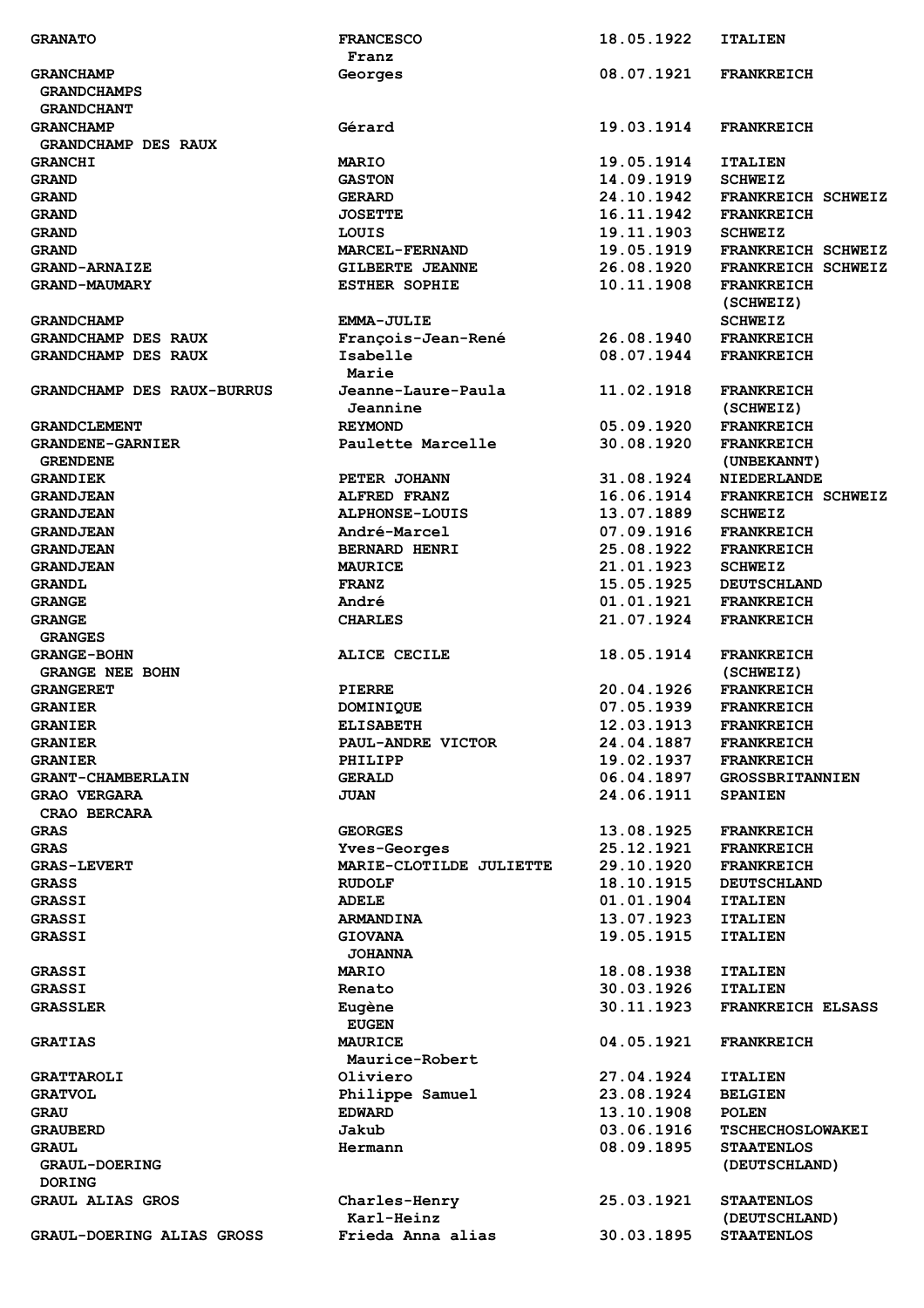| <b>GRAUL-DORING</b>             | Françoise              |            | (DEUTSCHLAND)                  |
|---------------------------------|------------------------|------------|--------------------------------|
| <b>GRAUMANN</b>                 | <b>ERWIN</b>           | 14.06.1902 | <b>DEUTSCHLAND</b>             |
| <b>GRAUSBERG</b>                | Roman                  | 17.02.1924 | <b>POLEN</b>                   |
| <b>GRAVAYAT</b>                 | Claudine               | 09.11.1942 | <b>FRANKREICH</b>              |
| <b>GRAVAYAT</b>                 | Lisa                   | 16.10.1941 | <b>FRANKREICH</b>              |
| GRAVAYAT-COURDIL                | Jeanne                 | 20.05.1916 | <b>FRANKREICH</b>              |
|                                 |                        |            |                                |
|                                 | Johanna                |            |                                |
| <b>GRAVEY</b>                   | YVES EDMOND GASTON     | 24.10.1922 | <b>FRANKREICH</b>              |
| <b>GRAY</b>                     | Edgar                  | 25.12.1916 | <b>GROSSBRITANNIEN</b>         |
|                                 | Garry                  |            |                                |
| <b>GRAY</b>                     | <b>ROBERT</b>          | 22.05.1941 | <b>GROSSBRITANNIEN</b>         |
| <b>GRAY-BARSOVA</b>             | Anna                   | 16.02.1889 | <b>GROSSBRITANNIEN</b>         |
| <b>GRAY-FOUKS</b>               | <b>ELIZABETH</b>       | 27.02.1925 | <b>GROSSBRITANNIEN</b>         |
| <b>FUKS</b>                     |                        |            |                                |
| <b>GRAY-FOUKS</b>               | <b>ELIZABETH</b>       | 27.02.1925 | <b>GROSSBRITANNIEN</b>         |
| <b>FUKS</b>                     |                        |            |                                |
|                                 |                        |            |                                |
| <b>GRAZ</b>                     | <b>EDITH</b>           | 12.03.1920 | <b>SCHWEIZ</b>                 |
| <b>GRAZ</b>                     | MICHEL JOHN            | 06.11.1925 | <b>SCHWEIZ</b>                 |
| <b>GRAZ</b>                     | <b>PIERRE</b>          | 21.03.1923 | <b>SCHWEIZ</b>                 |
| <b>GRAZ</b>                     | THERESE                | 23.03.1919 | <b>SCHWEIZ</b>                 |
| <b>GRAZZOTI</b>                 | Auguste                | 03.12.1921 | <b>FRANKREICH</b>              |
| <b>GRAZIOTTI</b>                |                        |            |                                |
| <b>GREBAUD</b>                  | LOUIS                  | 24.07.1901 | <b>FRANKREICH</b>              |
| <b>GREDER ALIAS ROTHENBULER</b> | <b>JEAN</b>            | 09.05.1891 | <b>FRANKREICH</b>              |
| <b>GRINDER</b>                  | <b>HANS</b>            |            | (SCHWEIZ)                      |
| <b>DUBACH</b>                   |                        |            |                                |
|                                 |                        |            |                                |
| <b>GREEN</b>                    | <b>ALFRED STUART</b>   | 14.07.1917 | <b>GROSSBRITANNIEN</b>         |
| <b>GREEN</b>                    | Harry                  | 11.04.1920 | <b>ENGLAND</b>                 |
| <b>GREEN</b>                    | PHILIPPE JEAN          | 04.06.1941 | <b>GROSSBRITANNIEN</b>         |
| <b>GREEN-BASSETTI</b>           | <b>JEANNE BEATRICE</b> | 28.11.1911 | <b>GROSSBRITANNIEN</b>         |
| <b>GREIDINGER</b>               | Anna                   | 31.03.1938 | <b>BELGIEN</b>                 |
| <b>GREIDINGER</b>               | Arnold                 | 27.01.1910 | <b>BELGIEN</b>                 |
| <b>GRELOZ</b>                   | <b>ROBERT</b>          | 06.06.1905 | <b>SCHWEIZ</b>                 |
| <b>GREMAUD</b>                  | <b>MARC</b>            | 27.08.1923 | <b>SCHWEIZ</b>                 |
| <b>GREMAUD</b>                  | <b>ROGER</b>           | 09.07.1922 | <b>SCHWEIZ</b>                 |
|                                 |                        | 07.09.1920 |                                |
| <b>GREMION</b>                  | FERNAND PAUL           |            | <b>SCHWEIZ FRANKREICH</b>      |
| <b>GREMION</b>                  | <b>JUDITH</b>          | 10.11.1885 | <b>SCHWEIZ</b>                 |
| GRENCEL OU GRENGEL              | <b>BERTHA</b>          | 07.04.1934 | <b>POLEN</b>                   |
| GRENCEL OU GRENZEL              | <b>MICHEL</b>          | 16.04.1903 | <b>POLEN</b>                   |
| GRENCEL OU GRENZEL-             | <b>HELENE</b>          | 17.10.1908 | <b>POLEN</b>                   |
| ADLERFLUEGEL                    |                        |            |                                |
| <b>GRENDENE</b>                 | <b>CHRISTIAN</b>       | 31.01.1940 | <b>FRANKREICH</b>              |
| <b>GRENDENE</b>                 | <b>EVELYNE</b>         | 10.06.1942 | <b>FRANKREICH</b>              |
| <b>GRENIER</b>                  | André-Auguste          | 15.01.1922 | <b>FRANKREICH</b>              |
| <b>GRENIER</b>                  | Arlette Marie-José     | 07.04.1926 | <b>FRANKREICH</b>              |
| <b>GRENIER</b>                  | Patrice                | 11.02.1944 |                                |
|                                 |                        |            | <b>FRANKREICH</b>              |
| <b>GRENIER-CORDEIL</b>          | <b>MARIE</b>           | 24.12.1903 | <b>FRANKREICH</b>              |
|                                 | Marie-Rose             |            |                                |
| <b>GRESSEL</b>                  | <b>ALBERT</b>          | 02.07.1922 | <b>FRANKREICH</b>              |
| <b>GRESSOT</b>                  | <b>GUY-ROBERT</b>      | 30.03.1923 | <b>FRANKREICH</b>              |
| <b>GRETENER</b>                 | <b>MARGUERITA</b>      | 31.03.1870 | <b>SCHWEIZ</b>                 |
| <b>GREUSARD</b>                 | <b>GEORGES</b>         | 24.10.1907 | <b>FRANKREICH</b>              |
| <b>GREVAZ</b>                   | Marcel Joseph          | 03.05.1922 | <b>FRANKREICH</b>              |
| <b>GREZET</b>                   | <b>ALFRED</b>          | 24.08.1889 | <b>SCHWEIZ</b>                 |
| <b>GREZET</b>                   | <b>MAX-RENE</b>        | 29.06.1923 | <b>SCHWEIZ</b>                 |
|                                 |                        | 17.05.1927 |                                |
| <b>GREZZI</b>                   | GIUSEPPE               |            | <b>ITALIEN</b>                 |
|                                 | <b>JOSEPH</b>          |            |                                |
| <b>GRIBINSKY</b>                | MICHEL                 | 20.10.1942 | <b>FRANKREICH</b>              |
| GRIBINSKI                       |                        |            |                                |
| <b>GRIBINSKY</b>                | PHILIPPE               | 03.08.1937 | <b>FRANKREICH</b>              |
|                                 |                        |            |                                |
| <b>GRIBINSKI</b>                | Philip                 |            |                                |
| <b>GRIBINSKY</b>                | <b>SYLVAIN</b>         | 28.01.1899 | <b>FRANKREICH</b>              |
| GRIBINSKI                       |                        |            |                                |
|                                 |                        |            |                                |
| <b>GRIBINSKY-PIPERNO</b>        | <b>EMILIE</b>          | 29.03.1908 | <b>FRANKREICH</b>              |
| <b>GRICHENDLER</b>              | Jacques                | 14.07.1928 | <b>POLEN</b>                   |
|                                 | Jacob                  |            |                                |
|                                 | Jakob                  |            |                                |
| <b>GRIEDER</b>                  | <b>JACQUES</b>         | 26.09.1920 | <b>SCHWEIZ</b><br>(FRANKREICH) |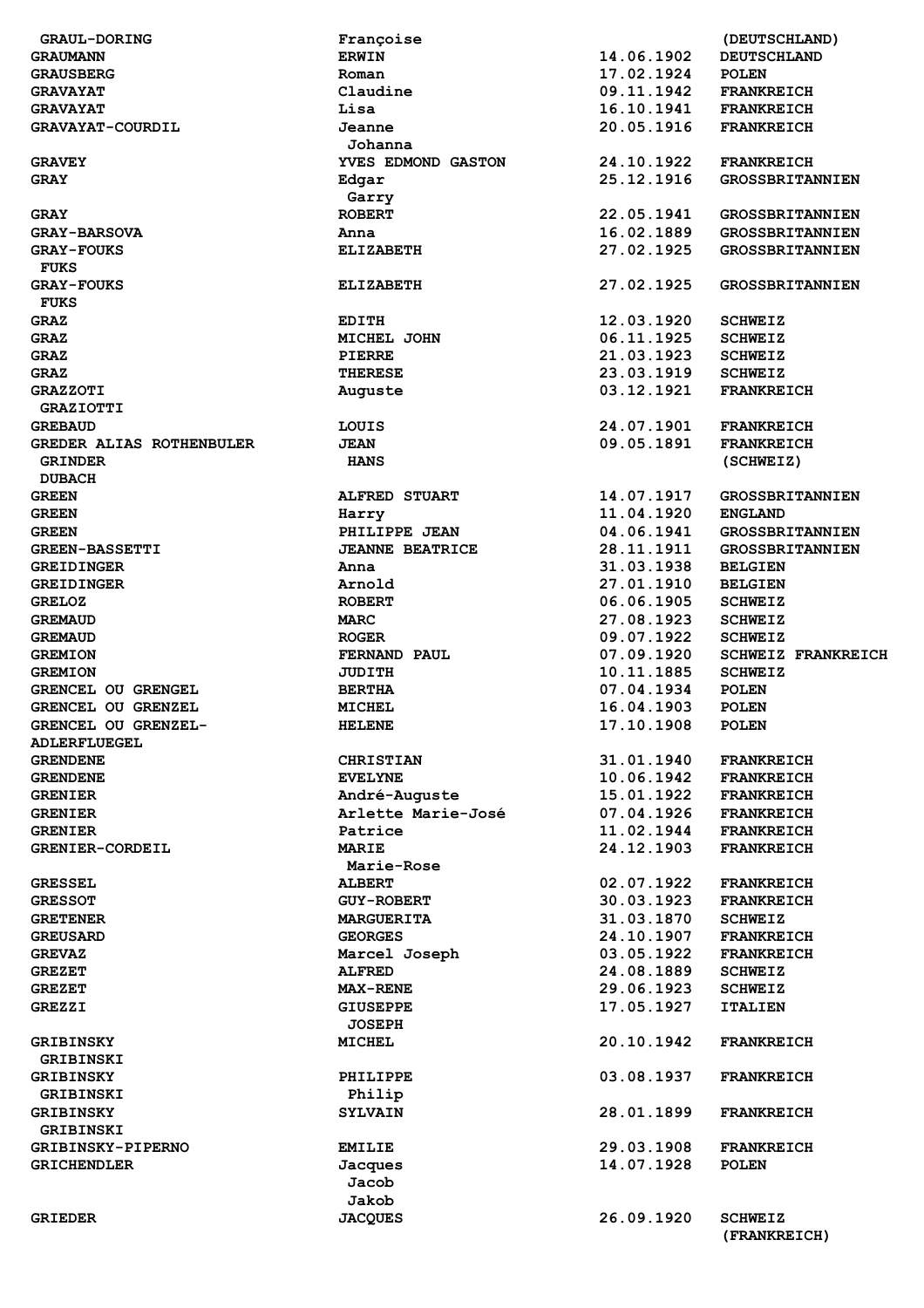| <b>GRIEDER</b>                                   | <b>RAOUL</b>           | 17.07.1922 | <b>SCHWEIZ</b>                     |
|--------------------------------------------------|------------------------|------------|------------------------------------|
| <b>GRIESBACH</b>                                 | Ernest                 | 07.05.1882 | <b>STAATENLOS</b>                  |
|                                                  | <b>ERNST</b>           |            | (DEUTSCHLAND)                      |
| <b>GRIESBACH-RUHSTADT</b>                        | <b>GRETE</b>           | 15.12.1894 | <b>STAATENLOS</b>                  |
| <b>RUEHSTADT</b>                                 |                        |            | (DEUTSCHLAND)                      |
| <b>GRIFFEL</b>                                   | LEISER                 | 11.12.1883 | <b>STAATENLOS</b>                  |
| <b>GRIFFET</b>                                   | <b>CESAR</b>           | 09.10.1896 | <b>FRANKREICH</b>                  |
| <b>GRIFFET</b>                                   | <b>JACQUELINE</b>      | 22.10.1926 | <b>FRANKREICH</b>                  |
|                                                  |                        |            |                                    |
| <b>GRIFFET</b>                                   | <b>NICOLE</b>          | 03.09.1937 | <b>FRANKREICH</b>                  |
| <b>GRIFFET-DUCHEMIN</b>                          | <b>JEANNE MARIE</b>    | 24.03.1897 | <b>FRANKREICH</b>                  |
| <b>GRIFFITHS</b><br>CROMWELL-GRIFFITHS           | <b>FRANK</b>           | 01.05.1912 | <b>GROSSBRITANNIEN</b>             |
| <b>CROMWELL</b>                                  |                        |            |                                    |
| <b>GRIGNOLA</b>                                  | Jean                   | 18.01.1923 | <b>FRANKREICH</b>                  |
| <b>GRIGNOLA</b>                                  | <b>RENE MARCEL</b>     | 18.01.1923 | <b>FRANKREICH</b>                  |
| <b>GRIGNON</b>                                   | <b>EMILE</b>           | 26.05.1905 | <b>FRANKREICH</b>                  |
| <b>GRILLET</b>                                   | <b>ROBERT</b>          | 02.04.1919 | <b>FRANKREICH</b>                  |
|                                                  | Robert Eugène          |            |                                    |
| <b>GRILLON</b>                                   | Louis Georges          | 24.12.1919 | <b>FRANKREICH</b>                  |
|                                                  | LUDWIG                 |            |                                    |
| GRIMALDI                                         | PETER PAUL             | 26.06.1929 | <b>FRANKREICH</b>                  |
| <b>GRIMBERG</b>                                  | Robert                 | 22.02.1942 | <b>POLEN</b>                       |
| <b>GRIMBERG</b><br><b>GRINBERG</b>               | Simon                  | 24.11.1933 | <b>FRANKREICH</b>                  |
| GRIMBERG NEE GRUNBERG                            | Josée                  | 17.07.1904 | <b>POLEN</b>                       |
|                                                  |                        |            |                                    |
| <b>GRUENBERG</b>                                 | José                   |            |                                    |
| GRIMM                                            | <b>ERNEST</b>          | 31.05.1907 | <b>SCHWEIZ</b>                     |
| <b>GRIN</b>                                      | Adolf                  | 25.05.1906 | <b>POLEN</b>                       |
| <b>GRIN</b>                                      | Felix Florian          | 22.01.1943 | <b>POLEN</b>                       |
| <b>GRIN-LITWIN</b>                               | <b>FRYDA</b>           | 18.06.1907 | <b>POLEN</b>                       |
| <b>GRINBAUM</b>                                  | <b>ANNA</b>            | 18.05.1923 | <b>FRANKREICH</b>                  |
| <b>GRINBAUM</b>                                  | Bernard<br>Bernhard    | 12.05.1933 | <b>POLEN</b>                       |
|                                                  | Benno                  |            |                                    |
|                                                  | <b>MAYER SZLAME</b>    | 22.10.1886 |                                    |
| <b>GRINBAUM</b>                                  |                        |            | FRANKREICH (POLEN)                 |
| <b>GRINBAUM-ROSENBLUM</b>                        | <b>REGINA</b>          | 20.10.1894 | FRANKREICH (POLEN)                 |
| GRINBERG SOIT GRUENBERG                          | Szmul                  | 03.05.1928 | <b>POLEN</b>                       |
| <b>GRINDATTO</b>                                 | IRENE CATHERINE        | 27.01.1926 | <b>FRANKREICH</b>                  |
| <b>GRINFAS</b>                                   | Janhiel                | 19.08.1909 | <b>POLEN</b>                       |
| <b>GRUZAS</b>                                    | Jankiel<br>Jankice     |            |                                    |
| <b>GRINFAS</b>                                   | Renée Susanne          | 27.08.1937 | <b>FRANKREICH</b>                  |
| <b>GRINGRAS</b>                                  | <b>JULIEN SCHLAMMA</b> | 13.08.1918 | <b>FRANKREICH</b>                  |
| <b>GRINLING</b>                                  | Kenneth Eliot          | 05.08.1906 | <b>NEUSEELAND</b>                  |
| <b>GRINSTEIN</b>                                 | Rosa Rachel            | 09.02.1930 | POLEN ESTLAND                      |
|                                                  | Rose                   |            |                                    |
| <b>GRINSZTEIN</b>                                | Marcel                 | 09.08.1925 | <b>POLEN</b>                       |
| <b>GRIOCHE</b>                                   | <b>CLAUDE</b>          | 14.06.1924 | <b>FRANKREICH</b>                  |
| <b>GRIOT</b>                                     | <b>IDA</b>             | 24.07.1890 | <b>FRANKREICH</b>                  |
| <b>GRIPON</b>                                    | Eugène                 | 17.11.1919 | <b>FRANKREICH</b>                  |
| <b>GRISET</b>                                    | Clara                  | 19.09.1916 | <b>FRANKREICH</b>                  |
|                                                  | Klara                  |            |                                    |
| <b>GRISET</b>                                    | Jacqueline Béatrice    | 19.12.1944 | <b>FRANKREICH</b>                  |
| <b>GRISONI</b>                                   | <b>MAURICE</b>         | 28.01.1921 | <b>FRANKREICH</b>                  |
| <b>GRIVEL</b>                                    | <b>MADELEINE</b>       | 18.08.1918 | <b>SCHWEIZ</b>                     |
| <b>GRIVEL</b>                                    | <b>RENEE</b>           | 09.06.1922 | <b>SCHWEIZ</b>                     |
| <b>GROBEL</b>                                    | Marius-Maurice         | 20.11.1903 | <b>FRANKREICH</b>                  |
| <b>GROCHOLSKI</b>                                | <b>FRANZ</b>           | 19.05.1925 | <b>POLEN</b>                       |
| <b>GRODDECK-MAY</b>                              | ELISABETH DOROTHEA     | 28.01.1888 | <b>STAATENLOS</b>                  |
|                                                  |                        |            | (DEUTSCHLAND)                      |
| <b>GRODDECK-MAY</b>                              | <b>PAUL</b>            | 02.02.1887 | <b>STAATENLOS</b><br>(DEUTSCHLAND) |
| GROEN VAN SCHERPENZEEL                           | GERARD FRANCOIS        | 08.08.1916 | <b>NIEDERLANDE</b>                 |
|                                                  |                        |            |                                    |
| <b>GROENMAN</b>                                  | Jacobus                | 20.07.1894 | <b>NIEDERLANDE</b>                 |
| <b>GROENMANN</b>                                 | Jakob                  |            |                                    |
| <b>GROENMAN-SPANJAARD</b><br>GROENMANN-SPANJAARD | Eva                    | 28.07.1897 | <b>NIEDERLANDE</b>                 |
| <b>GROENTEMAN</b>                                | Lena                   | 02.05.1940 | <b>NIEDERLANDE</b>                 |
| <b>GROENTEMAN</b>                                | <b>WOLF</b>            | 16.01.1916 | <b>NIEDERLANDE</b>                 |
|                                                  |                        |            |                                    |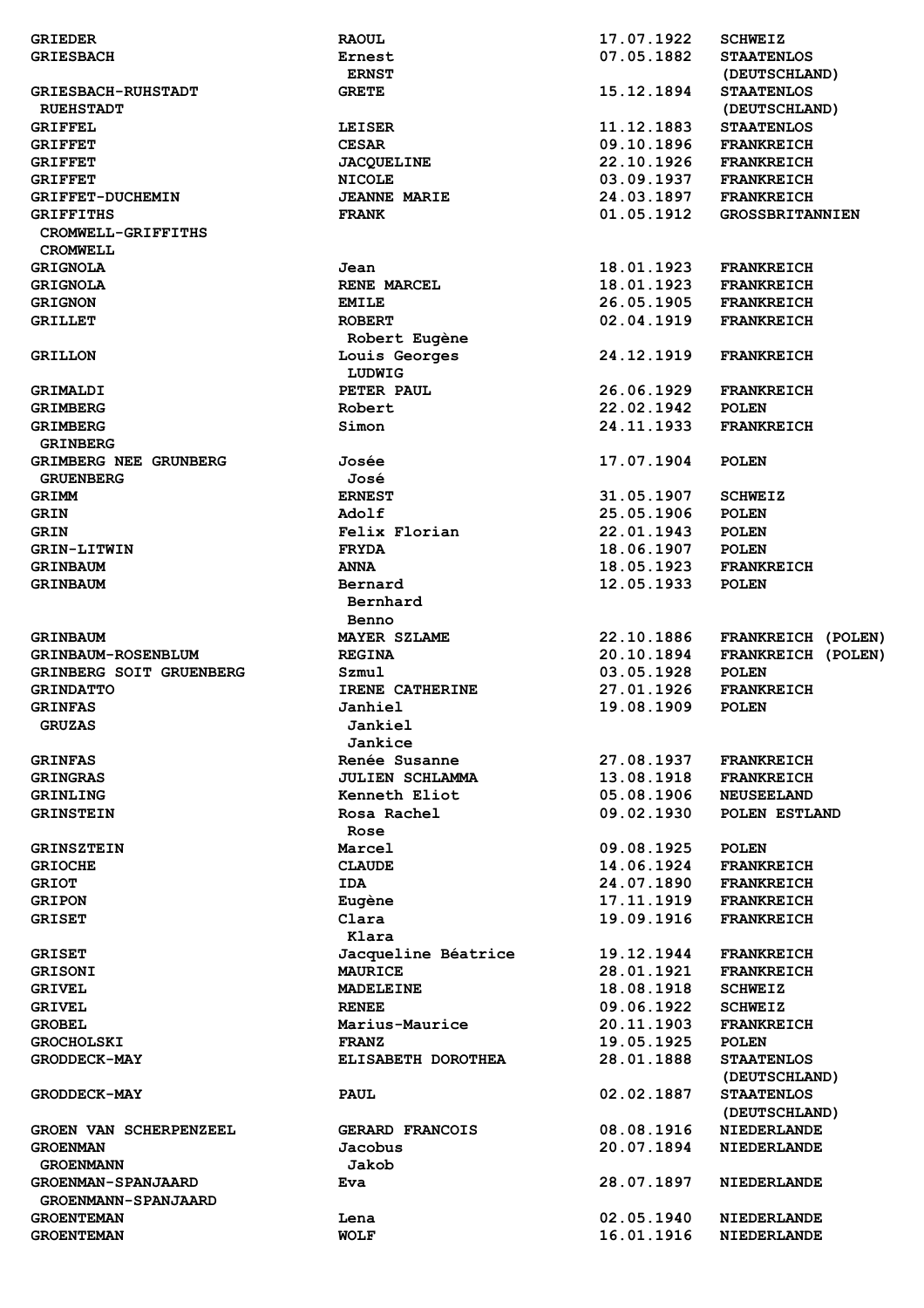|                             | Elisabeth              |            |                          |
|-----------------------------|------------------------|------------|--------------------------|
| <b>GROENTEMAN-TAS</b>       |                        | 26.03.1917 | <b>NIEDERLANDE</b>       |
| <b>GROHMANN</b>             | <b>GERHARD</b>         | 20.04.1921 | <b>DEUTSCHLAND</b>       |
| <b>GROLEAU</b>              | <b>PETER</b><br>Pierre | 29.07.1923 | <b>FRANKREICH</b>        |
| <b>GROLLEMUND</b>           | <b>JACQUES</b>         | 15.08.1912 | <b>FRANKREICH ELSASS</b> |
| <b>GROM</b>                 | <b>MARTHA</b>          | 12.03.1900 | <b>SCHWEIZ</b>           |
|                             | Monique Lucie          | 03.07.1932 | FRANKREICH ITALIEN       |
| <b>GROMETTO</b>             |                        |            |                          |
| <b>GRONICH</b>              | Bruno                  | 18.06.1907 | <b>STAATENLOS</b>        |
| <b>GRONICH-FISCHER</b>      |                        |            |                          |
| <b>GRONICH</b>              | Monika                 | 09.05.1943 | <b>STAATENLOS</b>        |
| <b>GRONICH-FISCHER</b>      | Judith-Lina            | 09.06.1919 | <b>STAATENLOS</b>        |
| <b>GRONOSTAY</b>            | <b>WALTER</b>          | 25.04.1910 | <b>DEUTSCHLAND</b>       |
| <b>GROOTE</b>               | Wilfried               | 30.03.1924 | <b>DEUTSCHLAND</b>       |
| <b>GROTE</b>                |                        |            |                          |
| <b>GROPPI</b>               | Marcel-Jean            | 06.02.1917 | <b>FRANKREICH</b>        |
| <b>GRAPPI</b>               |                        |            |                          |
| <b>GROS</b>                 | Charles Benjamin       | 21.02.1922 | <b>FRANKREICH</b>        |
| <b>CROS</b>                 |                        |            |                          |
| <b>GROS</b>                 | Edouard                | 05.10.1915 | <b>STAATENLOS</b>        |
|                             |                        |            |                          |
| <b>GROSS</b>                | Edmond                 |            | (DEUTSCHLAND)            |
| <b>GROHS</b>                |                        |            |                          |
| <b>GROS</b>                 | Henri                  | 10.04.1912 | <b>FRANKREICH</b>        |
| <b>GROS</b>                 | <b>JEAN-JACQUES</b>    | 15.02.1921 | <b>SCHWEIZ</b>           |
|                             |                        |            | (FRANKREICH)             |
| <b>GROS</b>                 | Louis Simon Ange       | 28.10.1873 | <b>FRANKREICH</b>        |
| <b>GROS</b>                 | MARCEL LOUIS           | 06.11.1922 | <b>FRANKREICH</b>        |
|                             | <b>MICHEL</b>          |            |                          |
| <b>GROS</b>                 | René Gérard            | 23.10.1919 | <b>FRANKREICH</b>        |
| <b>GROS</b>                 | RENE GERMAIN           | 18.11.1922 | <b>FRANKREICH</b>        |
|                             |                        |            |                          |
| <b>GROS</b>                 | <b>RODOLPHE</b>        | 02.01.1920 | <b>FRANKREICH</b>        |
| <b>GROS</b>                 | Roger                  | 20.04.1914 | <b>FRANKREICH</b>        |
| <b>GROSFILLEX</b>           | <b>ADRIEN</b>          | 10.01.1922 | <b>FRANKREICH</b>        |
| <b>GROSJEAN</b>             | <b>ALPHONSE</b>        | 13.07.1889 | <b>SCHWEIZ</b>           |
| <b>GROSJEAN</b>             | <b>ANDRE</b>           | 31.03.1929 | <b>SCHWEIZ</b>           |
| <b>GROSJEAN</b>             | Henri                  | 11.05.1921 | <b>FRANKREICH</b>        |
| <b>GROSJEAN</b>             | <b>MARCEL</b>          | 14.05.1908 | <b>SCHWEIZ</b>           |
| <b>GROSMAN</b>              | <b>MOSZEK</b>          | 01.05.1905 | <b>POLEN</b>             |
| <b>GROSMAN</b>              | <b>SAMUEL</b>          | 04.08.1934 | <b>FRANKREICH</b>        |
| <b>GROSSMANN</b>            |                        |            |                          |
|                             |                        |            |                          |
| <b>GROSMAN</b>              | <b>SUZANNA</b>         | 12.08.1935 | <b>POLEN</b>             |
| <b>GROSMAN-NOSKOWICZ</b>    | <b>SURA</b>            | 18.05.1905 | <b>POLEN</b>             |
| <b>GROSS</b>                | <b>ALBERT</b>          | 11.05.1904 | <b>SCHWEIZ</b>           |
| <b>GROSS</b>                | <b>ANITA</b>           | 03.07.1917 | <b>POLEN</b>             |
| <b>GROSS</b>                | Betty                  | 09.10.1923 | <b>POLEN</b>             |
|                             | <b>Betta</b>           |            |                          |
| <b>GROSS</b>                | Danko                  | 06.02.1939 | <b>JUGOSLAWIEN</b>       |
| <b>GROSS</b>                | Dina                   | 09.03.1936 | <b>JUGOSLAWIEN</b>       |
| <b>GROSS</b>                | Fredi                  | 08.10.1936 | <b>POLEN</b>             |
|                             | Freddy                 |            |                          |
| <b>GROSS</b>                | Gertrude               | 12.05.1928 | <b>POLEN</b>             |
| <b>GROSS</b>                | <b>HANS</b>            | 12.05.1907 | <b>RUMANIEN</b>          |
| <b>GROSS</b>                | Hirsz                  | 21.01.1894 | <b>NIEDERLANDE</b>       |
|                             |                        |            |                          |
|                             |                        |            | (POLEN)                  |
| <b>GROSS</b>                | Joachim                | 11.05.1925 | <b>POLEN</b>             |
| <b>GROSS</b>                | Leon                   | 19.09.1928 | <b>POLEN</b>             |
| <b>GROSS</b>                | Marcel                 | 27.10.1938 | <b>POLEN</b>             |
| <b>GROSS</b>                | Markus                 | 20.09.1897 | <b>POLEN</b>             |
| <b>GROSS</b>                | Otto                   | 22.12.1906 | <b>JUGOSLAWIEN</b>       |
| <b>GROSS-REICHERT</b>       | Nacha                  | 28.01.1903 | <b>POLEN</b>             |
| <b>GROSS-REINER</b>         | Tabel                  | 04.05.1909 | <b>POLEN</b>             |
|                             | Tadel                  |            |                          |
| <b>GROSS-SINGER</b>         | <b>TONI</b>            | 26.10.1884 | <b>POLEN</b>             |
| <b>GROSS-WACHSLER</b>       | Stefi                  | 12.09.1912 | <b>JUGOSLAWIEN</b>       |
|                             |                        | 16.01.1911 | <b>JUGOSLAWIEN</b>       |
| <b>GROSS-ZILZER</b>         | Nelly                  |            |                          |
| <b>GROSSENBACHER</b>        | JEAN FRANCOIS LOUIS    | 05.09.1922 | FRANKREICH SCHWEIZ       |
| <b>GROSSET</b>              | <b>FRANCOIS</b>        | 11.11.1921 | <b>FRANKREICH</b>        |
| <b>GROSSHAUS</b>            | Abraham                | 18.01.1904 | <b>POLEN</b>             |
| <b>GROSSHAUS-ROTTENBERG</b> | Justina                | 05.12.1902 | <b>POLEN</b>             |
|                             | Justine                |            |                          |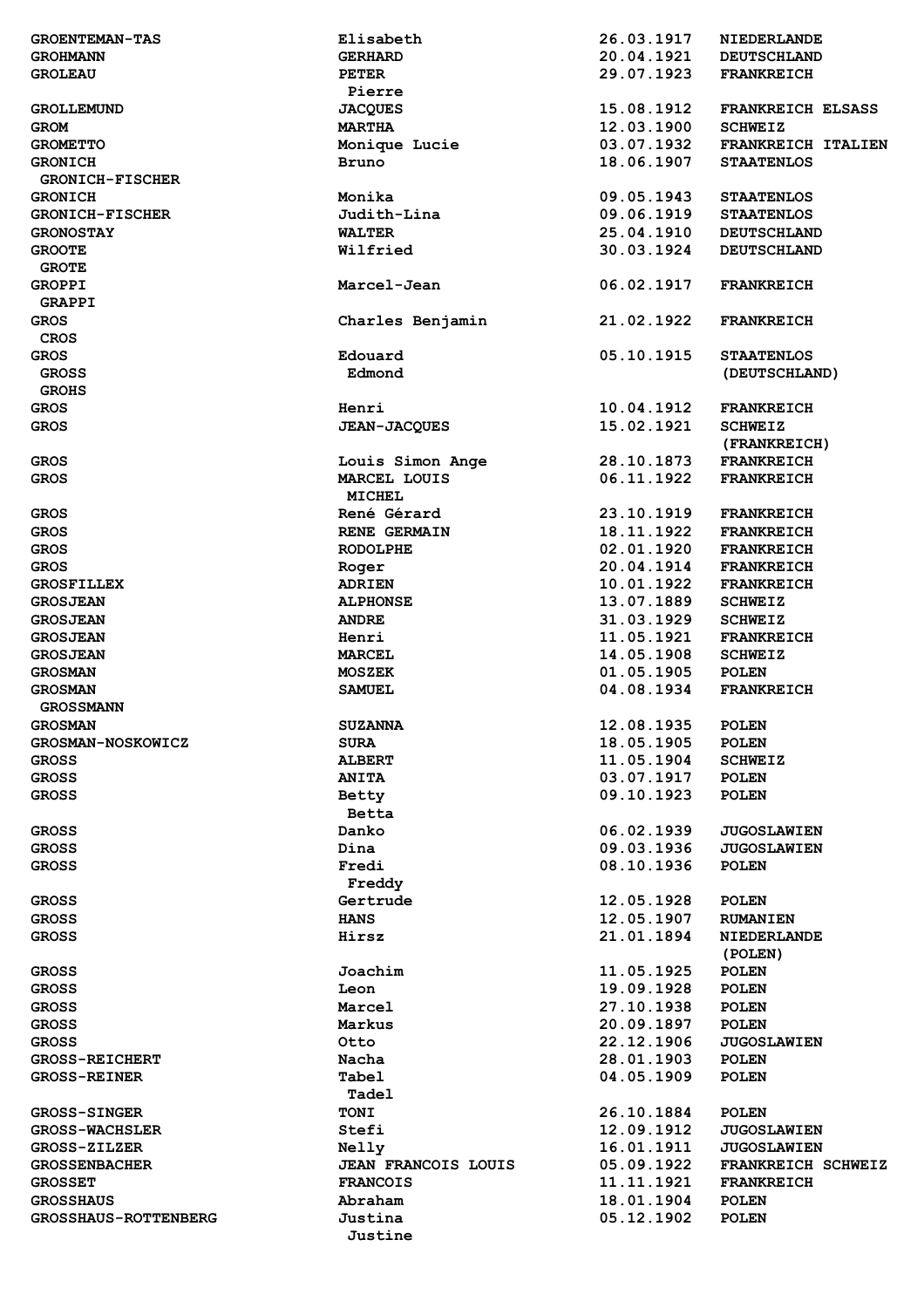| <b>GROSSI</b>                                     | Bartolomeo Jean          | 05.06.1881               | <b>ITALIEN</b>     |
|---------------------------------------------------|--------------------------|--------------------------|--------------------|
| <b>GROSSI</b>                                     | LUIGI                    | 22.10.1915               | <b>ITALIEN</b>     |
|                                                   | LUDVIC                   |                          |                    |
| <b>GROSSI</b>                                     | Mario                    | 17.02.1913               | <b>ITALIEN</b>     |
| <b>GROSSIORD</b>                                  | MAURICE ALBERT           | 17.04.1922               | <b>FRANKREICH</b>  |
|                                                   | <b>MARIUS</b>            |                          |                    |
| <b>GROSSKOPF</b>                                  | Denise                   | 03.06.1932               | POLEN FRANKREICH   |
|                                                   | Hersch-Joseph            | 02.01.1903               | <b>POLEN</b>       |
| <b>GROSSKOPF</b>                                  |                          |                          |                    |
|                                                   | Joseph                   |                          |                    |
| <b>GROSSKOPF</b>                                  | Max                      | 18.04.1930               | <b>POLEN</b>       |
| <b>GROSSKOPF</b>                                  | Sophie                   | 15.11.1940               | <b>FRANKREICH</b>  |
| <b>GROSSKOPF-BRAUNER</b>                          | Lea                      | 15.11.1903               | <b>POLEN</b>       |
|                                                   | Laia                     |                          |                    |
| <b>GROSSMAN</b>                                   | Israel-Isaac             | 01.09.1920               | <b>POLEN</b>       |
| <b>GROSMAN</b>                                    |                          |                          |                    |
| <b>GROSSMAN</b>                                   | Serge Bernard            | 18.01.1942               | <b>POLEN</b>       |
| <b>GROSMAN</b>                                    |                          |                          |                    |
| <b>GROSSMAN-WEIZENBERG</b>                        | Sara                     | 26.06.1921               | <b>POLEN</b>       |
| <b>GROSMAN</b>                                    |                          |                          |                    |
| <b>GROSSMANN</b>                                  | <b>ADALBERT</b>          | 22.07.1902               | <b>RUMANIEN</b>    |
| <b>GROSSMANN</b>                                  | Adolphe                  | 26.08.1893               | <b>STAATENLOS</b>  |
|                                                   | <b>ADOLF</b>             |                          | (OESTERREICH)      |
| <b>GROSSMANN</b>                                  | Clément-Charles          | 21.02.1931               | <b>STAATENLOS</b>  |
|                                                   |                          |                          |                    |
|                                                   | Clemens-Karl             |                          | (OESTERREICH)      |
| <b>GROSSMANN</b>                                  | <b>OSCAR</b>             | 11.09.1931               | <b>OESTERREICH</b> |
| <b>GROSSMANN</b>                                  | <b>PIERRE</b>            | 27.02.1930               | <b>FRANKREICH</b>  |
|                                                   |                          |                          | (RUMANIEN)         |
| <b>GROSSMANN</b>                                  | WILHELM                  | 17.07.1926               | <b>OESTERREICH</b> |
| <b>GROSSMANN-SIMON</b>                            | <b>ELISABETH</b>         | 22.08.1903               | <b>RUMANIEN</b>    |
| <b>GROTH</b>                                      | <b>HARRY-FRITZ</b>       | 30.09.1935               | <b>DEUTSCHLAND</b> |
| <b>GROTTOLO</b>                                   | GIULO ELISEO             | 14.07.1917               | <b>ITALIEN</b>     |
|                                                   | <b>JULIUS</b>            |                          |                    |
| <b>GROUSSARD</b>                                  | France-Vera-Suzanne      | 09.09.1943               | <b>FRANKREICH</b>  |
| <b>GROUSSARD</b>                                  | Françoise Elisabeth      | 05.06.1928               | <b>FRANKREICH</b>  |
| <b>GILBERT</b>                                    |                          |                          |                    |
| <b>GROUSSARD</b>                                  | Georges                  | 21.11.1891               | FRANKREICH KANADA  |
| <b>GILBERT</b>                                    |                          |                          |                    |
|                                                   |                          |                          |                    |
|                                                   |                          |                          |                    |
| <b>GROUSSARD</b>                                  | Robert-Antoine           | 13.09.1918               | <b>FRANKREICH</b>  |
| GROUSSARD ALIAS GILBERT                           | Dominique Anne Elisabeth | 24.10.1943               | <b>FRANKREICH</b>  |
|                                                   | <b>Alice</b>             |                          |                    |
| GROUSSARD ALIAS GILBERT                           | Jacques                  | 24.04.1916               | <b>FRANKREICH</b>  |
| <b>GROUSSARD ALIAS GILBERT</b>                    | Vera-Eglantine           | 20.09.1923               | <b>FRANKREICH</b>  |
| <b>GROUSSARD-BERNSTEN</b>                         | Vera                     | 14.03.1892               | <b>FRANKREICH</b>  |
| <b>GROUSSARD-BEMSTEN</b>                          |                          |                          |                    |
| <b>GROUSSARD-BOUTEILLE</b>                        | Jeannine-Francoise-      | 28.04.1922               | <b>FRANKREICH</b>  |
| <b>GILBERT</b>                                    | Huquette                 |                          |                    |
| <b>GROUSSARD-GERARD</b>                           | Janine-Léontine          | 04.10.1920               | <b>FRANKREICH</b>  |
| <b>GRUAZ</b>                                      | POMPEO CLAUDE            |                          | <b>FRANKREICH</b>  |
| <b>GRUBA</b>                                      | <b>HENRIK</b>            | 31.03.1902<br>24.11.1925 | <b>POLEN</b>       |
|                                                   |                          |                          |                    |
|                                                   | <b>HEINRICH</b>          |                          |                    |
| <b>GRUBBA</b>                                     | <b>ALBIN-JOSEF</b>       | 14.02.1924               | <b>DEUTSCHLAND</b> |
|                                                   |                          |                          | (POLEN)            |
| <b>GRUBENMANN</b>                                 | <b>JOHANN-JAKOB</b>      | 11.11.1873               | <b>SCHWEIZ</b>     |
| <b>GRUBER</b>                                     | Emanuel                  | 27.05.1902               | <b>POLEN</b>       |
|                                                   | Emmanuel                 |                          |                    |
| <b>GRUBER</b>                                     | <b>JOSEPH</b>            | 09.08.1900               | <b>OESTERREICH</b> |
| <b>GRUBLER</b>                                    | <b>ROSE</b>              | 24.03.1889               | <b>SCHWEIZ</b>     |
| <b>GRUCHOT</b>                                    | <b>BRONISLAW</b>         | 30.08.1928               | <b>POLEN</b>       |
| <b>GRUCHOT</b>                                    | <b>EDMUND</b>            | 30.10.1920               | <b>POLEN</b>       |
| <b>GRUDINSKI</b>                                  | <b>HENRI</b>             | 29.10.1925               | <b>POLEN</b>       |
| <b>GRUDZINSKI</b>                                 | <b>ZDZISLAW</b>          |                          |                    |
| <b>GRUDZIEWSKI</b>                                | <b>HELENE</b>            | 02.04.1885               | <b>SCHWEIZ</b>     |
|                                                   |                          |                          |                    |
| <b>GRUDZINSKY</b>                                 | <b>ZDRISTAW</b>          | 29.10.1925               | <b>POLEN</b>       |
| GRUDZINSKI                                        | <b>ZDZISLAW</b>          |                          |                    |
| <b>GRUEL</b>                                      | <b>MAURICE</b>           | 01.01.1914               | <b>FRANKREICH</b>  |
| <b>GRUEN</b>                                      | Hermann                  | 24.06.1896               | STAATENLOS (POLEN) |
| <b>GRUN</b>                                       |                          |                          |                    |
| <b>GRUENBAUM-OSTERSETZER</b><br><b>OSTERSTZER</b> | FRADL                    | 09.04.1915               | UNBEKANNT (POLEN)  |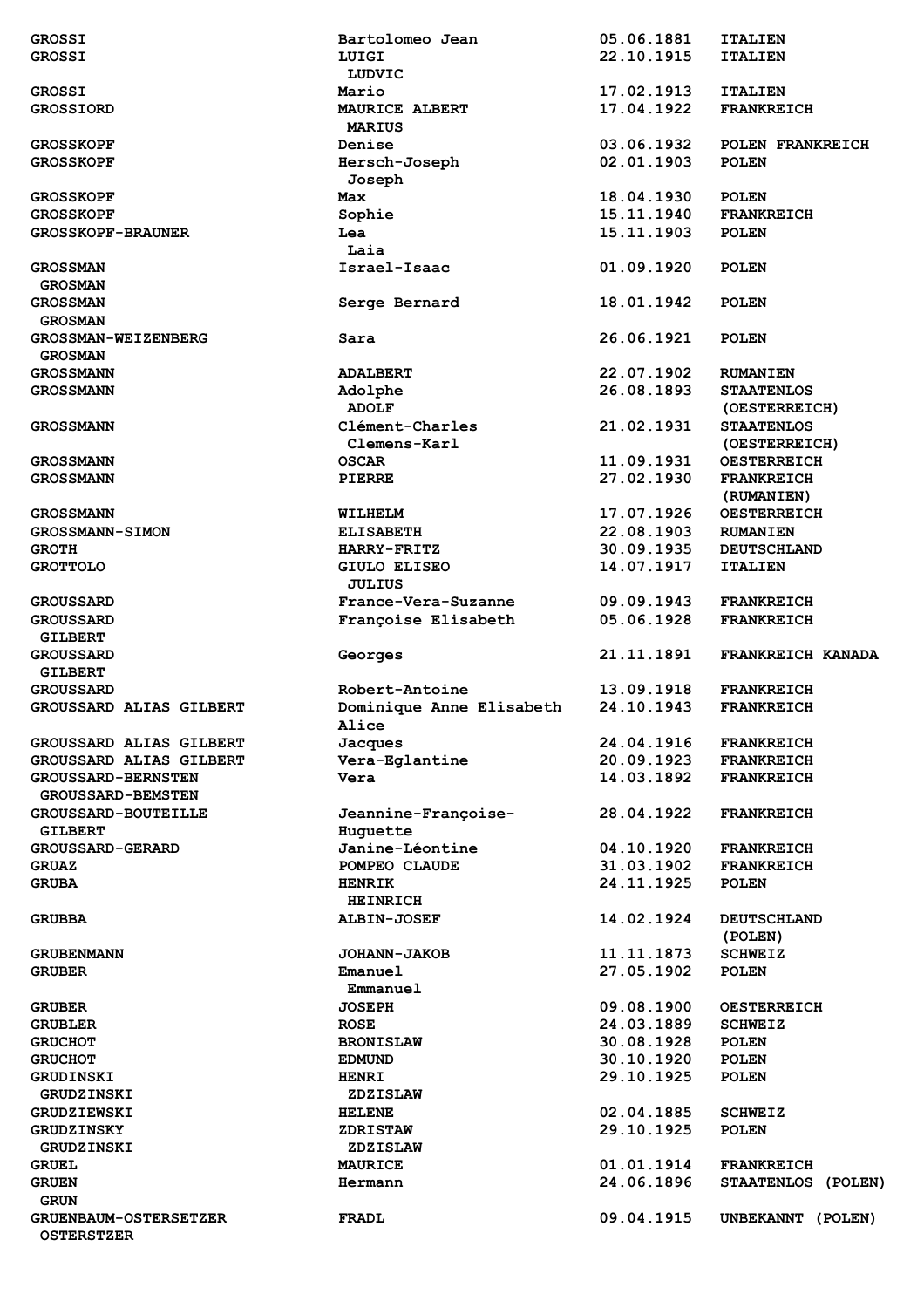| <b>GRUENBERG</b>         | <b>ALFRED</b>         | 21.04.1934 | STAATENLOS (POLEN)                      |
|--------------------------|-----------------------|------------|-----------------------------------------|
| <b>GRUNBERG</b>          |                       |            |                                         |
| <b>GRUENBERG</b>         | <b>ASRIEL</b>         | 22.09.1900 | STAATENLOS (POLEN)                      |
| <b>GRUNBERG</b>          |                       |            |                                         |
| <b>GRUENBERG</b>         | LILI                  | 19.07.1927 | STAATENLOS (POLEN)                      |
| <b>GRUNBERG</b>          | LILY                  |            |                                         |
| <b>GRUENBERG</b>         | <b>MICHEL</b>         | 22.01.1902 | <b>STAATENLOS</b>                       |
| <b>GRUENBERG-SCHMIDT</b> | <b>HELENE</b>         | 29.03.1903 | (TSCHECHOSLOWAKEI)<br><b>STAATENLOS</b> |
|                          |                       |            | (TSCHECHOSLOWAKEI)                      |
| <b>GRUENBERGER</b>       | Marcel                | 28.04.1936 | <b>TSCHECHOSLOWAKEI</b>                 |
| <b>GRUNBERGER</b>        |                       |            |                                         |
| <b>GRUENBERGER</b>       | Samuel                | 18.02.1911 | <b>TSCHECHOSLOWAKEI</b>                 |
| <b>GRUNBERGER</b>        |                       |            |                                         |
| <b>GRUENBLATT</b>        | Egon                  | 24.08.1922 | <b>DEUTSCHLAND</b>                      |
| <b>GRUENHUT</b>          |                       |            |                                         |
| <b>GRUENBLATT</b>        | Léon                  | 30.05.1916 | <b>STAATENLOS</b>                       |
| <b>GRUNBLATT</b>         |                       |            | (OESTERREICH)                           |
| GRUENBLATT-HIRSCHMANN    | Augustina             | 09.08.1903 | <b>NIEDERLANDE</b>                      |
| <b>GRUNBLATT</b>         |                       |            |                                         |
| <b>GRUENEBAUM</b>        | Kurt                  | 07.05.1910 | <b>STAATENLOS</b>                       |
| <b>GRUNEBAUM</b>         |                       |            | (DEUTSCHLAND)                           |
| <b>GRUENFELD</b>         | GEORG - THOMAS        | 20.07.1938 | <b>STAATENLOS</b>                       |
|                          |                       |            | (OESTERREICH)                           |
| <b>GRUENFELD</b>         | <b>JENOE</b>          | 02.10.1907 | <b>STAATENLOS</b>                       |
|                          |                       |            | (OESTERREICH)                           |
| <b>GRUENFELD</b>         | <b>JOACHIM</b>        | 31.07.1931 | <b>POLEN</b>                            |
| <b>GRUNFELD</b>          |                       |            |                                         |
| <b>GRUENFELD</b>         | <b>LEON</b>           | 08.12.1940 | <b>STAATENLOS</b>                       |
|                          |                       |            | (OESTERREICH)                           |
| <b>GRUENFELD</b>         | <b>MAX</b>            | 08.03.1889 | <b>STAATENLOS</b>                       |
|                          |                       |            | (DEUTSCHLAND)                           |
| <b>GRUENFELD</b>         | <b>MICHAEL</b>        | 29.04.1936 | <b>STAATENLOS</b>                       |
|                          |                       |            | (OESTERREICH)                           |
| <b>GRUENFELD</b>         | Silvia                | 27.12.1921 | <b>JUGOSLAWIEN</b>                      |
| <b>GRUNFELD</b>          |                       |            |                                         |
| <b>GRUENFELD-BALL</b>    | LAURA LOLA            | 15.05.1911 | <b>STAATENLOS</b>                       |
| <b>GRUNFELD</b>          |                       |            | (OESTERREICH)                           |
| <b>GRUENFELD-METH</b>    | <b>FRIEDEL</b>        | 13.12.1901 | <b>STAATENLOS</b>                       |
|                          |                       | 01.07.1907 | (DEUTSCHLAND)                           |
| <b>GRUENFELD-WEISS</b>   | <b>ERNA</b>           |            | <b>STAATENLOS</b>                       |
|                          | <b>MELITA</b>         | 26.05.1938 | (OESTERREICH)<br><b>STAATENLOS</b>      |
| <b>GRUENHUT</b>          |                       |            | (OESTERREICH)                           |
| <b>GRUENHUT-TEPPER</b>   | Ryvka                 | 14.09.1912 | STAATENLOS POLEN                        |
|                          |                       |            | (OESTERREICH)                           |
| <b>GRUENZWEIG</b>        | Tibor                 | 04.10.1928 | <b>RUMANIEN</b>                         |
| <b>GRUNZZWEIG</b>        |                       |            |                                         |
| <b>GRUFFAT</b>           | LOUIS ALEXANDRE       | 07.10.1904 | <b>FRANKREICH</b>                       |
| <b>GRUFFAT</b>           | <b>SYLVAIN EUGENE</b> | 28.01.1917 | <b>FRANKREICH</b>                       |
| <b>GRUFFY</b>            | Charles Louis Alexis  | 21.12.1898 | <b>FRANKREICH</b>                       |
|                          | <b>CHARLES PIERRE</b> |            |                                         |
| <b>GRUFT</b>             | Anna                  | 22.02.1911 | <b>POLEN</b>                            |
| <b>GRUFT</b>             | Samuel                | 15.07.1911 | <b>POLEN</b>                            |
| <b>GRUILLOT</b>          | LOUIS CLAUDE GEORGES  | 12.08.1919 | <b>FRANKREICH</b>                       |
| <b>GRUMBACH</b>          | Abraham dit Alfred    | 30.04.1881 | <b>FRANKREICH ELSASS</b>                |
| <b>GRUNBACH</b>          |                       |            |                                         |
| <b>GRUMBACH</b>          | <b>ARLETTE</b>        | 23.11.1940 | <b>FRANKREICH</b>                       |
| <b>GRUMBACH</b>          | Armand                | 01.10.1884 | <b>SCHWEIZ</b>                          |
| <b>GRUMBACH</b>          | <b>JACQUELINE</b>     | 01.11.1934 | <b>FRANKREICH</b>                       |
| <b>GRUMBACH</b>          | Jacqueline            | 24.09.1920 | <b>FRANKREICH ELSASS</b>                |
| <b>GRUMBACH</b>          | Jeanne                | 20.02.1889 | <b>FRANKREICH ELSASS</b>                |
| <b>GRUNBACH</b>          |                       |            |                                         |
| <b>GRUMBACH</b>          | <b>JULES</b>          | 14.12.1899 | <b>FRANKREICH</b>                       |
| <b>GRUMBACH</b>          | <b>MARC</b>           | 28.03.1934 | <b>FRANKREICH</b>                       |
| <b>GRUMBACH</b>          | Maurice-Pierre        | 28.05.1922 | <b>FRANKREICH ELSASS</b>                |
| <b>GRUMBACH</b>          | Max                   | 07.06.1908 | <b>FRANKREICH ELSASS</b>                |
| <b>GRUMBACH</b>          | Michel                | 24.12.1879 | <b>FRANKREICH ELSASS</b>                |
| <b>GRUNBACH</b>          |                       |            |                                         |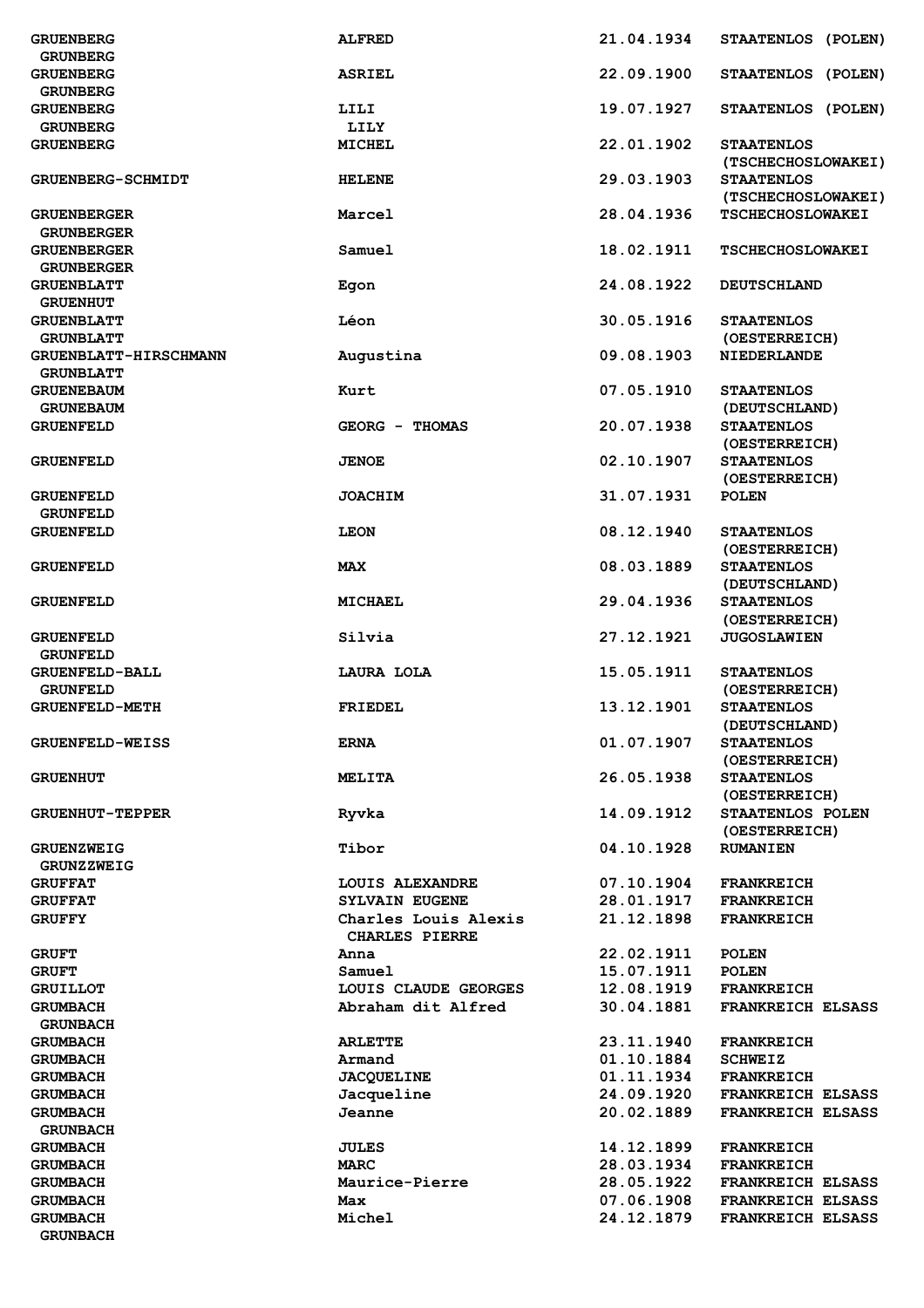| <b>GRUMBACH</b>                      | <b>NEPHTALIE</b>                  | 12.09.1868 | <b>FRANKREICH</b>                        |
|--------------------------------------|-----------------------------------|------------|------------------------------------------|
| <b>GRUMBACH</b>                      | $O_{\text{lqa}}$                  | 17.09.1887 | <b>FRANKREICH ELSASS</b>                 |
| <b>GRUNBACH</b>                      |                                   |            |                                          |
| <b>GRUMBACH</b><br><b>GRUNBACH</b>   | Renée<br>Renia                    | 30.11.1920 | <b>FRANKREICH ELSASS</b>                 |
| <b>GRUMBACH</b>                      | Renée                             | 10.08.1913 | <b>FRANKREICH ELSASS</b>                 |
| <b>GRUNBACH</b>                      |                                   |            |                                          |
| <b>GRUMBACH</b>                      | <b>ROGER</b>                      | 08.04.1929 | <b>FRANKREICH</b>                        |
| <b>GRUMBACH</b>                      | <b>SYLVAIN ANDRE</b>              | 29.01.1901 | <b>FRANKREICH</b>                        |
| <b>GRUMBACH-BICKART</b>              | HENRIETTE SUZANNE                 | 14.04.1907 | <b>FRANKREICH</b>                        |
| <b>GRUMBACH-BOLLAG</b>               | <b>DELPHINE</b>                   | 23.07.1880 | <b>FRANKREICH</b>                        |
| <b>GRUMBACH-DREYFUS</b>              | <b>MARGUERITE</b>                 | 21.03.1908 | <b>FRANKREICH</b>                        |
| <b>GRUMBACHER</b>                    | <b>RUDOLPHE</b>                   | 21.06.1923 | <b>STAATENLOS</b>                        |
| <b>GRUMBAUM</b>                      | <b>RUDOLF</b><br>Jacques          | 01.01.1938 | (DEUTSCHLAND)<br><b>POLEN</b>            |
| <b>GRUNBAUM</b>                      | Jacki                             |            |                                          |
|                                      | Samuel                            |            |                                          |
| <b>GRUMBERG</b>                      | <b>BENOIT-JACQUES</b>             | 14.04.1908 | <b>FRANKREICH</b>                        |
| <b>GRUMBERG</b>                      | Charles                           | 15.06.1906 | <b>POLEN</b>                             |
| <b>GRIMBERG</b>                      |                                   |            |                                          |
| <b>GRUMBLAT</b>                      | <b>PIERRE-HENRI</b>               | 06.03.1922 | <b>FRANKREICH</b>                        |
|                                      | <b>PETER</b>                      |            |                                          |
| <b>GRUNBAUM</b>                      | Jenö                              | 26.05.1928 | <b>UNGARN</b>                            |
| <b>GRUENBAUM</b>                     | <b>JENOE</b>                      |            |                                          |
| <b>GRUNBERG</b><br><b>GRUNBERGER</b> | Inconnu<br>Friederich             | 30.08.1913 | NIEDERLANDE<br><b>OESTERREICH</b>        |
| <b>GRUENBERGER</b>                   | Frédéric                          |            |                                          |
| <b>GRUNBERGER</b>                    | Teresia                           | 18.08.1911 | <b>TSCHECHOSLOWAKEI</b>                  |
| GRUENBERGER-WEINBERGER               | Theresia                          |            |                                          |
| <b>GRUNBLATT</b>                     | <b>CHARLOTTE</b>                  | 30.07.1930 | NIEDERLANDE                              |
| <b>GRUENBLATT</b>                    |                                   |            |                                          |
| <b>GRUNBLATT</b>                     | <b>GEDEON</b>                     | 08.06.1926 | <b>NIEDERLANDE</b>                       |
| <b>GRUENBLATT</b>                    |                                   |            |                                          |
| <b>GRUNBLATT</b>                     | Meyer                             | 04.02.1893 | NIEDERLANDE                              |
| <b>GRUENBLATT</b>                    |                                   |            |                                          |
| GRUNDMANN ALIAS KUDESKY              | <b>PAUL</b>                       | 29.10.1907 | <b>UNBEKANNT</b><br>(DEUTSCHLAND)        |
| <b>GRUNDMANN-MOGENDOFF</b>           | PAUL HEINZ                        | 25.01.1906 | <b>STAATENLOS</b>                        |
|                                      |                                   |            |                                          |
|                                      |                                   |            |                                          |
| <b>GRUNDMANN-MOGENDORFF</b>          | <b>HEINZ</b><br><b>LILLY ANNA</b> | 02.03.1919 | (DEUTSCHLAND)<br>NIEDERLANDE             |
|                                      | LILLI ANNA                        |            | (STAATENLOS)                             |
| <b>GRUNDSTEIN</b>                    | <b>CHAIM LEIB</b>                 | 16.05.1900 | <b>POLEN</b>                             |
|                                      | <b>HENRI</b>                      |            |                                          |
| <b>GRUNDSZTEJN</b>                   | <b>HENRI</b>                      | 22.07.1924 | <b>FRANKREICH</b>                        |
| <b>GRUNEISEN</b>                     | <b>FRIEDRIECH</b>                 | 25.05.1886 | <b>SCHWEIZ</b>                           |
| <b>GRUNEISEN NEE MAURER</b>          | <b>ELISABETH</b>                  | 14.03.1890 | <b>SCHWEIZ</b>                           |
| <b>GRUNER-HELVEG NEE POPPER</b>      | Anna                              | 12.11.1898 | <b>STAATENLOS</b>                        |
| HELVES-GRUNER NEE POPPER             | Anna-Lydia                        |            | (OESTERREICH)                            |
| <b>GRUNEWALD</b>                     | Henri                             | 13.08.1929 | <b>STAATENLOS</b>                        |
|                                      |                                   |            | (DEUTSCHLAND)                            |
| <b>GRUNEWALD</b>                     | Jacques                           | 13.06.1934 | <b>STAATENLOS</b>                        |
| <b>GRUNFELD</b>                      | Charlotte                         | 21.01.1929 | (DEUTSCHLAND)<br><b>POLEN</b>            |
| <b>GRUNFELD</b>                      | <b>Helene</b>                     | 03.08.1915 | <b>TSCHECHOSLOWAKEI</b>                  |
| WERTHEIMER-GRUENFELD                 | Lenk                              |            | <b>STAATENLOS</b>                        |
| <b>GRUNFELD</b>                      | <b>HUGO</b>                       | 16.08.1891 | <b>UNGARN</b>                            |
| <b>GRUENFELD</b>                     |                                   |            |                                          |
| <b>GRUNFELD</b>                      | LADISLAUS                         | 13.09.1902 | <b>UNGARN</b>                            |
| <b>GRUENFELD</b>                     |                                   |            |                                          |
| <b>GRUNFELD</b>                      | <b>RENEE</b>                      | 18.07.1910 | <b>UNGARN</b>                            |
| <b>GRUENFELD</b>                     | WILHELM                           |            |                                          |
| <b>GRUNFELD</b><br><b>GRUENFELD</b>  |                                   | 22.08.1906 | <b>DEUTSCHLAND</b><br><b>OESTERREICH</b> |
|                                      |                                   |            | (STAATENLOS)                             |
| <b>GRUNVALD</b>                      | Bernat                            | 30.05.1904 | <b>TSCHECHOSLOWAKEI</b>                  |
| <b>GRUENWALD</b>                     | Bernard                           |            |                                          |
| <b>GRUNVALD</b>                      | Dova                              | 18.01.1906 | <b>TSCHECHOSLOWAKEI</b>                  |
| <b>GRUENWALD</b><br><b>GRUNVALD</b>  | Regina<br>Edith                   | 22.12.1935 | <b>STAATENLOS</b>                        |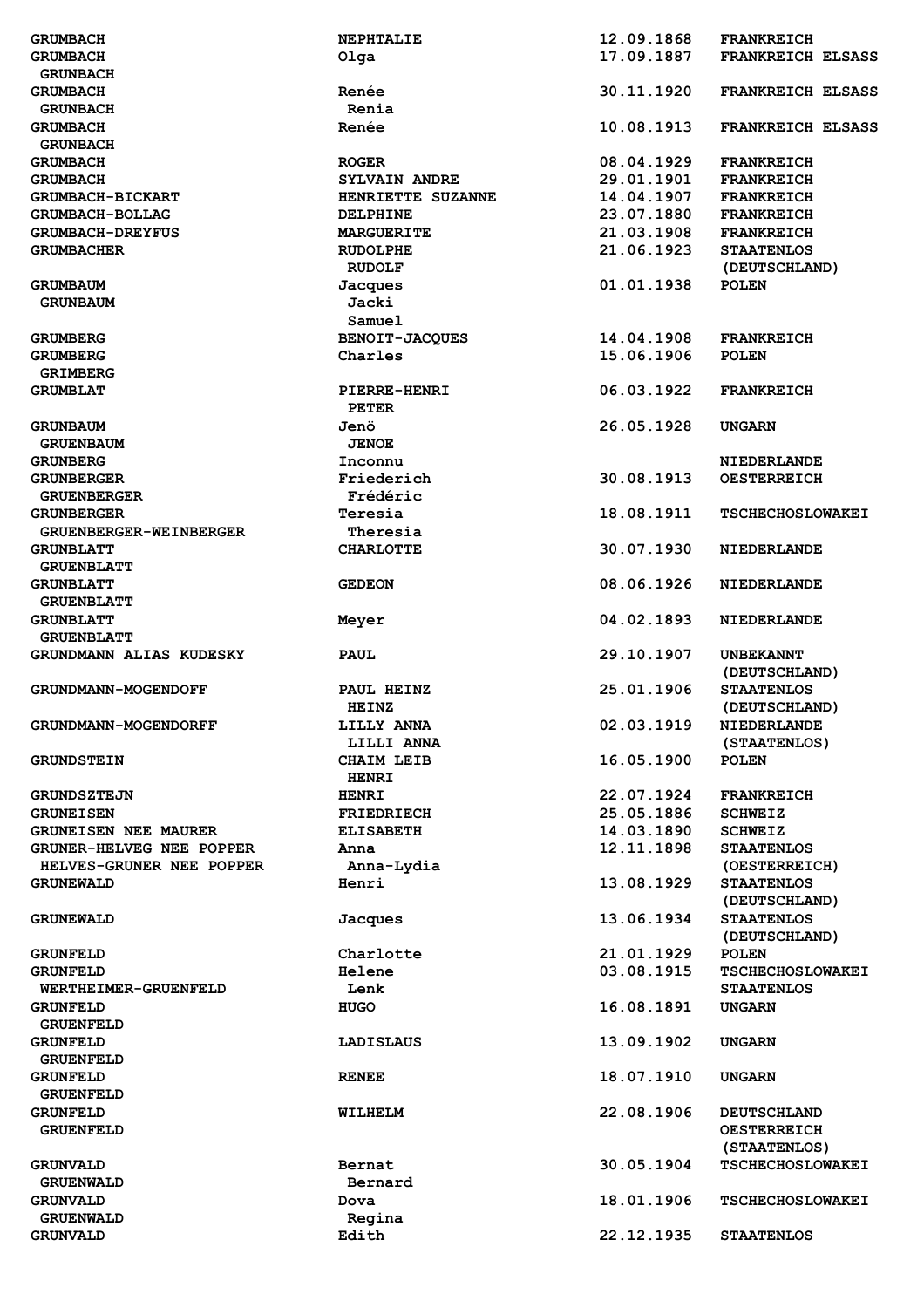**GRUNWALD (TSCHECHOSLOWAKEI)** 

| <b>GRUENVALD</b>             |                           |            |                         |
|------------------------------|---------------------------|------------|-------------------------|
| <b>GRUNVALD</b>              | Gisela                    | 02.04.1938 | <b>BELGIEN</b>          |
|                              |                           |            |                         |
| <b>GRUNWALD</b>              |                           |            | (TSCHECHOSLOWAKEI)      |
| <b>GRUENVALD</b>             |                           |            |                         |
| <b>GRUNVALD-WACHTENHEIM</b>  | Golda                     | 30.11.1904 | <b>TSCHECHOSLOWAKEI</b> |
| <b>GRUENWALD</b>             | Galda                     |            |                         |
|                              |                           | 21.09.1897 |                         |
| <b>GRUSZKA</b>               | <b>STANISLAW</b>          |            | <b>POLEN</b>            |
| <b>GRUYEZ</b>                | Roger-Jean-Jules          | 21.01.1921 | <b>FRANKREICH</b>       |
| <b>GRUZ</b>                  | Adolphe                   | 11.11.1922 | <b>FRANKREICH</b>       |
| <b>GRUTZ</b>                 | Adolf                     |            |                         |
|                              |                           |            |                         |
| <b>GRYFEL</b>                | Hirz                      | 18.03.1892 | <b>POLEN</b>            |
| <b>GRYFEL</b>                | Lea                       | 04.11.1926 | FRANKREICH (POLEN)      |
| <b>GRYFEL</b>                | Marie                     | 25.07.1931 | <b>POLEN</b>            |
| <b>GRYFEL-IZBA</b>           | Rose                      | 04.04.1899 | <b>POLEN</b>            |
|                              |                           |            |                         |
| <b>GRYFEL-IZKA</b>           |                           |            |                         |
| <b>GRYLAK</b>                | <b>BLUME</b>              | 07.07.1939 | <b>POLEN</b>            |
| <b>GRYLAK</b>                | <b>ELJA</b>               | 09.11.1904 | <b>POLEN</b>            |
|                              |                           |            |                         |
| <b>GRYLAK</b>                | Eva                       | 21.01.1937 | <b>POLEN</b>            |
| <b>GRILLAC</b>               |                           |            |                         |
| <b>GRYLAK</b>                | Maurice                   | 22.03.1936 | NIEDERLANDE POLEN       |
| <b>GRILLAC</b>               | Moïse                     |            |                         |
|                              |                           |            |                         |
|                              | Moses                     |            |                         |
| <b>GRYLAK-WEISBERGER</b>     | <b>TABEL</b>              | 19.10.1910 | <b>POLEN</b>            |
| <b>GRYMAN</b>                | Maurice                   | 15.10.1931 | <b>POLEN</b>            |
| <b>GRYNBERG</b>              | David                     | 19.03.1923 | <b>POLEN</b>            |
|                              |                           |            |                         |
| <b>GRINBERG</b>              |                           |            |                         |
| <b>GRYNBERG</b>              | Febus                     | 07.11.1907 | <b>POLEN</b>            |
| <b>GRYNBERG</b>              | <b>ODETTE GABY</b>        | 26.03.1934 | <b>FRANKREICH</b>       |
|                              |                           |            |                         |
| <b>GRYNBERG-TAUBERT</b>      | <b>LEONTINA</b>           | 18.07.1906 | <b>POLEN</b>            |
| <b>GRYNSZPAN</b>             | André                     | 23.09.1942 | FRANKREICH (POLEN)      |
| <b>GRYNSZPAN</b>             | Benoit                    | 03.04.1926 | <b>POLEN</b>            |
| <b>GRYNSZPAN</b>             | <b>MOISE</b>              | 05.01.1905 | <b>POLEN</b>            |
|                              |                           |            |                         |
| <b>GRYNSZPAN-MORGENSTERN</b> | Rose                      | 17.05.1901 | <b>POLEN</b>            |
| <b>GRYNSZTEYN</b>            | Léon                      | 24.12.1940 | <b>FRANKREICH</b>       |
| <b>GRYNSZTEJN</b>            |                           |            |                         |
|                              |                           |            |                         |
| <b>GRYNSZTEYN</b>            | Mordka                    | 17.04.1911 | <b>POLEN</b>            |
| <b>GRYNSZTEJN</b>            |                           |            |                         |
| GRYNSZTEYN-ZYLBERSTEIN       | Laja                      | 20.10.1919 | <b>POLEN</b>            |
| <b>GRYNSZTEJN</b>            |                           |            |                         |
|                              |                           |            |                         |
| GRYNWALD                     | Salomon                   | 06.04.1935 | <b>FRANKREICH</b>       |
|                              |                           |            | (DEUTSCHLAND)           |
| <b>GRZEJKA</b>               | Franciszek                | 01.01.1915 | <b>POLEN</b>            |
| GRZESZKIEWICZ                | <b>CZESTAW</b>            | 08.09.1920 | <b>POLEN</b>            |
|                              |                           |            |                         |
| <b>GRZESKIEWICZ</b>          |                           |            |                         |
| <b>GRZYBELZ</b>              | Marcel                    | 23.01.1922 | <b>FRANKREICH</b>       |
| <b>GRZYBOWKA</b>             | <b>GEORG</b>              | 20.04.1936 | <b>POLEN</b>            |
|                              |                           |            |                         |
| <b>GRZYBOWKA</b>             | <b>HALINA</b>             | 25.12.1908 | <b>POLEN</b>            |
| <b>GRZYBOWSKI</b>            | <b>EUGEN</b>              | 02.08.1926 | <b>POLEN</b>            |
| <b>GUARINO</b>               | <b>NANDO</b>              | 24.09.1940 | <b>ITALIEN</b>          |
|                              | <b>VENERANDO</b>          |            |                         |
|                              |                           |            |                         |
| <b>GUARINO</b>               | <b>NELLA</b>              | 18.01.1918 | <b>ITALIEN</b>          |
|                              | <b>SEBASTIANA</b>         |            |                         |
| <b>GUARINO</b>               | <b>SEBASTIANO</b>         | 05.06.1914 | <b>ITALIEN</b>          |
| <b>GUDELL</b>                | <b>KURT</b>               |            | <b>DEUTSCHLAND</b>      |
|                              |                           |            |                         |
| <b>GUDER-MAURAUX</b>         | <b>GEORGES</b>            | 15.01.1928 | <b>SCHWEIZ</b>          |
| <b>GUDIT</b>                 | <b>MAURICE</b>            | 15.06.1921 | <b>FRANKREICH</b>       |
| <b>GUEDAT-CALMEUR</b>        | GEORGETTE JOHANNA         | 08.05.1916 | <b>FRANKREICH</b>       |
|                              |                           |            |                         |
| <b>GUEIT</b>                 | Emmanuel                  | 12.03.1922 | <b>FRANKREICH</b>       |
|                              | Edmond                    |            |                         |
| <b>GUELPA</b>                | Ginette-Désirée           | 05.02.1926 | <b>FRANKREICH</b>       |
| <b>GUELPA</b>                | <b>JACQUES</b>            | 28.08.1915 | <b>FRANKREICH</b>       |
|                              |                           |            |                         |
| <b>GUENIAT</b>               | <b>MARCEL</b>             | 29.01.1923 | <b>SCHWEIZ</b>          |
| GUENNER ALIAS CLAYTON ALIAS  | PETER ALIAS GEORGES ALIAS | 26.09.1913 | <b>GROSSBRITANNIEN</b>  |
| <b>HERVE</b>                 | <b>HENRI</b>              |            |                         |
| <b>GUENTHER</b>              | <b>ALBERT</b>             | 07.06.1880 | <b>STAATENLOS</b>       |
|                              |                           |            |                         |
| <b>GUNTHER</b>               |                           |            | (DEUTSCHLAND)           |
| <b>GUENTHER</b>              | Edith-Germaine            | 21.07.1940 | <b>POLEN</b>            |
| <b>GUNTHER</b>               |                           |            |                         |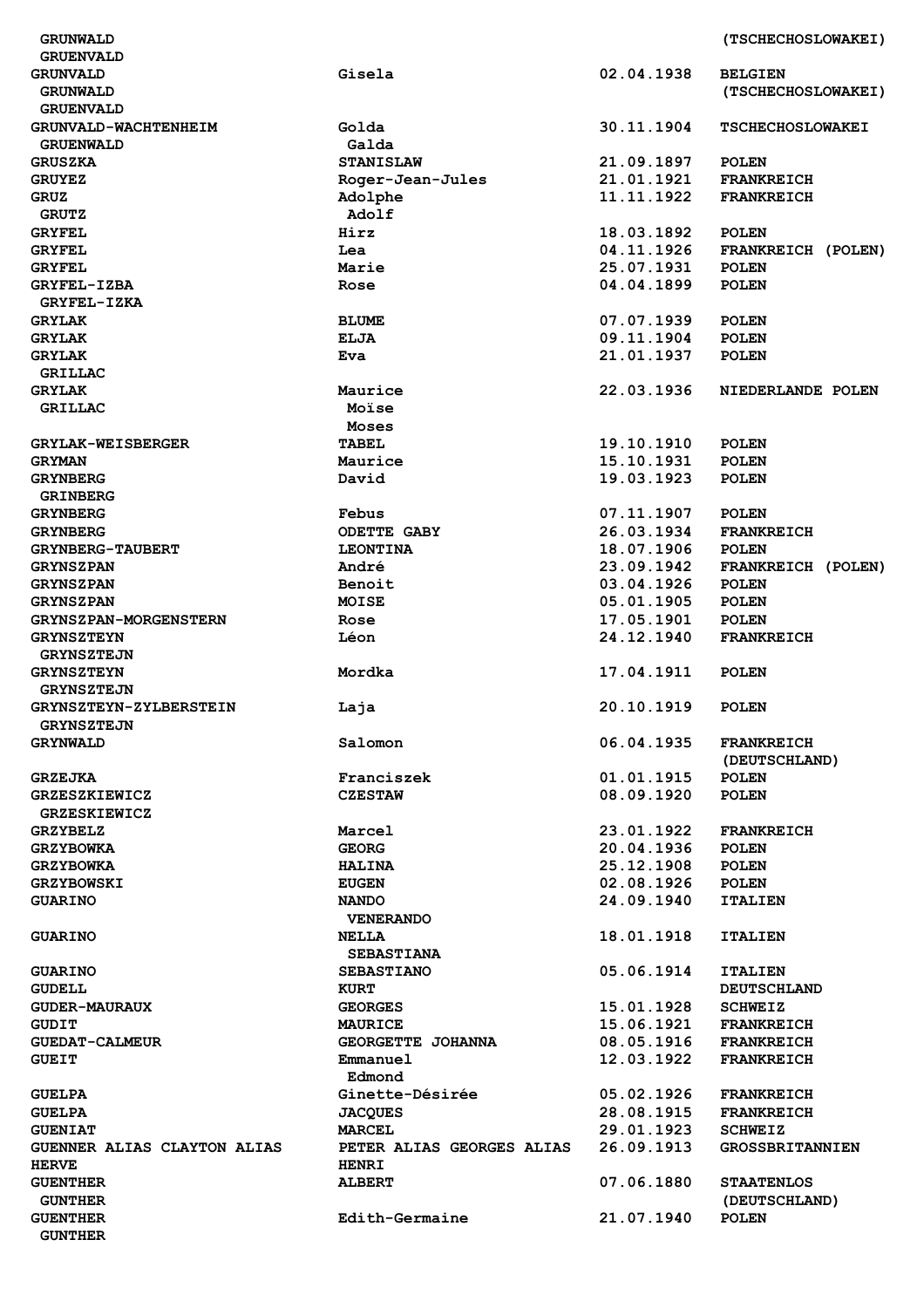| <b>GUENTHER</b>             | Marthe                        | 16.07.1909 | POLEN DEUTSCHLAND                        |
|-----------------------------|-------------------------------|------------|------------------------------------------|
| <b>GUNTHER-SCHOENFELDER</b> | Martha                        |            |                                          |
| <b>GUENTHER-HAMMER</b>      | <b>EMMY</b>                   | 25.09.1887 | <b>STAATENLOS</b><br>(DEUTSCHLAND)       |
| <b>GUENZBURG-BORNSTEIN</b>  | Bertha<br>Berthy              | 08.02.1919 | <b>TSCHECHOSLOWAKEI</b>                  |
| <b>GUEPRATTE</b>            | <b>ALBERT</b>                 | 17.03.1922 | <b>FRANKREICH</b>                        |
| <b>GUERASSIMOVITCH</b>      | Yvan                          | 21.10.1885 | <b>JUGOSLAWIEN</b>                       |
|                             | <b>IWAN</b>                   |            |                                          |
| <b>GUERIN</b>               | <b>CHARLES-MARIE</b>          | 12.03.1921 | <b>FRANKREICH</b>                        |
| <b>GUERIN</b>               | LUCIEN DANIEL                 | 12.03.1922 | <b>FRANKREICH</b>                        |
| <b>GUERIT</b>               | Eugène<br>Eugen               | 04.09.1903 | <b>BELGIEN</b>                           |
| <b>GUERLIAT</b>             | Georges                       | 29.03.1921 | <b>FRANKREICH</b>                        |
| <b>GURLIAT</b>              |                               |            |                                          |
| <b>GUERON</b>               | Elie                          | 23.01.1903 | <b>BULGARIEN</b>                         |
|                             | Eloise                        |            |                                          |
| <b>GUERRA GUERRA</b>        | Marcelino                     | 30.12.1914 | <b>SPANIEN</b>                           |
|                             |                               | 19.04.1940 | <b>FRANKREICH</b>                        |
| <b>GUERRAZ</b>              | Pierre                        | 13.12.1915 |                                          |
| <b>GUERRY</b>               | <b>JULES</b><br><b>JULIEN</b> |            | <b>FRANKREICH</b>                        |
| <b>GUEST ALIAS RYSEN</b>    | PIERRE ALIAS NOEL             | 03.05.1899 | <b>FRANKREICH</b>                        |
| <b>GUETTA</b>               | Saul Lino                     | 23.08.1892 | <b>ITALIEN</b>                           |
| <b>GUEX</b>                 | <b>BERNARD HENRI</b>          | 05.08.1924 | <b>SCHWEIZ FRANKREICH</b>                |
| <b>GUEX</b>                 | <b>MAURICE-JEAN</b>           | 14.01.1915 | <b>SCHWEIZ</b>                           |
| <b>GUEX</b>                 | MICHEL GEORGES                | 06.08.1922 | <b>SCHWEIZ FRANKREICH</b>                |
| <b>GUEX-CROSIER</b>         | André-Honoré                  | 08.01.1923 | <b>SCHWEIZ FRANKREICH</b>                |
| <b>GUGELMANN</b>            | <b>BARBARA</b>                | 16.09.1942 | <b>SCHWEIZ</b>                           |
| <b>GUGELMANN</b>            | <b>ERICH-KARL</b>             | 08.12.1913 | <b>SCHWEIZ</b>                           |
| <b>GUGELMANN</b>            | <b>HEDWIG</b>                 | 06.03.1922 | <b>SCHWEIZ</b>                           |
| <b>GUGELMANN</b>            | <b>WOLGANG</b>                | 09.11.1944 | <b>SCHWEIZ</b>                           |
| <b>GUGENHEIM</b>            | Claude Marc                   | 03.02.1924 | <b>FRANKREICH</b>                        |
|                             |                               |            |                                          |
| <b>GUGUENHEIM</b>           |                               |            |                                          |
| <b>GUGENHEIMER</b>          | Eduard Ferdinand<br>Edouard   | 14.07.1906 | <b>NIEDERLANDE</b><br>(TSCHECHOSLOWAKEI) |
| <b>GUGENHEIMER</b>          | Johanna                       | 06.08.1935 | <b>NIEDERLANDE</b>                       |
|                             | Hanna                         |            |                                          |
| <b>GUGENHEIMER</b>          | Ralph                         | 17.05.1938 | <b>NIEDERLANDE</b>                       |
| <b>GUGENHEIMER</b>          | Ruth                          | 23.09.1932 | <b>NIEDERLANDE</b>                       |
| GUGENHEIMER-GOLDBERG        | Barbone                       | 07.01.1908 | NIEDERLANDE                              |
| GUGENHEIMER-GOLDBERGER      |                               |            | (TSCHECHOSLOWAKEI)                       |
| <b>GUGENHEIMER-WOLFF</b>    | Taubine                       | 21.11.1876 | <b>TSCHECHOSLOWAKEI</b>                  |
| <b>GUGGENHEIM</b>           | DAVID HENRI                   | 10.04.1898 | <b>SCHWEIZ</b>                           |
| <b>GUGGENHEIM</b>           | <b>HANS</b>                   | 14.07.1922 | <b>DEUTSCHLAND</b>                       |
|                             | <b>JOHANN</b>                 |            | (STAATENLOS)                             |
|                             |                               |            |                                          |
| <b>GUGGENHEIM</b>           | Jacques Leopold Arthur        | 21.02.1925 | <b>FRANKREICH</b>                        |
| <b>GUGGENHEIM</b>           | Joseph                        | 29.08.1899 | <b>STAATENLOS</b><br>(DEUTSCHLAND)       |
| <b>GUGGENHEIM-MANE</b>      | Blanka                        | 14.10.1906 | <b>STAATENLOS</b>                        |
|                             |                               |            | (DEUTSCHLAND)                            |
| <b>GUGLIANDOLO</b>          | Luigi                         | 01.01.1910 | <b>ITALIEN</b>                           |
| GUGLIELMELLI                | Luigi                         | 08.02.1922 | <b>ITALIEN</b>                           |
|                             | <b>ROGER LOUIS</b>            | 31.05.1921 |                                          |
| GUGLIELMINETTI              |                               |            | <b>FRANKREICH</b>                        |
| GUGLIEMI                    | <b>ROBERT</b>                 | 22.06.1922 | <b>ITALIEN</b>                           |
| <b>GUIA</b>                 | Adolphe                       | 08.05.1893 | <b>SPANIEN</b>                           |
| <b>GUIBAL</b>               | Jean                          | 17.07.1920 | <b>FRANKREICH</b>                        |
| <b>GUIBERT</b>              | LOUIS                         | 11.08.1918 | <b>FRANKREICH</b>                        |
| <b>GUICHARD</b>             | <b>JEAN</b>                   | 17.10.1923 | <b>FRANKREICH</b>                        |
| <b>GUICHARD</b>             | <b>MARTHA</b>                 | 18.10.1914 | FRANKREICH SCHWEIZ                       |
| <b>GUIDA</b>                | <b>GIUDO</b>                  | 19.07.1924 | <b>ITALIEN</b>                           |
| <b>GUIDON</b>               | PAUL JEAN                     | 09.05.1924 | <b>FRANKREICH</b>                        |
| <b>GUIGAL</b>               | <b>PETER</b>                  | 03.11.1904 | <b>FRANKREICH</b>                        |
|                             | PIERRE                        |            |                                          |
| GUIGNARD                    | Georges                       | 25.03.1920 | FRANKREICH SCHWEIZ                       |
| <b>GUIGNARD</b>             | <b>RAYMOND ALFRED</b>         | 26.08.1926 | <b>FRANKREICH</b>                        |
| <b>GUIGUE</b>               | <b>ANDRE CLAUDE</b>           | 01.03.1867 | <b>FRANKREICH</b>                        |
| <b>GUIHARD</b>              | Denise                        | 30.05.1938 | <b>FRANKREICH</b>                        |
| <b>GUIHARD</b>              | René                          | 18.03.1932 | <b>FRANKREICH</b>                        |
| GUIHARD-PHILIPPE            | <b>Jeanne Marie Madeleine</b> | 25.01.1905 | <b>FRANKREICH</b>                        |
|                             |                               |            |                                          |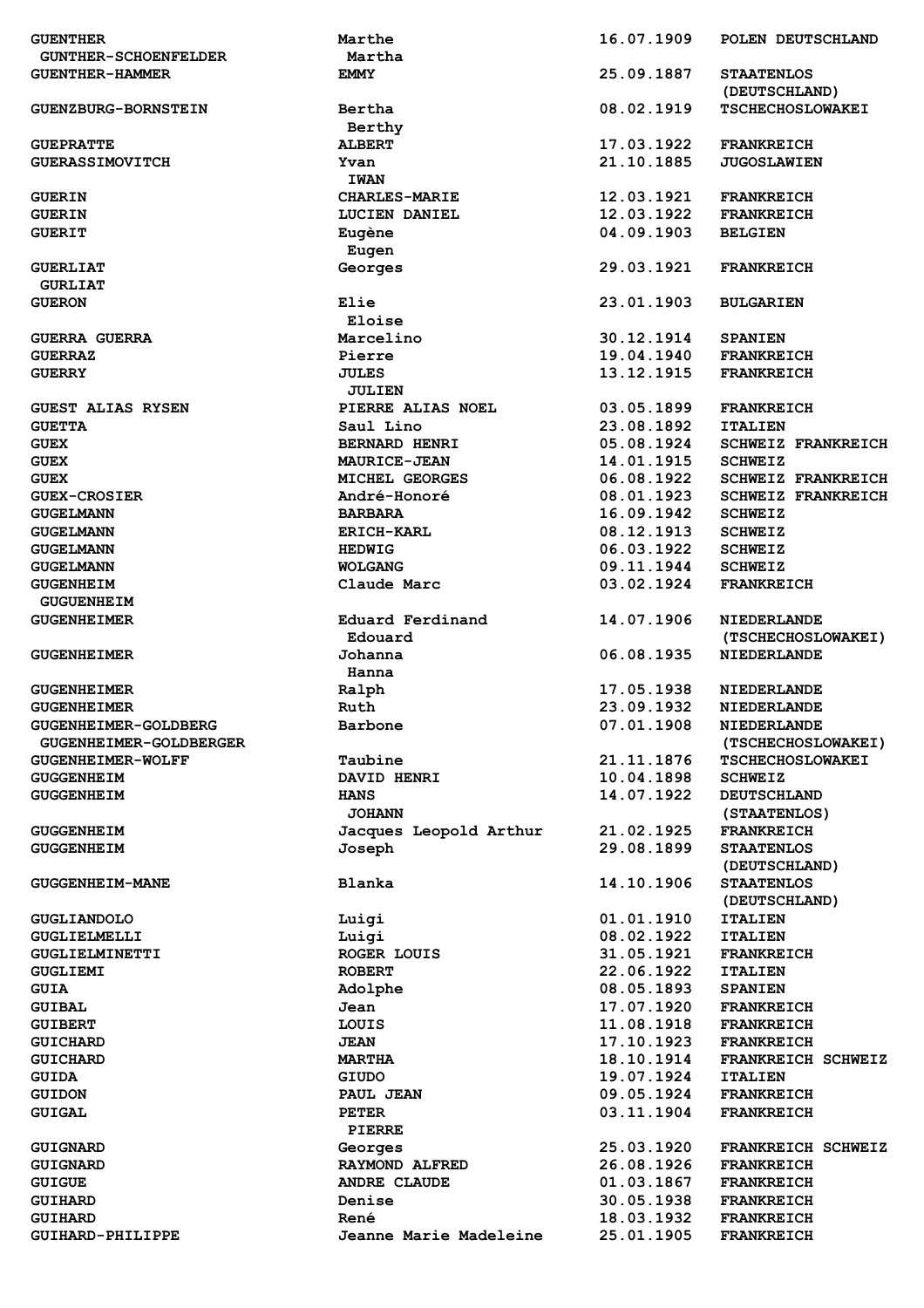| <b>GUILBERT</b>                             | <b>ROGER</b>                | 04.05.1919               | <b>FRANKREICH</b>                      |
|---------------------------------------------|-----------------------------|--------------------------|----------------------------------------|
| <b>GUILLAUME</b>                            | <b>ANNE-MARIE</b>           | 15.09.1929               | <b>FRANKREICH</b>                      |
| <b>GUILLAUME</b>                            | LOUIS                       | 21.04.1905               | <b>FRANKREICH</b>                      |
| <b>GUILLAUME</b>                            | LOUIS-EMILE                 | 03.03.1928               | <b>FRANKREICH</b>                      |
| <b>GUILLAUME</b>                            | <b>PAUL</b>                 | 06.06.1923               | <b>FRANKREICH</b>                      |
| <b>GUILLAUME</b>                            | VICTOR FERNAND              | 19.07.1926               | <b>FRANKREICH</b>                      |
| <b>GUILLAUME-BOUSSIERE</b>                  | SIMONE EMILIE AUGUSTINE     | 18.07.1905               | <b>FRANKREICH</b>                      |
| <b>GUILLAUME-PETIT</b>                      | Claude Alain                | 03.04.1924               | <b>FRANKREICH</b>                      |
| <b>GUILLE</b>                               | Jean                        | 01.11.1921               | <b>FRANKREICH</b>                      |
| QUILLE                                      | Jean Bernard                |                          |                                        |
|                                             | Jean Paul                   |                          |                                        |
|                                             | Jean Paulus                 |                          |                                        |
| <b>GUILLE-GIORGI</b>                        | <b>GIORGINA</b>             | 21.08.1920               | <b>FRANKREICH</b>                      |
| <b>GUILLEMARD</b>                           | Robert                      | 08.07.1923               | <b>FRANKREICH</b>                      |
| <b>GUILLEMOT</b>                            | Madeleine                   | 27.03.1945<br>01.12.1922 | <b>FRANKREICH</b>                      |
| <b>GUILLEMOT</b>                            | Marguerite-Marie<br>Thérèse | 17.02.1932               | <b>FRANKREICH</b>                      |
| <b>GUILLEMOT</b><br><b>GUILLEMOT-SAVARY</b> | Marie Françoise             | 27.01.1894               | <b>FRANKREICH</b><br><b>FRANKREICH</b> |
|                                             |                             |                          | (SCHWEIZ)                              |
| <b>GUILLERME</b>                            | <b>AUGUSTE ANDRE HENRI</b>  | 18.11.1920               | <b>FRANKREICH</b>                      |
| <b>GUILLERME</b>                            | BENOIT JEAN PIERRE          | 04.11.1892               | <b>FRANKREICH</b>                      |
| <b>GUILLERMONT</b>                          | André Jean                  | 27.10.1921               | <b>FRANKREICH</b>                      |
| <b>GUILLERMOT</b>                           | <b>ALBERT</b>               | 22.07.1920               | <b>FRANKREICH</b>                      |
| <b>GUILLON</b>                              | Jean                        | 22.03.1922               | <b>FRANKREICH</b>                      |
| <b>GUILLON</b>                              | ROBERT JEAN                 | 21.03.1923               | <b>FRANKREICH</b>                      |
| <b>GUILLOT</b>                              | <b>CHARLES</b>              | 21.09.1921               | <b>SCHWEIZ FRANKREICH</b>              |
| <b>GUILLOT</b>                              | LOUISE                      | 31.10.1913               | <b>SCHWEIZ</b>                         |
| <b>GUILLOZET</b>                            | Jean Charles                | 05.02.1924               | <b>FRANKREICH</b>                      |
|                                             |                             |                          | <b>LOTHRINGEN</b>                      |
| <b>GUINAMAND</b>                            | <b>VICTOR</b>               | 04.07.1922               | <b>FRANKREICH</b>                      |
| <b>GUINARD</b>                              | <b>ARMAND</b>               | 27.02.1926               | <b>FRANKREICH</b>                      |
| <b>GUINCHARD</b>                            | <b>JULES PIERRE EMILE</b>   | 05.08.1920               | <b>FRANKREICH</b>                      |
| <b>GUIRONNET</b>                            | Jean-Marc                   | 29.08.1924               | <b>FRANKREICH</b>                      |
| <b>GUIRY</b>                                | <b>FERNAND</b>              | 11.01.1924               | <b>FRANKREICH</b>                      |
| GUIRI                                       |                             |                          |                                        |
| <b>GUERI</b>                                |                             |                          |                                        |
| GUIS                                        | Ernest                      | 07.04.1924               | <b>FRANKREICH</b>                      |
| <b>GUITELMAN</b>                            | Albert-Guy                  | 02.03.1922               | <b>FRANKREICH</b>                      |
| <b>GULLY</b>                                | Georges André               | 14.06.1921               | <b>FRANKREICH</b>                      |
|                                             | <b>GEORG</b>                |                          |                                        |
| <b>GUMBEL</b>                               | <b>DANIEL</b>               | 22.04.1936               | <b>STAATENLOS</b>                      |
|                                             |                             |                          | (DEUTSCHLAND)                          |
| <b>GUMBEL</b>                               | Gabrielle Hannalore         | 25.04.1928               | <b>DEUTSCHLAND</b>                     |
|                                             | Hanna-Lora                  |                          |                                        |
| <b>GUMBEL</b>                               | <b>JONATHAN</b>             | 16.12.1930               | <b>DEUTSCHLAND</b>                     |
|                                             | Micha                       |                          |                                        |
| GUMBEL                                      | <b>OTTO</b>                 | 25.11.1905               | <b>STAATENLOS</b>                      |
|                                             |                             |                          | (DEUTSCHLAND)                          |
| GUMPPENBERG (BARONNE DE)                    | Catherine                   | 15.11.1906               | <b>DEUTSCHLAND</b>                     |
| GUMY                                        | Jeanne                      | 15.06.1929               | <b>SCHWEIZ</b>                         |
| GUMY                                        | PIERRE                      | 28.09.1931               | <b>SCHWEIZ</b>                         |
| <b>GUMMY</b>                                |                             |                          |                                        |
| <b>GUNIEWESKI</b>                           | Roman                       | 01.01.1914               | <b>POLEN</b>                           |
| <b>GUNIEWSKI</b>                            |                             |                          |                                        |
| <b>GUNSER</b>                               | Henri                       | 16.08.1913               | <b>OESTERREICH</b>                     |
|                                             |                             |                          | <b>STAATENLOS</b>                      |
| <b>GUNTER</b>                               | Norbert                     | 27.08.1924<br>08.02.1877 | <b>SCHWEIZ</b><br><b>DEUTSCHLAND</b>   |
| <b>GUNZBURGER</b>                           | Max<br>Alice                | 06.02.1895               | <b>DEUTSCHLAND</b>                     |
| <b>GUNZBURGER-ROOS</b>                      |                             | 24.02.1930               |                                        |
| <b>GUNZIG</b><br><b>GURBIEL</b>             | Max<br>Josef                | 01.01.1921               | <b>POLEN</b><br><b>POLEN</b>           |
| <b>GURBIEL</b>                              | Luisa                       | 01.01.1915               | <b>POLEN</b>                           |
| GUREWIEZ-GOLDBERG                           | Liliane                     | 23.09.1935               | FRANKREICH (POLEN)                     |
| <b>GURFEIN-GOLDBERG</b>                     | Reisel                      | 28.05.1881               | <b>POLEN</b>                           |
| <b>GURLIAT</b>                              | François                    | 01.01.1898               | <b>FRANKREICH</b>                      |
| <b>GURLIAT</b>                              | Lucie                       | 01.01.1910               | <b>FRANKREICH</b>                      |
| <b>GURMANN</b>                              | <b>ARON</b>                 | 25.05.1908               | <b>POLEN</b>                           |
| <b>GURMAN</b>                               |                             |                          |                                        |
| GURMANN-DZIALOSZYCKI                        | <b>GITLA</b>                | 15.05.1909               | <b>POLEN</b>                           |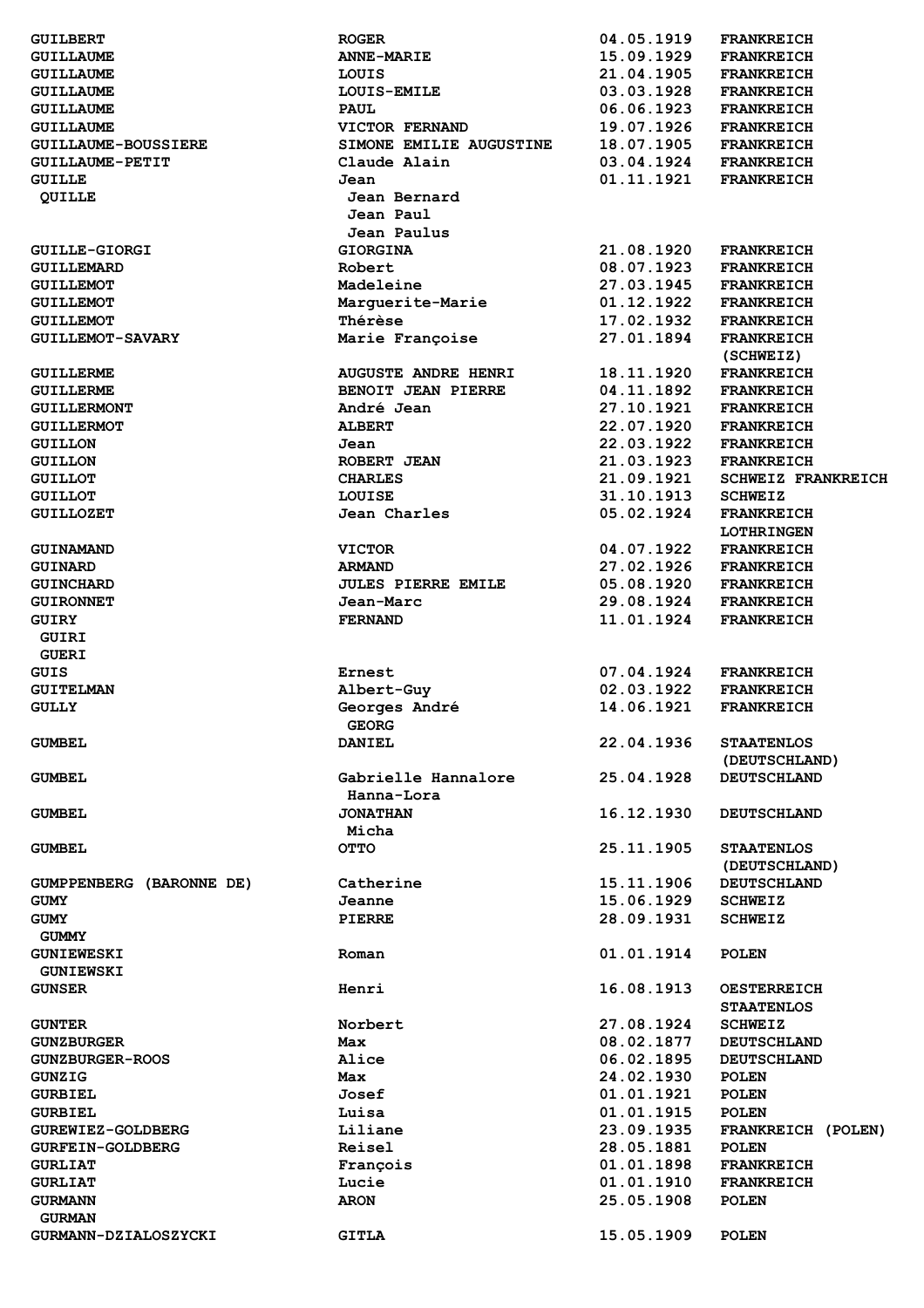| <b>GUTMAN</b>               |                      |            |                          |
|-----------------------------|----------------------|------------|--------------------------|
| <b>GUROVICI</b>             | Bernard              | 14.06.1930 | <b>FRANKREICH</b>        |
|                             | Bernhard             |            |                          |
| <b>GUROVICI-PODGAETSKY</b>  | Marianna             | 15.02.1901 | <b>RUMANIEN</b>          |
| <b>GUROVICI-PODGAIETSKY</b> | Marianne             |            |                          |
| <b>GURTAT</b>               | Jeanne               | 26.12.1924 | <b>POLEN</b>             |
| <b>GURTAT</b>               | Marie                | 11.06.1929 | <b>POLEN</b>             |
|                             | Maria                |            |                          |
|                             | <b>GERTRAUD</b>      | 07.09.1936 | <b>SCHWEIZ</b>           |
| <b>GURTNER</b>              |                      |            |                          |
| <b>GURTNER</b>              | Hans                 | 15.05.1911 | <b>SCHWEIZ</b>           |
| <b>GURTNER</b>              | Rudolph-Paul         | 22.06.1929 | <b>SCHWEIZ</b>           |
| <b>GURTNER</b>              | <b>WERA</b>          | 26.10.1938 | <b>SCHWEIZ</b>           |
| <b>GURTNER</b>              | <b>WERNER</b>        | 01.10.1942 | <b>SCHWEIZ</b>           |
| <b>GURTNER NEE HEIDRICH</b> | <b>HELENA</b>        | 15.11.1915 | <b>SCHWEIZ</b>           |
| <b>GURVIC</b>               | Lazare               | 21.05.1890 | <b>SOWJETUNION</b>       |
|                             |                      |            | <b>LITAUEN</b>           |
| <b>GURVIC-TOUMOVSKY</b>     | <b>OLGA</b>          | 21.08.1888 | <b>SOWJETUNION</b>       |
|                             |                      |            | <b>LITAUEN</b>           |
| <b>GUSSTAYTIS</b>           | Viktor               | 01.01.1919 | <b>LITAUEN</b>           |
| <b>GUSTAITIS</b>            | Viktoras             |            | <b>SOWJETUNION</b>       |
| <b>GUT</b>                  | <b>ADELAIDE</b>      | 16.07.1945 | <b>SCHWEIZ</b>           |
|                             |                      |            |                          |
| <b>GUT</b>                  | <b>CHRISTA</b>       | 27.08.1933 | <b>SCHWEIZ</b>           |
| <b>GUT</b>                  | <b>HORST</b>         | 20.02.1939 | <b>SCHWEIZ</b>           |
| <b>GUT</b>                  | <b>JOHANNES</b>      | 12.08.1906 | <b>SCHWEIZ</b>           |
| <b>GUT</b>                  | <b>MARIE</b>         | 02.09.1911 | <b>SCHWEIZ</b>           |
| <b>GUTBRAUT</b>             | <b>Hélène</b>        | 29.12.1931 | <b>POLEN</b>             |
| <b>GUTMANN</b>              |                      |            |                          |
| <b>GUTBRAUT</b>             | Henoch               | 11.02.1918 | <b>POLEN</b>             |
|                             | Henri                |            |                          |
| <b>GUTBRAUT</b>             | Klojnemus            | 19.07.1920 | <b>POLEN</b>             |
|                             | Clément              |            |                          |
|                             | Liliane              | 27.07.1941 |                          |
| <b>GUTBRAUT</b>             |                      |            | <b>POLEN</b>             |
| <b>GUTMANN</b>              |                      |            |                          |
| <b>SEBBAG-GUTBRAUT</b>      |                      |            |                          |
| <b>GUTBRAUT-BUCH</b>        | Gella                | 21.09.1916 | <b>POLEN</b>             |
| <b>GUTBRAUT-JURBERG</b>     | Chana-Lea            | 19.05.1919 | <b>POLEN</b>             |
|                             | Anna Lea             |            |                          |
|                             | Lisa                 |            |                          |
| <b>GUTERMANN</b>            | <b>ISAAC</b>         | 15.12.1897 | <b>POLEN</b>             |
|                             | ISAAK                |            |                          |
| <b>GUTERMANN</b>            | <b>JEANNE</b>        | 01.07.1924 | <b>POLEN</b>             |
| <b>GUTERMANN</b>            | Sara                 | 01.04.1927 | <b>POLEN</b>             |
| <b>GUTHMANN</b>             | Simone               |            |                          |
|                             |                      |            |                          |
| ROTHENBERGER-GUTERMANN      |                      |            |                          |
| <b>GUTERMANN-RAPPAPORT</b>  | ELLA                 | 20.11.1900 | <b>POLEN</b>             |
| <b>RAPOPORT</b>             |                      |            |                          |
| <b>GUTFRIED</b>             | Abraham              | 04.05.1885 | <b>RUMANIEN</b>          |
| <b>GUTFRIED</b>             | Marguerite           | 24.07.1891 | <b>RUMANIEN</b>          |
|                             | Margareta            |            |                          |
| <b>GUTHMANN</b>             | <b>GASTON</b>        | 13.05.1898 | <b>FRANKREICH ELSASS</b> |
| <b>GUTMANN</b>              |                      |            |                          |
| <b>GUTHMANN</b>             | <b>NICOLE</b>        | 26.12.1933 | <b>FRANKREICH</b>        |
| <b>GUTMANN</b>              |                      |            |                          |
|                             | <b>EMMA</b>          | 05.06.1878 | <b>FRANKREICH</b>        |
| <b>GUTHMANN-MAGER</b>       |                      |            |                          |
| <b>GUTIERREZ ALONSO</b>     | Victoriano           | 30.05.1919 | <b>SPANIEN</b>           |
| <b>GUTIERREZ MARTINEZ</b>   | Auréo                | 03.05.1910 | <b>SPANIEN</b>           |
| <b>GUITIERREZ</b>           | Aureao               |            |                          |
| <b>GUTIERREZ PENA</b>       | Eugenio              | 01.11.1920 | <b>SPANIEN</b>           |
| <b>GUTTIEREZ</b>            |                      |            |                          |
| <b>GUTIERREZ QUEVEDO</b>    | José                 | 23.02.1907 | <b>SPANIEN</b>           |
| <b>GUITIERREZ</b>           |                      |            |                          |
| <b>GUTKNECHT-BECKER</b>     | <b>JEANNE LOUISE</b> | 28.01.1879 | <b>FRANKREICH</b>        |
| <b>GUTMAN</b>               | David                | 17.06.1925 | <b>POLEN</b>             |
|                             | Girsz                |            | <b>POLEN</b>             |
| <b>GUTMAN</b>               |                      | 08.08.1891 |                          |
|                             | Grégoire             |            |                          |
| <b>GUTMAN-SCHERZON</b>      | Liba                 | 24.09.1896 | <b>POLEN</b>             |
| <b>GUTMANN</b>              | Abraham Wolf         | 09.05.1922 | <b>POLEN</b>             |
| <b>GUTMANN</b>              | <b>BERNARD</b>       | 27.11.1901 | <b>POLEN</b>             |
| <b>GUTMANN</b>              | David                | 27.12.1928 | <b>POLEN</b>             |